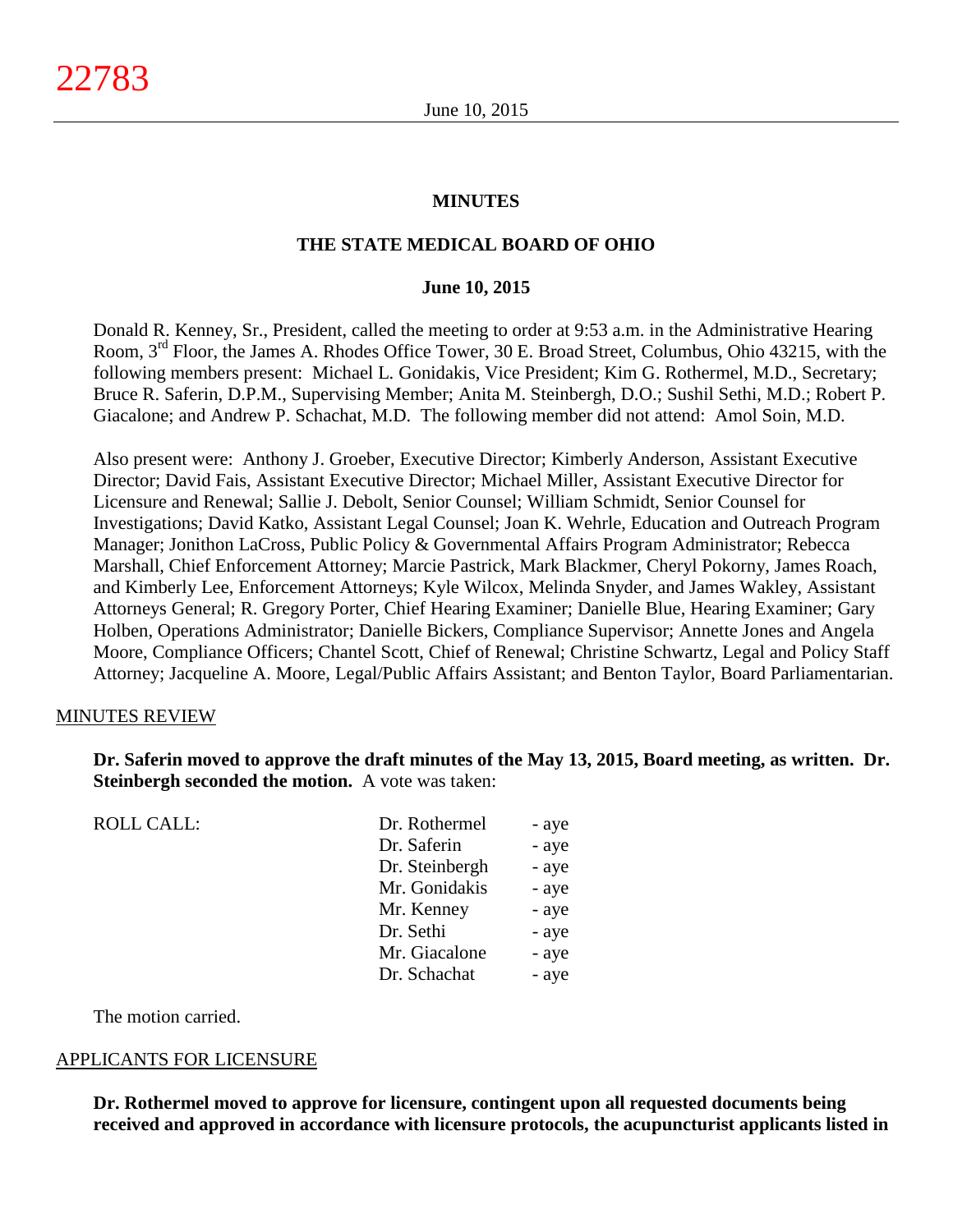**Exhibit "A," the anesthesiologist assistant applicants listed in Exhibit "b," the genetic counselor applicants listed in Exhibit "C," the massage therapist applicants listed in Exhibit "D," the Oriental medicine practitioners listed in Exhibit "E," the physician assistant applicants listed in Exhibit "F," and the physician applicants listed in Exhibit "G" Dr. Saferin seconded the motion.** A vote was taken:

| <b>ROLL CALL:</b> | Dr. Rothermel  | - aye |
|-------------------|----------------|-------|
|                   | Dr. Saferin    | - aye |
|                   | Dr. Steinbergh | - aye |
|                   | Mr. Gonidakis  | - aye |
|                   | Mr. Kenney     | - aye |
|                   | Dr. Sethi      | - aye |
|                   | Mr. Giacalone  | - aye |
|                   | Dr. Schachat   | - aye |

The motion carried.

#### REPORTS AND RECOMMENDATIONS

Mr. Kenney announced that the Board would now consider the Reports and Recommendations appearing on its agenda.

Mr. Kenney asked whether each member of the Board had received, read and considered the hearing records, the Findings of Fact, Conclusions of Law, Proposed Orders, and any objections filed in the matters of: William K. Basedow, D.O.; Mary Jo Foote, P.A.; and Sergei Shushunov, M.D.

A roll call was taken:

| <b>ROLL CALL:</b> | Dr. Rothermel  | - aye |
|-------------------|----------------|-------|
|                   | Dr. Saferin    | - aye |
|                   | Dr. Steinbergh | - aye |
|                   | Mr. Gonidakis  | - aye |
|                   | Mr. Kenney     | - aye |
|                   | Dr. Sethi      | - aye |
|                   | Mr. Giacalone  | - aye |
|                   | Dr. Schachat   | - aye |
|                   |                |       |

Mr. Kenney asked whether each member of the Board understands that the disciplinary guidelines do not limit any sanction to be imposed, and that the range of sanctions available in each matter runs from dismissal to permanent revocation. A roll call was taken:

| <b>ROLL CALL:</b> | Dr. Rothermel  | - aye |
|-------------------|----------------|-------|
|                   | Dr. Saferin    | - aye |
|                   | Dr. Steinbergh | - aye |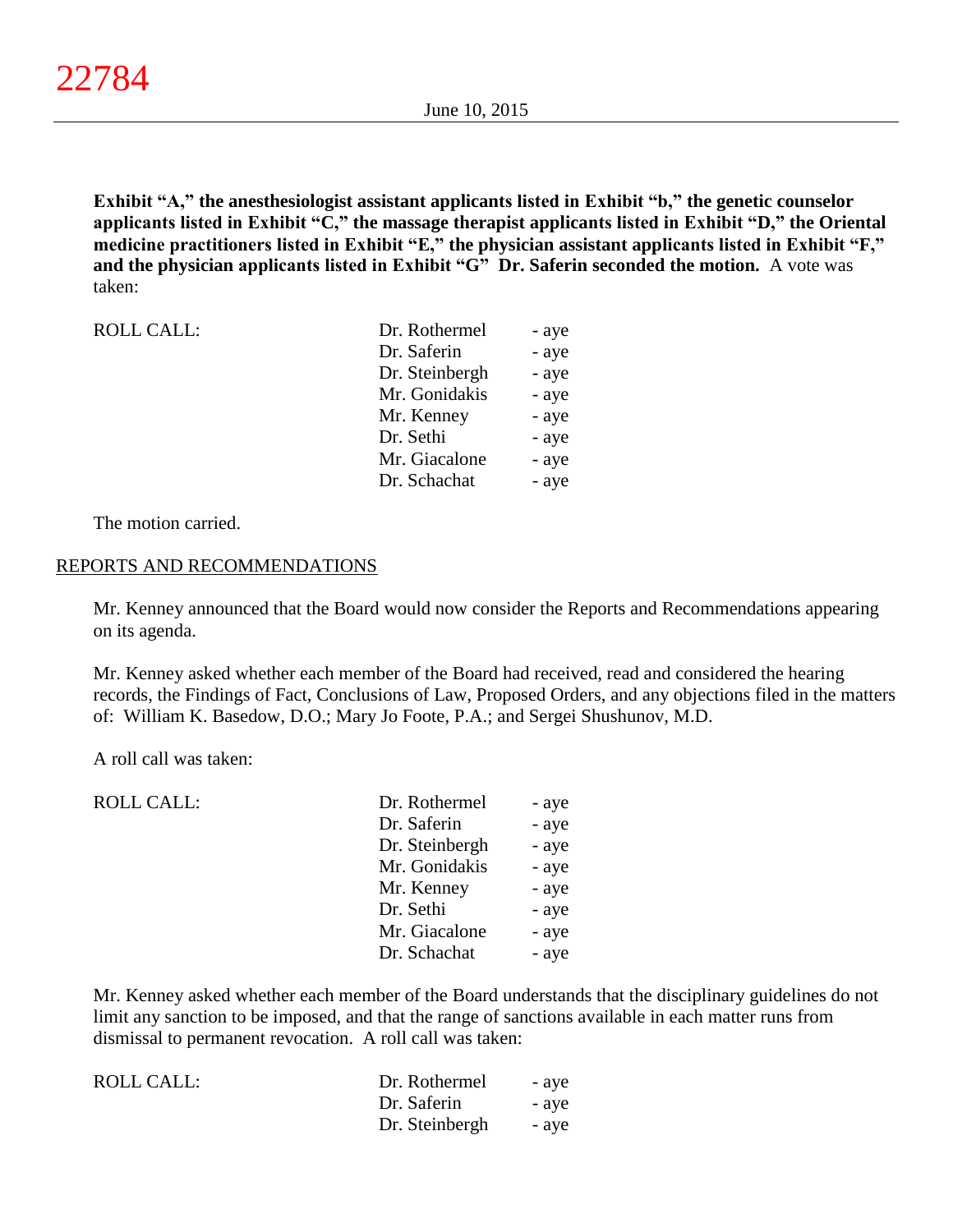| Mr. Gonidakis | - aye |
|---------------|-------|
| Mr. Kenney    | - aye |
| Dr. Sethi     | - aye |
| Mr. Giacalone | - aye |
| Dr. Schachat  | - aye |

Mr. Kenney noted that, in accordance with the provision in section 4731.22(F)(2), Ohio Revised Code, specifying that no member of the Board who supervises the investigation of a case shall participate in further adjudication of the case, the Secretary and Supervising Member must abstain from further participation in the adjudication of any disciplinary matters. In the matters before the Board today, Dr. Rothermel served as Secretary and Dr. Saferin served as Supervising Member.

Mr. Kenney reminded all parties that no oral motions may be made during these proceedings.

The original Reports and Recommendations shall be maintained in the exhibits section of this Journal.

# WILLIAM K. BASEDOW, D.O.

Mr. Kenney directed the Board's attention to the matter of William K. Basedow, D.O. Objections were filed and were previously distributed to Board members. Ms. Blue was the Hearing Examiner.

Mr. Kenney stated that a request to address the Board has been timely filed on behalf of Dr. Basedow. Five minutes will be allowed for that address.

Dr. Basedow was represented by his attorney, Douglas Graff.

Mr. Graff stated that he has filed a motion to have this matter remanded back to the Board's Hearing Unit for a new hearing. Mr. Graff stated that at the end of Dr. Basedow's hearing the Hearing Examiner, rather than asking questions for clarification, started an entirely new line of questioning which took up 54 pages of the hearing transcript. The court reporter listed these questions as "examination" and was characterized by the Assistant Attorney General as "cross-examination" of Dr. Basedow. Mr. Graff stated that this takes the Hearing Examiner out of the position of a neutral fact-finder and puts them into an advocacy position.

Regarding Dr. Basedow, Mr. Graff stated that he had taken Continuing Medical Education (CME) courses and was able to testify about changes he has made in his practice. Mr. Graff stated that the medical records Dr. Basedow used in treating his patients did not contain all records of previous treatment due to the closure of Lawrence County Hospital. Mr. Graff stated that Dr. Basedow's practice is the only private practice in Ironton, Ohio, and he is providing good care for his patients. Mr. Graff stated that Dr. Basedow is the kind of practitioner the Board wants taking care of individuals in difficult circumstances. Mr. Graff noted that the majority of the patients of Dr. Basedow and his wife, who is also a physician in the practice, have been seeing them for their entire lives.

Dr. Basedow stated that the physician portrayed in the reports provided to the Board is not really who he is. Dr. Basedow stated that he cares about his patients and he strives to be the best physician he can be.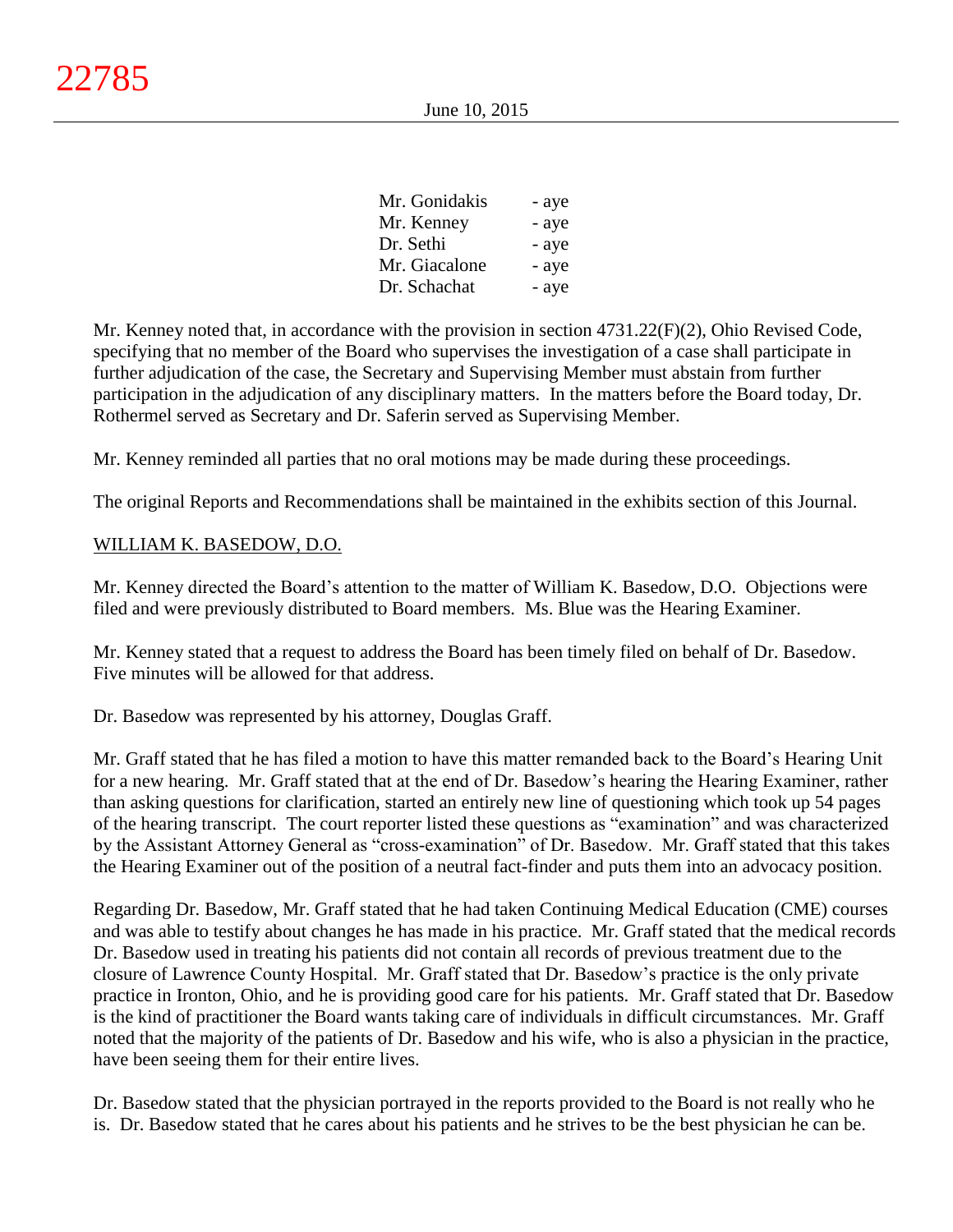Dr. Basedow stated that Southeast Ohio has many problems with drug abuse and he works closely with local law enforcement and drug task force committees. Dr. Basedow also stated that he is active in his community and serves in the Lion's Club, Knight of Columbus, and his parish council. Dr. Basedow hoped to continue providing service to his patients and his community.

Mr. Kenney asked if the Assistant Attorney General would like to respond. Mr. Wilcox stated that he would like to respond.

Mr. Wilcox opined that Dr. Basedow's and Mr. Graff's motion to remand is essentially an issue to distract the Board from the true nature of this case. Mr. Wilcox felt that the Board should reject the motion to remand. Mr. Wilcox noted that Section 4731-13-03, Ohio Administrative Code, which outlines the powers and duties of the Hearing Examiner, states that "The Hearing Examiner shall conduct hearing in such a manner as to prevent unnecessary delay, maintain order, and ensure development of adequate and clear record." Mr. Wilcox stated that to accomplish these goals, the Hearing Examiner may "Examine witnesses and direct witness to testify," among other things. Mr. Wilcox stated that the Hearing Examiner is allowed to ask questions to develop a record and there is no basis for the request for a new hearing.

Mr. Wilcox stated that Dr. Basedow's medical records were difficult to decipher, either because Dr. Basedow did not understand how to work his electronic medical record system or because it was simply a bad system. Mr. Wilcox stated that during the course of treating patients Dr. Basedow inappropriately prescribed controlled substances, failed to appropriately document his treatment, and failed to follow the Board's rules for treating intractable pain. Mr. Wilcox further stated that Dr. Basedow failed to conform to the minimal standards of care in proving pain treatment for several patients, particularly in the selection and administration of narcotics and benzodiazepines in high-risk patients. Mr. Wilcox added that Dr. Basedow's record-keeping was an obvious problem and he often did not obtain prior treatment records before treating these patients.

Mr. Wilcox continued that many of Dr. Basedow's patients received narcotic medications on their initial visit based essentially on what the patients were requesting or what they told Dr. Basedow they had been on before. Mr. Wilcox stated that Dr. Basedow routinely increased dosages of narcotics without improvement in the patient's pain and without clearly documenting the reason for the increase. Mr. Wilcox further stated that Dr. Basedow not respond appropriately to red flags or behaviors that indicated drug abuse or misuse.

Mr. Wilcox opined, based on his hearing testimony, that Dr. Basedow has learned from this matter. Mr. Wilcox noted that Dr. Basedow has taken the *Intensive Course in Controlled Substance Prescribing* offered by Case Western Reserve University and is attempting to make changes to his practice. Mr. Wilcox supported the Hearing Examiner's Proposed Order.

**Dr. Steinbergh moved to deny the motion to remand this matter back to the Hearing Unit. Dr. Sethi seconded the motion.** A vote was taken:

| <b>ROLL CALL:</b> | Dr. Rothermel | - abstain |
|-------------------|---------------|-----------|
|                   | Dr. Saferin   | - abstain |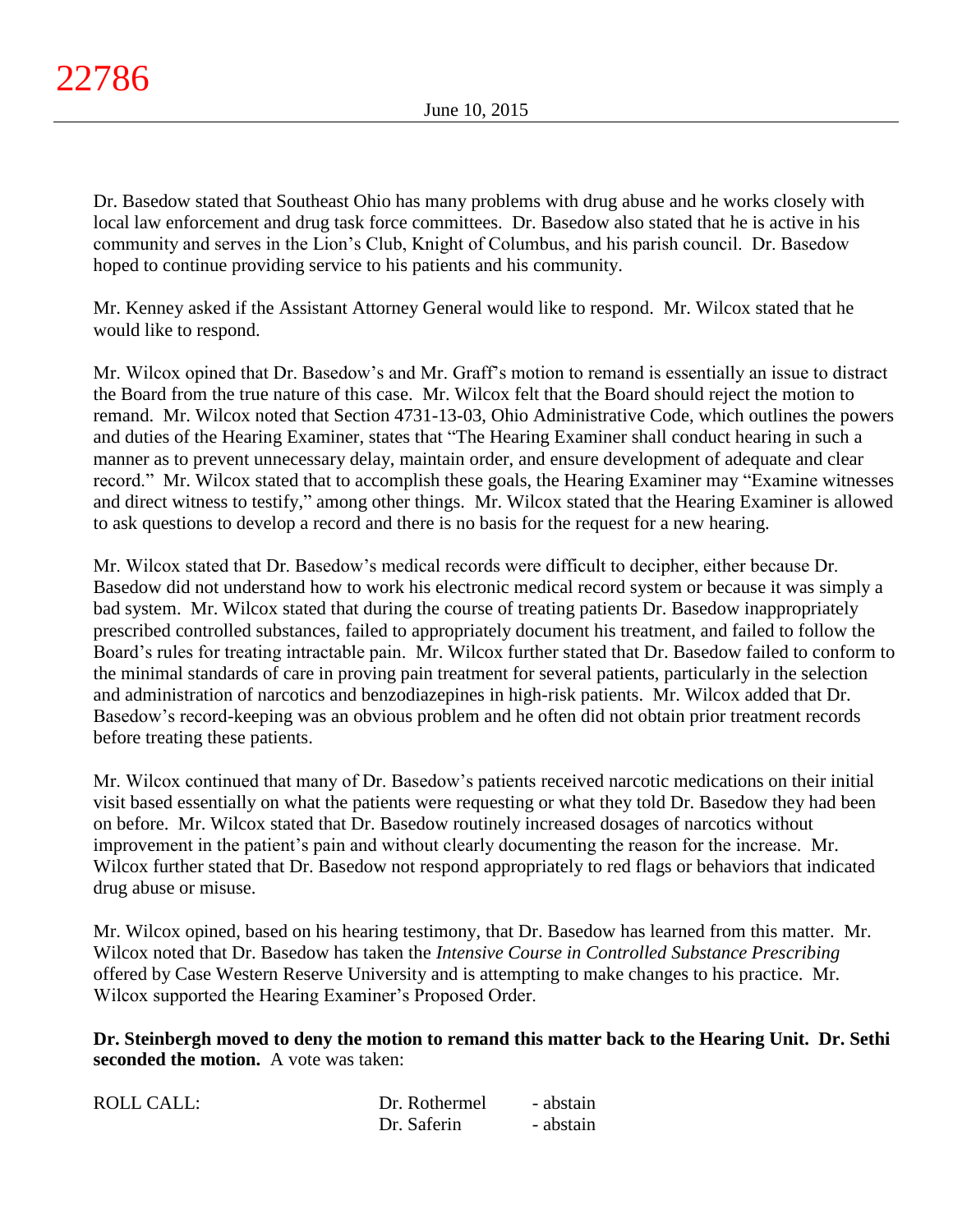| Dr. Steinbergh | - aye |
|----------------|-------|
| Mr. Gonidakis  | - aye |
| Mr. Kenney     | - aye |
| Dr. Sethi      | - aye |
| Mr. Giacalone  | - aye |
| Dr. Schachat   | - aye |

The motion to deny the request to remand carried.

# **Dr. Steinbergh moved to approve and confirm Ms. Blue's Findings of Fact, Conclusions of Law, and Proposed Order in the matter of William K. Basedow, D.O. Dr. Sethi seconded the motion.**

Mr. Kenney stated that he will now entertain discussion in the above matter.

Dr. Schachat stated that this matter involves Dr. Basedow's allegedly inappropriate patient care and inappropriate controlled substance prescribing. Dr. Schachat briefly reviewed Dr. Basedow's career and noted that he is certified by the American Osteopathic Board of Family Physicians and is a certified Suboxone provider.

Dr. Schachat stated that the evidence establishes that Dr. Basedow's treatment of Patients 2 through 5 and Patients 7 through 8 violated the minimal standards of care and the Board's rules for treating intractable pain. Dr. Schachat noted the Hearing Examiner's observation that Dr. Basedow's patients were routinely given prescriptions for narcotics on their initial visit based solely on their subjective complaints and not based on Dr. Basedow's review of any prior medical record or objective test results. Dr. Basedow also documented the same physical examination findings on each visit, such as paravertebral contracture, and his findings varied little between visits. When asked to define paravertebral contracture, Dr. Basedow had replied that it is a muscle spasm that most people have. Dr. Schachat added that Dr. Basedow did not make appropriate referrals to specialists, failed to document individualized plans for his patients, and ignored red flags for addiction and drug diversion.

Dr. Schachat continued that since the Board's investigation, Dr. Basedow has stopped prescribing opioids and benzodiazepines together and he keeps more detailed medical records. Dr. Basedow has also completed courses in medical record-keeping and controlled substance prescribing. Dr. Schachat stated that Dr. Basedow appears to be open to change and is a good candidate for reform. Dr. Schachat stated that he supports the Proposed Order of an indefinite suspension not less than 180 days with conditions for reinstatement or restoration, followed by probationary terms for at least three years.

Mr. Giacalone stated that Dr. Basedow, either by ignorance, incompetence, negligence, or intention, failed to understand how to properly prescribe narcotics and benzodiazepines. Mr. Giacalone faulted Dr. Basedow for prescribing large amounts of controlled substances, lacking appropriate documentation, and ignoring red flags. Mr. Giacalone expressed further concern that this took place in an area of Ohio in which drug abuse is very prevalent.

Mr. Giacalone proposed amending the Proposed Order to reduce the suspension from a minimum of 180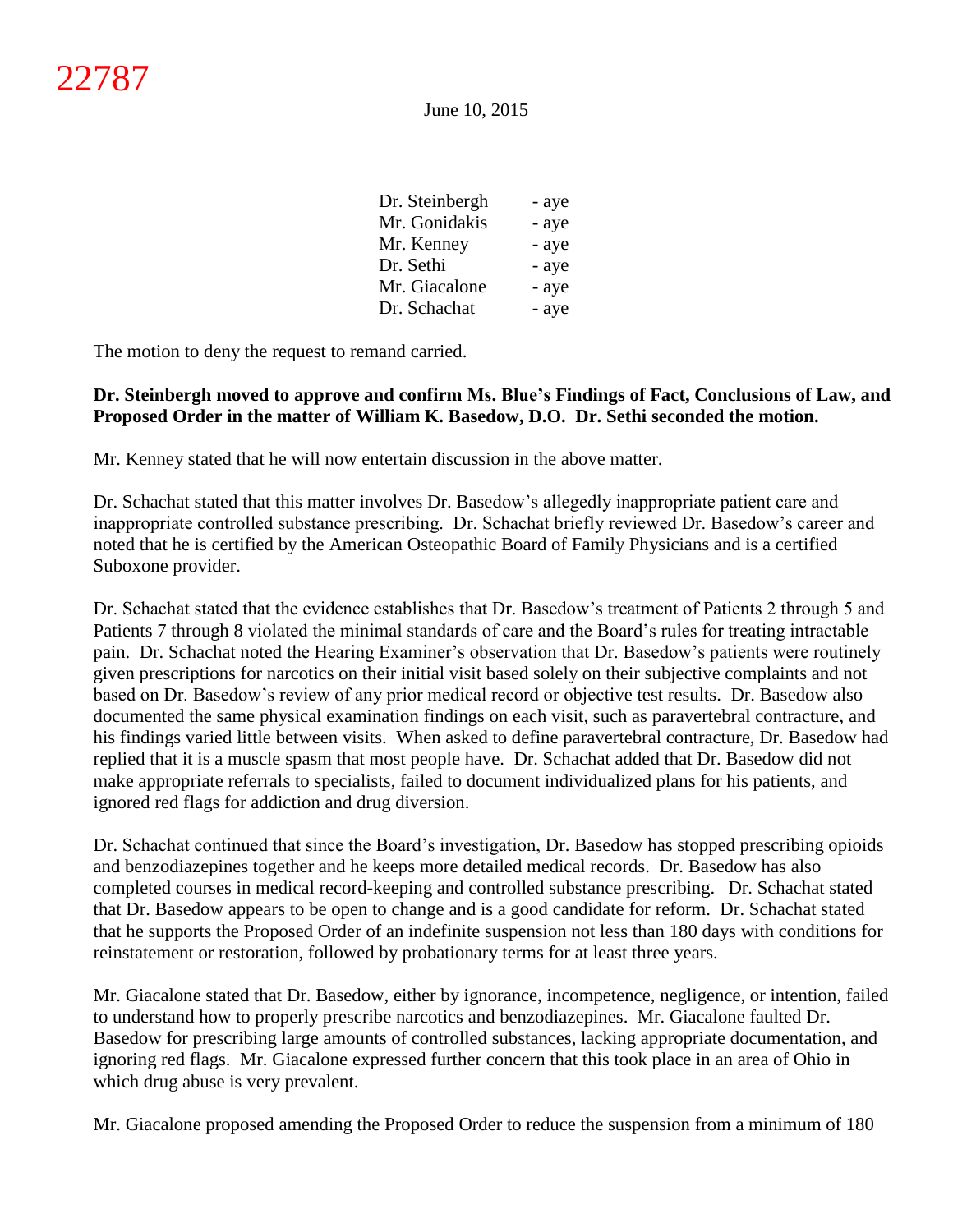days to a minimum of 90 days and TO permanently restrict Dr. Basedow from prescribing narcotic analgesics. Mr. Giacalone noted Dr. Basedow's statement that he will no longer prescribe opioids and benzodiazepines and Mr. Giacalone wanted to ensure that that remains the case. Mr. Giacalone further suggested removing the requirement that Dr. Basedow participate in the Post-Licensure Assessment Program (PLAS) and replacing it with a requirement to take the Annual American College of Osteopathic Family Physicians (ACOFP) Intensive Update and Board Review in Osteopathic Medicine.

**Mr. Giacalone moved to amend the Proposed Order so that the suspension of Dr. Basedow's medical license is for a minimum of 90 days. Mr. Giacalone further moved to add a permanent limitation to Dr. Basedow's license to restrict him from prescribing, administering, dispensing, or otherwise providing any narcotic analgesics, and said limitation shall not apply to buprenorphine-containing products or any other products that are approved to treat drug addiction. Mr. Giacalone further moved to remove the requirement that Dr. Basedow participate in PLAS and replace it with the requirement to take the Annual ACOFP Intensive Update and Board Review in Osteopathic Medicine. Dr. Schachat seconded the motion.**

Mr. Gonidakis asked if Mr. Giacalone's opinion would be different if these actions had taken place in another part of Ohio. Mr. Gonidakis also asked about Mr. Giacalone's rationale for proposed a reduction in Dr. Basedow's suspension from a minimum of 180 days to a minimum of 90 days. Regarding the first question, Mr. Giacalone stated that it is possible that he would feel differently if this had occurred outside southeast Ohio; however, his decision would still turn on the specific facts of a case in making that determination. Mr. Giacalone questioned how Dr. Basedow could have continued and escalated his unwise prescribing practices given the rampant prescription drug abuse in that region. Regarding the proposed reduction in Dr. Basedow's suspension, Mr. Giacalone opined that the proposed permanent limitation on Dr. Basedow's prescribing is a better public protection measure than requiring an additional 90 days of suspension. Mr. Gonidakis thanked Mr. Giacalone for answering his questions.

Dr. Steinbergh agreed with Mr. Giacalone's proposed permanent limitation on Dr. Basedow's prescribing authority. However, Dr. Steinbergh felt that Dr. Basedow would benefit from participating in PLAS. Dr. Steinbergh stated that the PLAS program takes a complete look at every physician, including his or her thought processes and decision-making process. Dr. Steinbergh stated that following the PLAS program, Dr. Basedow will have a true sense of how he can move forward with a more acceptable practice. Dr. Steinbergh had no objection to reducing the suspension time.

Dr. Steinbergh opined that Dr. Basedow's motion to remand this matter back to the Hearing Unit makes no sense because the Board has everything it needs to make its determination. Dr. Steinbergh did not accept the argument that Dr. Basedow's records would be complete if he were allowed to obtain the hospital records, stating that the medical records Dr. Basedow used day-to-day were not complete. Dr. Steinbergh also noted Dr. Basedow's objection that the State's expert, Ann Laurella DiFrangia, D.O., was not an appropriate expert and was not qualified in the same specialty of medicine as Dr. Basedow. However, Dr. Steinbergh stated that both Dr. Basedow and Dr. DiFrangia are certified by the American Board of Osteopathic Family Physicians, and therefore they meet the same qualifications. Dr. Steinbergh stated that Dr. DiFrangia is a very appropriate expert in this matter despite different medical interests she and Dr. Basedow may have.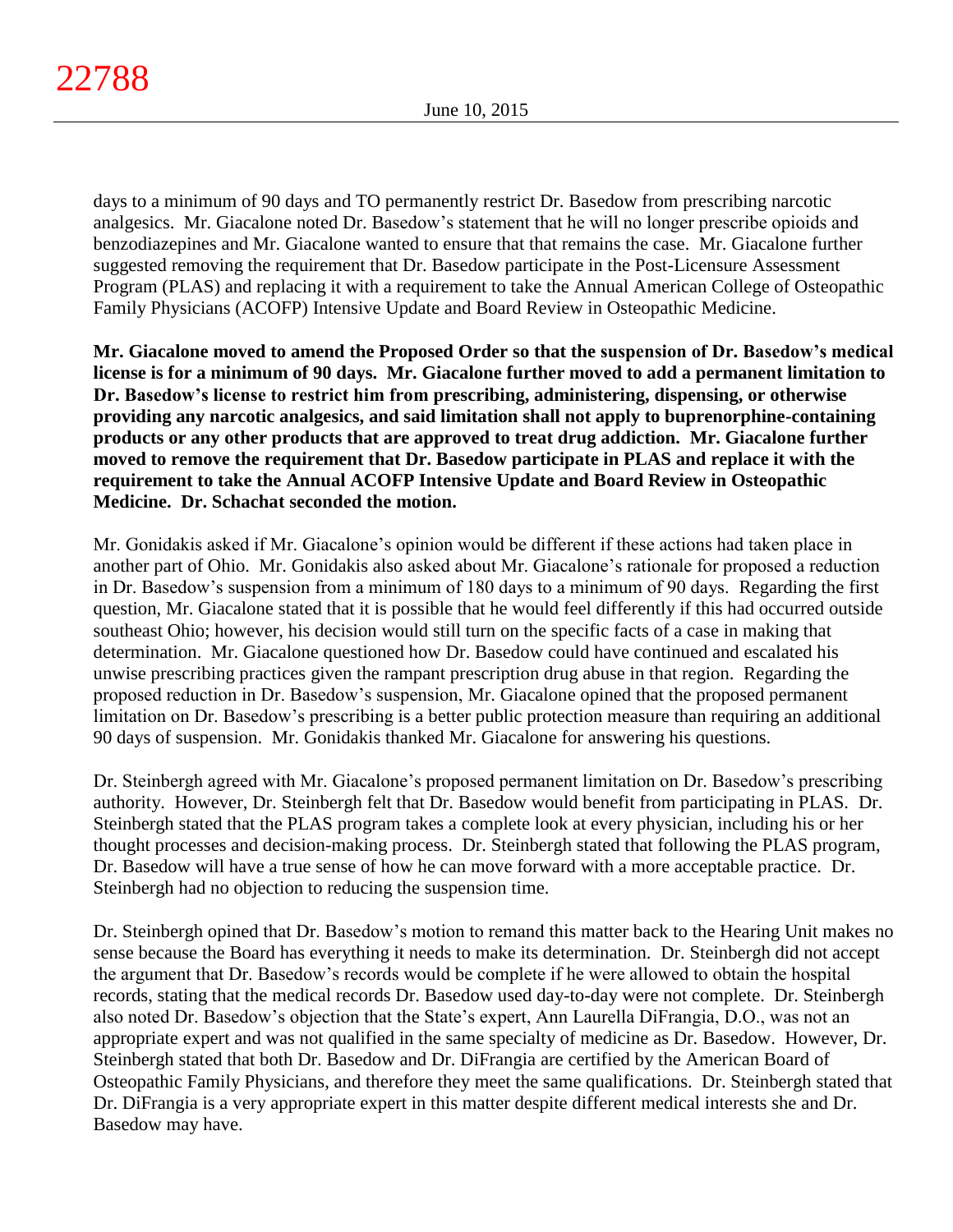Mr. Giacalone had no objections to Dr. Steinbergh's suggestions and agreed to change his motion to amend accordingly.

# **Mr. Giacalone wished to change his motion to amend so that the Order will read as follows:**

It is hereby ORDERED that:

- A. **SUSPENSION OF CERTIFICATE**: Commencing on the thirty-first day following the date on which this Order becomes effective, the certificate of William K. Basedow, D.O., to practice osteopathic medicine and surgery in the State of Ohio shall be SUSPENDED for an indefinite period of time, but not less than 90 days.
- B. **PERMANENT LIMITATION/RESTRICTION**: Upon reinstatement or restoration of Dr. Basedow's certificate to practice osteopathic medicine and surgery in the State of Ohio, said certificate shall be permanently LIMITED and RESTRICTED as follows:
	- 1. Dr. Basedow shall not prescribe, administer, dispense or otherwise provide any narcotic analgesics including but not limited to single entity or combination products containing oxycodone, hydrocodone, hydromorphone, oxymorphone or codeine.
	- 2. This limitation shall not apply to buprenorphine-containing products or any other products that are approved to treat drug addiction, provided that they are prescribed, administered, dispensed or otherwise provided in accordance with FDA-approved labeling and other federal and state requirements.
- C. **CONDITIONS FOR REINSTATEMENT OR RESTORATION**: The Board shall not consider reinstatement or restoration of Dr. Basedow's certificate to practice medicine and surgery until all of the following conditions have been met:
	- 1. **Application for Reinstatement or Restoration**: Dr. Basedow shall submit an application for reinstatement or restoration, accompanied by appropriate fees, if any.
	- 2. **Post-Licensure Assessment Program**: Prior to submitting his application for reinstatement or restoration, Dr. Basedow shall have undergone an assessment and completed the recommended educational activities, as developed for Dr. Basedow by the Post-Licensure Assessment System [PLAS] sponsored by the Federation of State Medical Boards and the National Board of Medical Examiners. Dr. Basedow's participation in the PLAS shall be at his own expense.
		- a. Prior to the initial assessment by the PLAS, Dr. Basedow shall furnish the PLAS copies of the Board's Order, including the Summary of the Evidence, Findings of Fact, and Conclusions of Law, and any other documentation from the hearing record that the Board may deem appropriate or helpful to that assessment.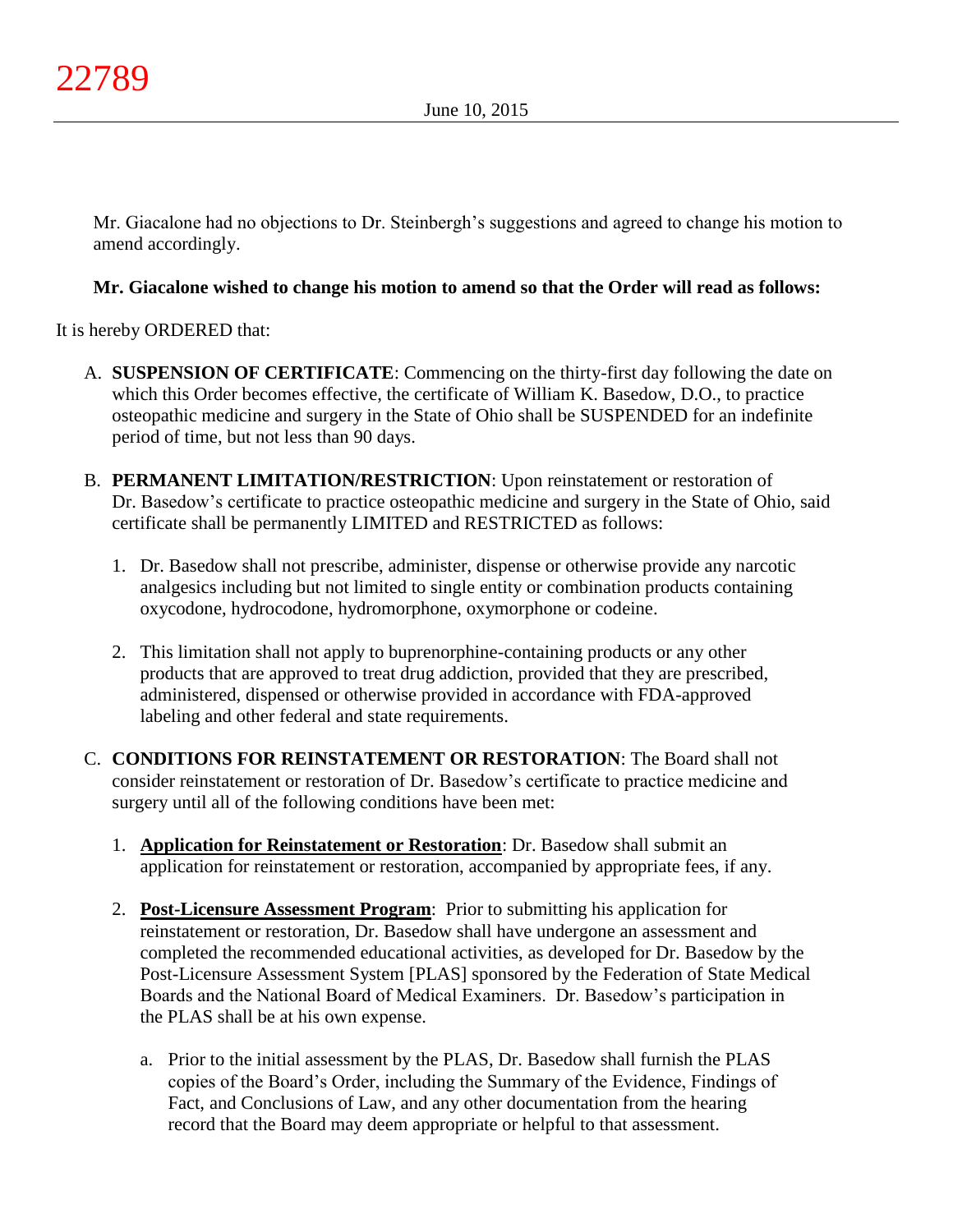- b. Should the PLAS request patient records maintained by Dr. Basedow, Dr. Basedow shall furnish copies of the patient records at issue in this matter along with any other patient records he submits. Dr. Basedow shall further ensure that the PLAS maintains patient confidentiality in accordance with Section 4731.22(F)(5), Ohio Revised Code.
- c. Dr. Basedow shall ensure that the written Assessment Report by the PLAS includes the following:
	- A detailed plan of recommended practice limitations, if any;
	- Any recommended education;
	- Any recommended mentorship or preceptorship;
	- Any reports upon which the recommendation is based, including reports of physical examination and psychological or other testing.

Moreover, Dr. Basedow shall ensure that, within fourteen days of its completion, the written Assessment Report by the PLAS is submitted to the Board.

- d. Any Learning Plan recommended by the PLAS shall have been developed subsequent to the issuance of a written Assessment Report, based on an assessment and evaluation of Dr. Basedow by the PLAS. Dr. Basedow shall successfully complete the educational activities as recommended in the Learning Plan, including any final assessment or evaluation.
- e. At the time he submits his application for reinstatement or restoration, Dr. Basedow shall submit to the Board satisfactory documentation from the PLAS indicating that he has successfully completed the recommended educational activities.
- 3. **Controlled Substances Prescribing Course(s)**: At the time he submits his application for reinstatement or restoration, or as otherwise approved by the Board, Dr. Basedow shall provide acceptable documentation of successful completion of a course or courses dealing with the prescribing of controlled substances. The exact number of hours and the specific content of the course or courses shall be subject to the prior approval of the Board or its designee. Any course(s) taken in compliance with this provision shall be in addition to the Continuing Medical Education requirements for relicensure for the Continuing Medical Education period(s) in which they are completed.

In addition, at the time Dr. Basedow submits the documentation of successful completion of the course(s) dealing with the prescribing of controlled substances, he shall also submit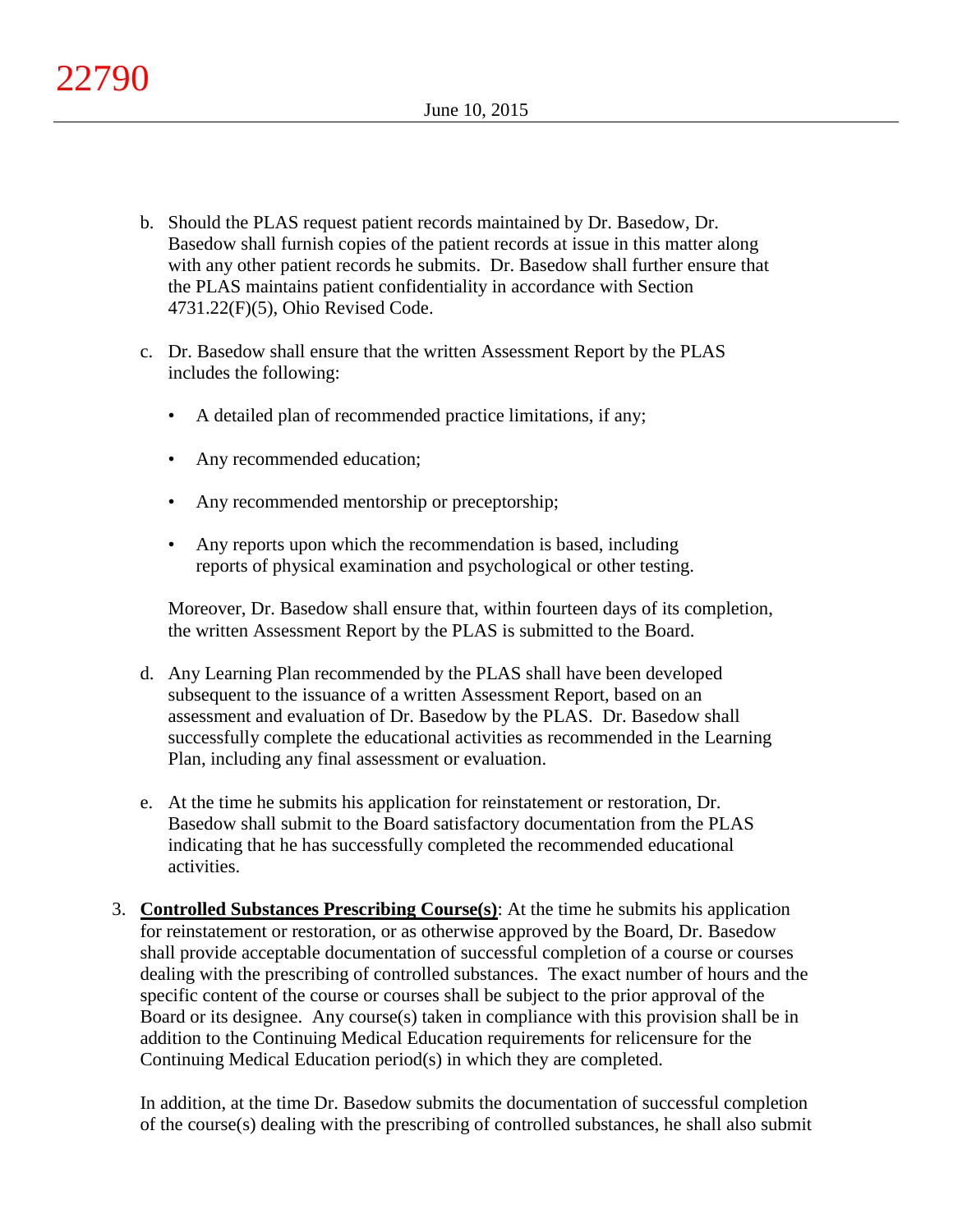to the Board a written report describing the course(s), setting forth what he learned from the course(s), and identifying with specificity how he will apply what he has learned to his practice of medicine in the future.

The Board may consider the three-day course completed by Dr. Basedow entitled, *Intensive Course in Controlled Substance Management*, at the Case Western Reserve University School of Medicine as evidence of compliance with this reinstatement condition.

4. **Medical Records Course(s)**: At the time he submits his application for reinstatement or restoration, or as otherwise approved by the Board, Dr. Basedow shall provide acceptable documentation of successful completion of a course or courses on maintaining adequate and appropriate medical records. The exact number of hours and the specific content of the course or courses shall be subject to the prior approval of the Board or its designee. Any course(s) taken in compliance with this provision shall be in addition to the Continuing Medical Education requirements for relicensure for the Continuing Medical Education period(s) in which they are completed.

In addition, at the time Dr. Basedow submits the documentation of successful completion of the course(s) on maintaining adequate and appropriate medical records, he shall also submit to the Board a written report describing the course(s), setting forth what he learned from the course(s), and identifying with specificity how he will apply what he has learned to his practice of medicine in the future.

The Board may consider the two-day course entitled, Intensive Course in Medical Record Keeping, at the Case Western Reserve University School of Medicine as evidence of compliance with this reinstatement condition.

- 5. **Additional Evidence of Fitness To Resume Practice**: In the event that Dr. Basedow has not been engaged in the active practice of medicine and surgery for a period in excess of two years prior to application for reinstatement or restoration, the Board may exercise its discretion under Section 4731.222, Ohio Revised Code, to require additional evidence of his fitness to resume practice.
- D. **PROBATION**: Upon reinstatement or restoration, Dr. Basedow's certificate shall be subject to the following PROBATIONARY terms, conditions, and limitations for a period of at least three years:
	- 1. **Obey the Law**: Dr. Basedow shall obey all federal, state, and local laws, and all rules governing the practice of medicine and surgery in Ohio.
	- 2. **Declarations of Compliance**: Dr. Basedow shall submit quarterly declarations under penalty of Board disciplinary action and/or criminal prosecution, stating whether there has been compliance with all the conditions of this Order. The first quarterly declaration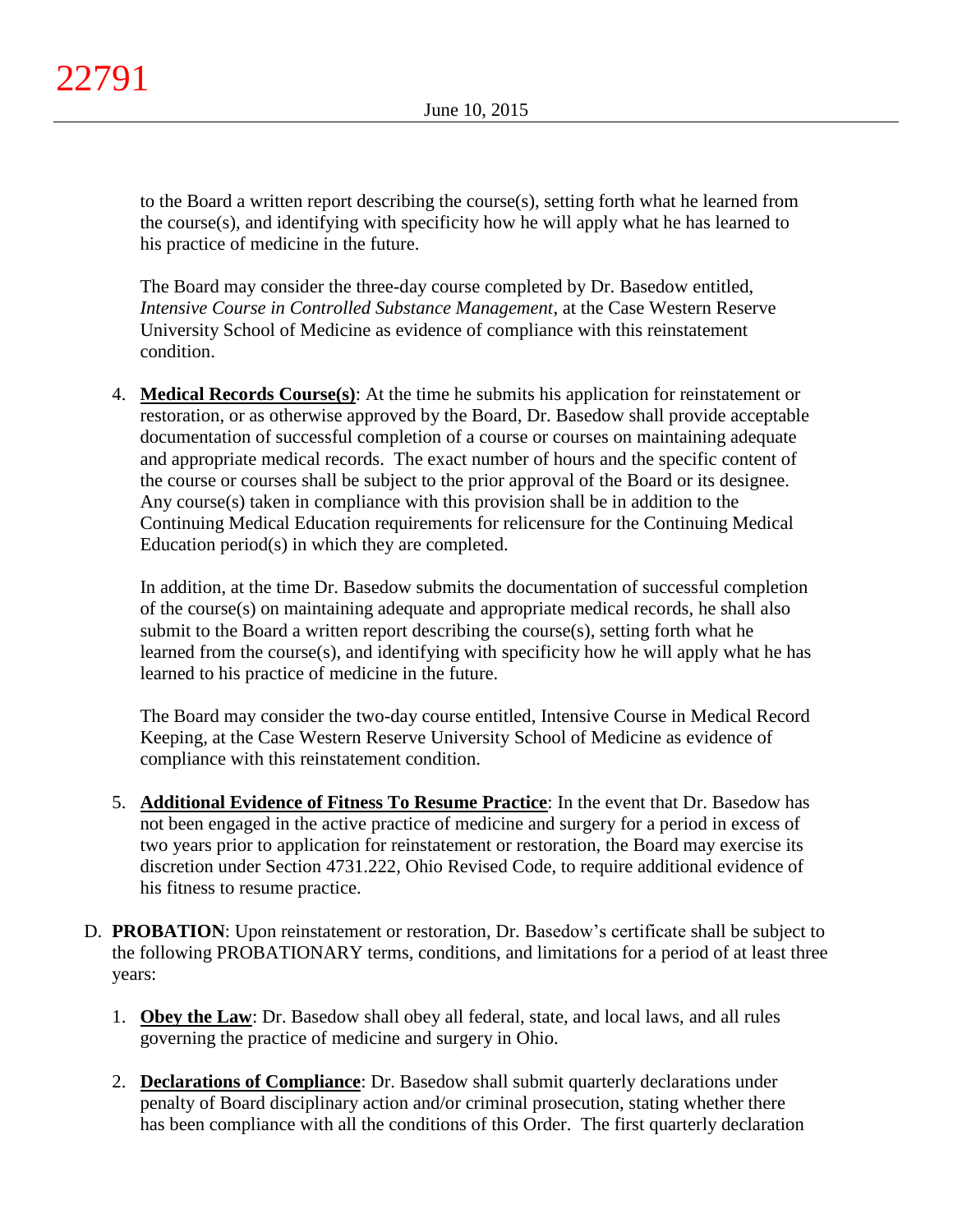must be received in the Board's offices on or before the first day of the third month following the month in which Dr. Basedow's certificate is restored or reinstated. Subsequent quarterly declarations must be received in the Board's offices on or before the first day of every third month.

- 3. **Personal Appearances**: Dr. Basedow shall appear in person for an interview before the full Board or its designated representative during the third month following the month in which Dr. Basedow's certificate is restored or reinstated, or as otherwise directed by the Board. Subsequent personal appearances shall occur every six months thereafter, and/or as otherwise directed by the Board. If an appearance is missed or is rescheduled for any reason, ensuing appearances shall be scheduled based on the appearance date as originally scheduled.
- 4. **Post-Licensure Assessment Program**: Dr. Basedow shall practice in accordance with the Learning Plan developed by the PLAS, unless otherwise determined by the Board. Dr. Basedow shall cause to be submitted to the Board quarterly declarations from the PLAS documenting Dr. Basedow's continued compliance with the Learning Plan.

Dr. Basedow shall obtain the Board's prior approval for any deviation from the Learning Plan.

If, in a manner not authorized by the Board, Dr. Basedow fails to comply with the Learning Plan, Dr. Basedow shall cease practicing medicine and surgery beginning the day following Dr. Basedow's receiving notice from the Board of such violation and shall refrain from practicing until the PLAS provides written notification to the Board that Dr. Basedow has reestablished compliance with the Learning Plan. Practice during the period of noncompliance shall be considered practicing medicine without a certificate, in violation of Section 4731.43, Ohio Revised Code.

5. **Practice Plan and Monitoring Physician**: Within 30 days of the date of Dr. Basedow's reinstatement or restoration, or as otherwise determined by the Board, Dr. Basedow shall submit to the Board and receive its approval for a plan of practice in Ohio. The practice plan, unless otherwise determined by the Board, shall be limited to a supervised structured environment in which Dr. Basedow's activities will be directly supervised and overseen by a monitoring physician approved by the Board. The practice plan shall, as determined by the Board, reflect, but not be limited to, the PLAS Learning Plan. Dr. Basedow shall obtain the Board's prior approval for any alteration to the practice plan approved pursuant to this Order.

At the time Dr. Basedow submits his practice plan, he shall also submit the name and curriculum vitae of a monitoring physician for prior written approval by the Secretary and Supervising Member of the Board. In approving an individual to serve in this capacity, the Secretary and Supervising Member will give preference to a physician who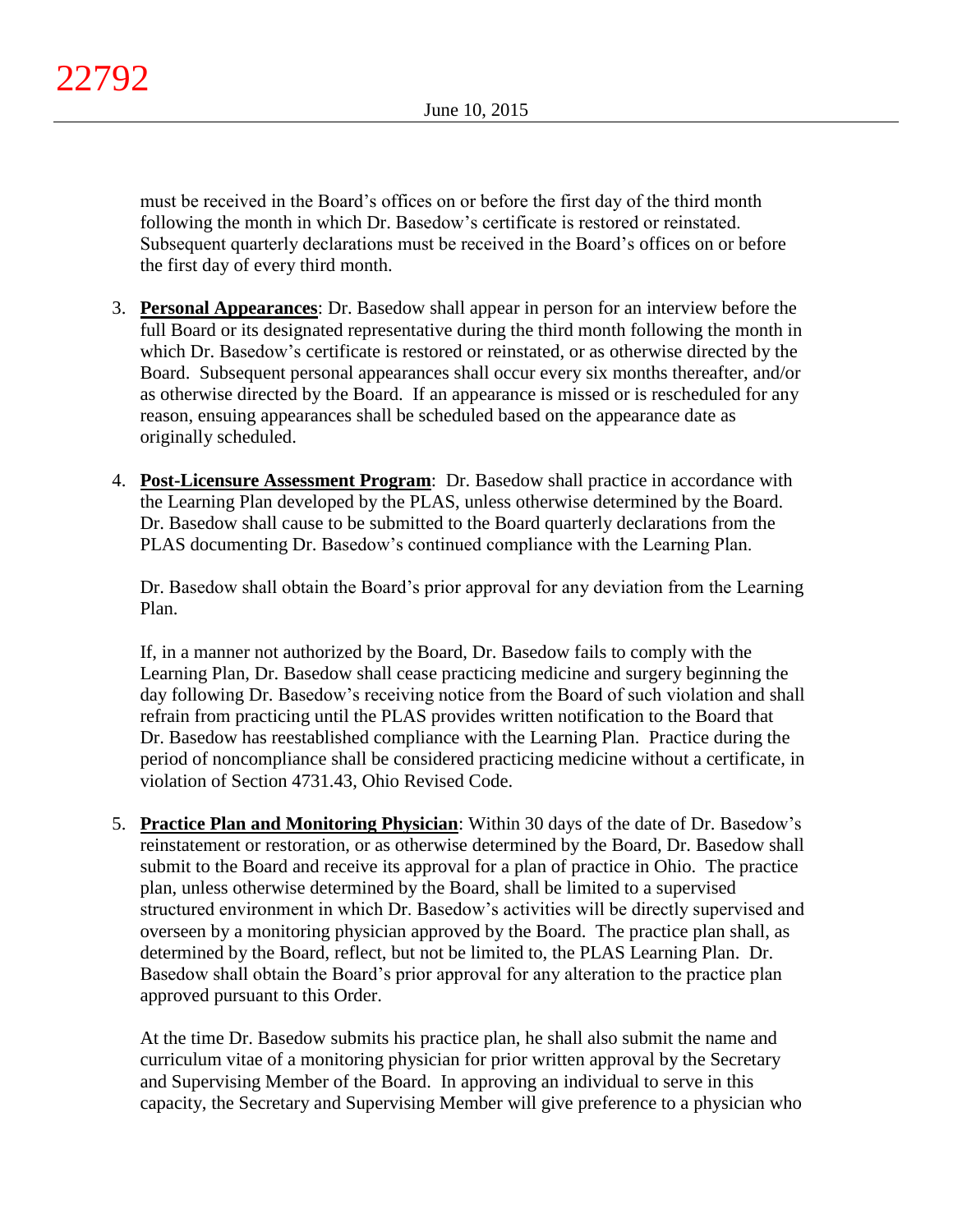practices in the same locale as Dr. Basedow and who is engaged in the same or similar practice specialty.

The monitoring physician shall monitor Dr. Basedow and his medical practice, and shall review Dr. Basedow's patient charts. The chart review may be done on a random basis, with the frequency and number of charts to be determined by the Board.

Further, the monitoring physician shall provide the Board with reports on the monitoring of Dr. Basedow and his medical practice, and on the review of Dr. Basedow's patient charts. Dr. Basedow shall ensure that the reports are forwarded to the Board on a quarterly basis and are received in the Board's office no later than the due date for Dr. Basedow's declarations of compliance.

In the event that the designated monitoring physician becomes unable or unwilling to serve in this capacity, Dr. Basedow shall immediately so notify the Board in writing. In addition, Dr. Basedow shall make arrangements acceptable to the Board for another monitoring physician within 30 days after the previously designated monitoring physician becomes unable or unwilling to serve, unless otherwise determined by the Board. Dr. Basedow shall further ensure that the previously designated monitoring physician also notifies the Board directly of his or her inability to continue to serve and the reasons therefor.

The Board, in its sole discretion, may disapprove any physician proposed to serve as Dr. Basedow's monitoring physician, or may withdraw its approval of any physician previously approved to serve as Dr. Basedow's monitoring physician, in the event that the Secretary and Supervising Member of the Board determine that any such monitoring physician has demonstrated a lack of cooperation in providing information to the Board or for any other reason.

- 6. **Required Reporting of Change of Address**: Dr. Basedow shall notify the Board in writing of any change of residence address and/or principal practice address within 30 days of the change.
- E. **TERMINATION OF PROBATION:** Upon successful completion of probation, as evidenced by a written release from the Board, Dr. Basedow's certificate will be fully restored.

# F. **REQUIRED REPORTING WITHIN 30 DAYS OF THE EFFECTIVE DATE OF THIS ORDER**:

1. **Required Reporting to Employers and Others**: Within 30 days of the effective date of this Order, Dr. Basedow shall provide a copy of this Order to all employers or entities with which he is under contract to provide healthcare services (including but not limited to third-party payors), or is receiving training, and the Chief of Staff at each hospital or healthcare center where he has privileges or appointments. Further, Dr. Basedow shall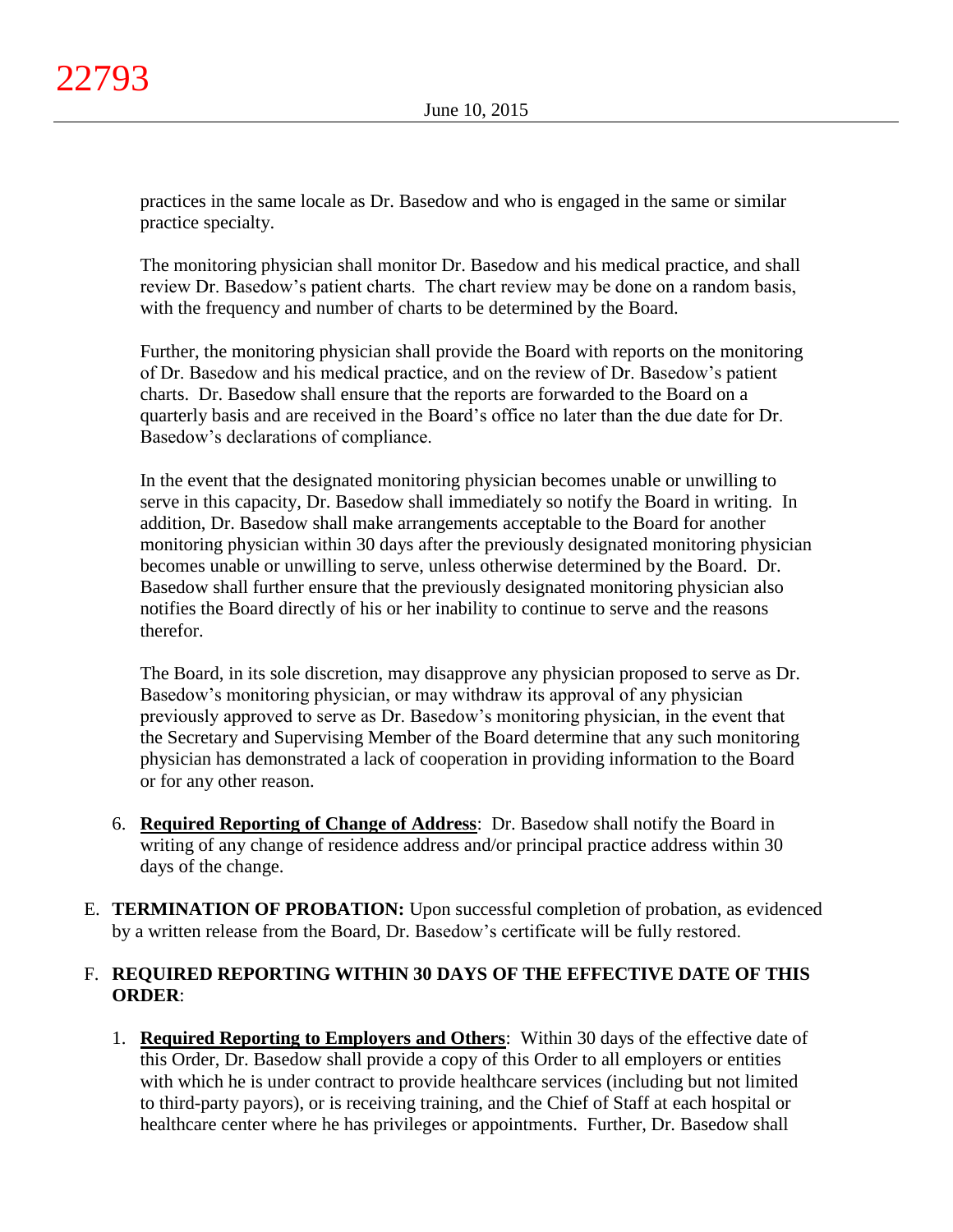promptly provide a copy of this Order to all employers or entities with which he contracts in the future to provide healthcare services (including but not limited to third-party payors), or applies for or receives training, and the Chief of Staff at each hospital or healthcare center where he applies for or obtains privileges or appointments.

In the event that Dr. Basedow provides any healthcare services or healthcare direction or medical oversight to any emergency medical services organization or emergency medical services provider in Ohio, within 30 days of the effective date of this Order, he shall provide a copy of this Order to the Ohio Department of Public Safety, Division of Emergency Medical Services.

These requirements shall continue until Dr. Basedow receives from the Board written notification of the successful completion of his probation.

- 2. **Required Reporting to Other Licensing Authorities**: Within 30 days of the effective date of this Order, Dr. Basedow shall provide a copy of this Order to the proper licensing authority of any state or jurisdiction in which he currently holds any professional license, as well as any federal agency or entity, including but not limited to the Drug Enforcement Administration, through which he currently holds any professional license or certificate. Also, Dr. Basedow shall provide a copy of this Order at the time of application to the proper licensing authority of any state or jurisdiction in which he applies for any professional license or reinstatement/restoration of any professional license. This requirement shall continue until Dr. Basedow receives from the Board written notification of the successful completion of his probation.
- 3. **Required Documentation of the Reporting Required by Paragraph E**: Dr. Basedow shall provide this Board with one of the following documents as proof of each required notification within 30 days of the date of each such notification: (a) the return receipt of certified mail within 30 days of receiving that return receipt, (b) an acknowledgement of delivery bearing the original ink signature of the person to whom a copy of the Order was hand delivered, (c) the original facsimile-generated report confirming successful transmission of a copy of the Order to the person or entity to whom a copy of the Order was faxed, or (d) an original computer-generated printout of electronic mail communication documenting the e-mail transmission of a copy of the Order to the person or entity to whom a copy of the Order was e-mailed.
- G. **VIOLATION OF THE TERMS OF THIS ORDER**: If Dr. Basedow violates the terms of this Order in any respect, the Board, after giving him notice and the opportunity to be heard, may institute whatever disciplinary action it deems appropriate, up to and including the permanent revocation of his certificate.

**EFFECTIVE DATE OF ORDER:** This Order shall become effective immediately upon the mailing of the notification of approval by the Board.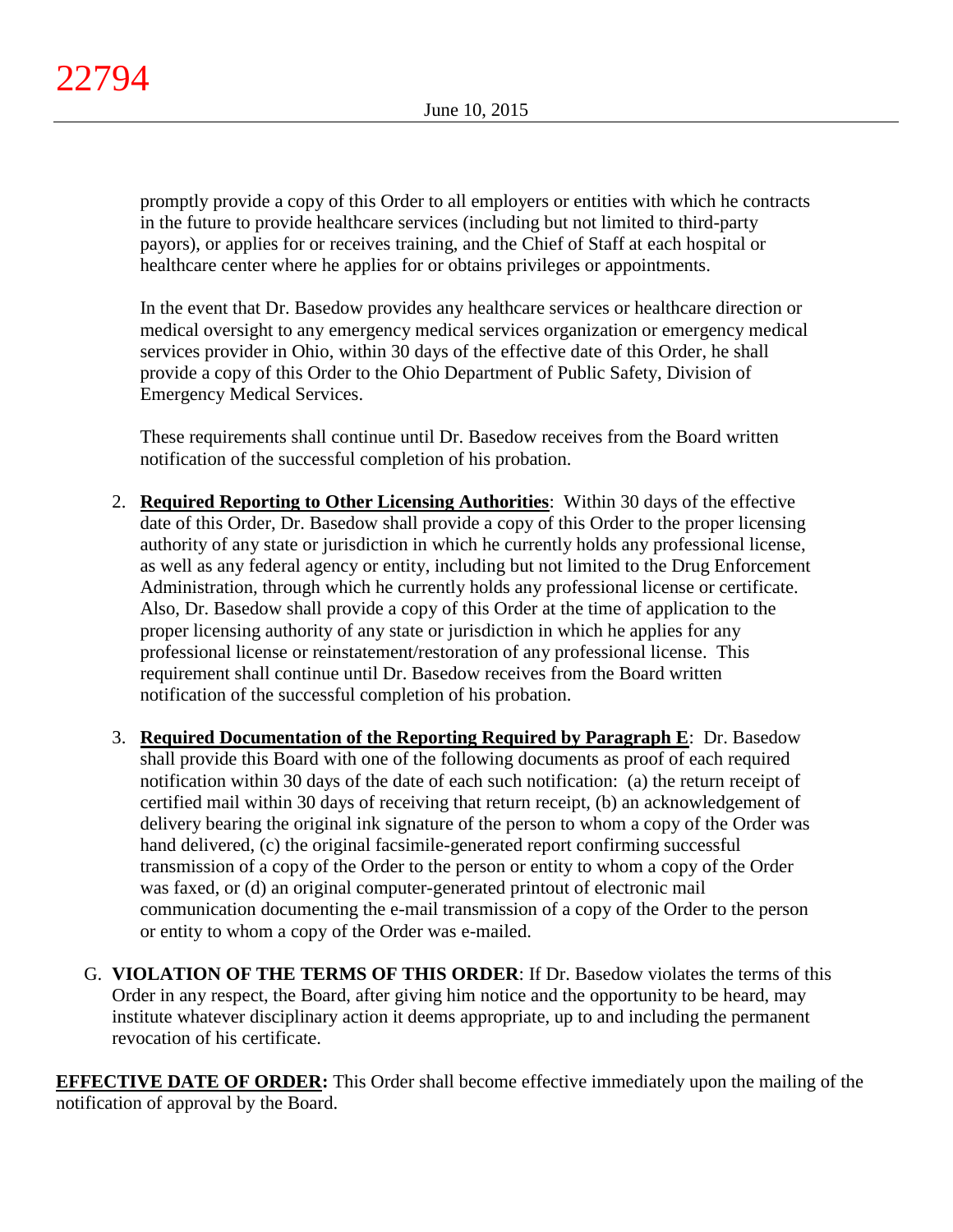# **No Board member objected to the change in Mr. Giacalone's motion to amend. The change to the motion was accepted.**

A vote was taken on Mr. Giacalone's motion to amend:

| <b>ROLL CALL:</b> | Dr. Rothermel  | - abstain |
|-------------------|----------------|-----------|
|                   | Dr. Saferin    | - abstain |
|                   | Dr. Steinbergh | - aye     |
|                   | Mr. Gonidakis  | - aye     |
|                   | Mr. Kenney     | - aye     |
|                   | Dr. Sethi      | - aye     |
|                   | Mr. Giacalone  | - aye     |
|                   | Dr. Schachat   | - aye     |

The motion to amend carried

**Dr. Steinbergh moved to approve and confirm Ms. Blue's Findings of Fact, Conclusions of Law, and Proposed Order, as amended, in the matter of William K. Basedow, D.O. Mr. Giacalone seconded the motion.** A vote was taken:

| <b>ROLL CALL:</b> | Dr. Rothermel  | - abstain |
|-------------------|----------------|-----------|
|                   | Dr. Saferin    | - abstain |
|                   | Dr. Steinbergh | - aye     |
|                   | Mr. Gonidakis  | - aye     |
|                   | Mr. Kenney     | - aye     |
|                   | Dr. Sethi      | - aye     |
|                   | Mr. Giacalone  | - aye     |
|                   | Dr. Schachat   | - aye     |
|                   |                |           |

The motion to approve carried

## MARY JO FOOTE, P.A.

Mr. Kenney directed the Board's attention to the matter of Mary Jo Foote, P.A. No objections have been filed. Ms. Shamansky was the Hearing Examiner.

# **Dr. Sethi moved to approve and confirm Ms. Shamansky's Findings of Fact, Conclusions of Law, and Proposed Order in the matter of Mary Jo Foote, P.A. Mr. Giacalone seconded the motion.**

Mr. Kenney stated that he will now entertain discussion in the above matter.

Mr. Kenney reviewed Ms. Foote's history with the Board. In 1998 the Board immediately suspended Ms. Foote's license to practice as a physician assistant when she pleaded guilty to illegal possession of drug documents. Ms. Foote received inpatient treatment for chemical dependency for one month and outpatient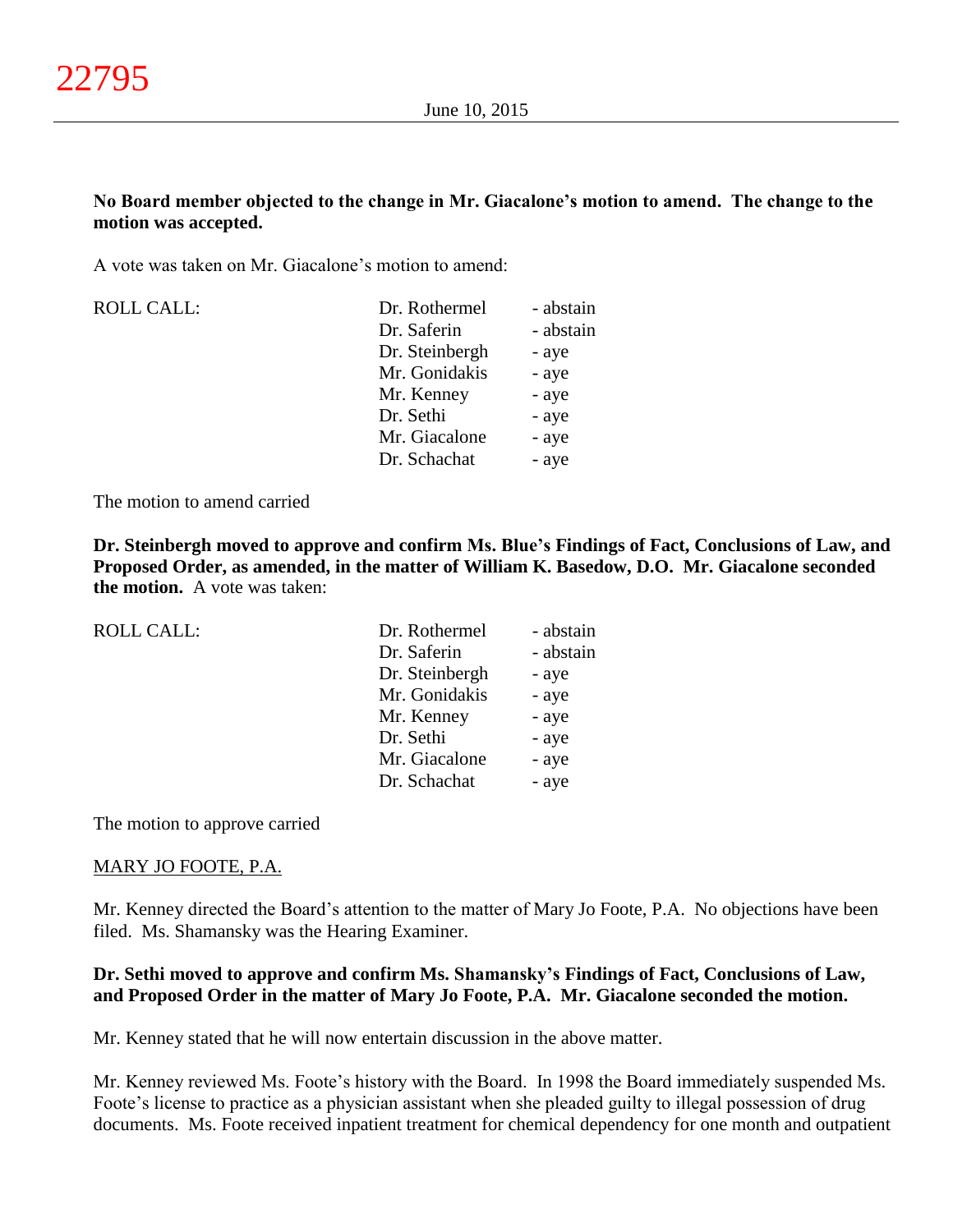treatment for one year. In October 1998 Ms. Foote entered into a Step I Consent Agreement with the Board which suspended her physician assistant license indefinitely. Ms. Foote entered into another Step I Consent Agreement in July 2001 which again suspended her physician assistant license due to her admission that she violated her 1998 Consent Agreement by relapsing on a controlled substance. In January 2004, the Board issued a Notice of Opportunity for Hearing based on allegations that Ms. Foote had relapsed again. In August 2004 Ms. Foote entered into another Step I Consent Agreement and admitted to the allegations contained in the Notice of Opportunity for Hearing. The 2004 Consent Agreement permanently revoked Ms. Foote's physician assistant license, stayed that suspension, and again suspended her license indefinitely. Ms. Foote remains subject to the terms and conditions of her 2004 Consent Agreement. Mr. Kenney commented that Ms. Foote has not practiced as a physician assistant since 1998.

Mr. Kenney continued that in 2014 a representative from the Ohio Physicians Health Program (OPHP) informed the Board that a urine specimen provided by Ms. Foote tested positive. Further, though Ms. Foote's 2004 Consent Agreement requires regular alcohol and drug rehabilitation meeting, Ms. Foote failed to provide required documentation of her attendance in January 2014, March 2014, July 2014, and August 2014. Ms. Foote also failed to meet with a counselor as required from August 1, 2014, through August 25, 2014.

In summary, Mr. Kenney stated that the Board has expended a great deal of time and resources monitoring Ms. Foote since 1998. Mr. Kenney stated that the Board has been very accommodating to Ms. Foote, who has a long history of alcoholism complicated by an eating disorder that ultimately resulted in drug abuse. Despite completion of inpatient and outpatient treatment, Ms. Foote has had several relapses and has therefore violated her Consent Agreements. Mr. Kenney commended Ms. Foote for staying sober for a ten-year period from 2004 to 2014, but noted that she failed to attend all of her required rehabilitation meetings during that time.

Mr. Kenney observed that the Hearing Examiner's Proposed Order is for revocation of Ms. Foote's physician assistant license. However, Mr. Kenney opined that the Board has done more than enough for Ms. Foote over the years and she has repeatedly violated her Consent Agreements. Mr. Kenney favored a permanent revocation of Ms. Foote's license. Dr. Steinbergh agreed.

# **Dr. Steinbergh moved to amend the Proposed Order to a permanent revocation of Ms. Foote's license to practice as a physician assistant in Ohio. Mr. Giacalone seconded the motion.**

Dr. Steinbergh agreed that there is nothing more for the Board to do with regard to Ms. Foote. Dr. Steinbergh noted that Ms. Foote only practiced as a physician assistant for two years and has not practiced since 1998. Dr. Steinbergh opined that it is time for Ms. Foote to focus on herself and her life. Mr. Gonidakis and Mr. Giacalone agreed. Mr. Giacalone reiterated that Ms. Foote had received a stayed permanent revocation as part of her 2004 Consent Agreement.

A vote was taken on Dr. Steinbergh's motion to amend: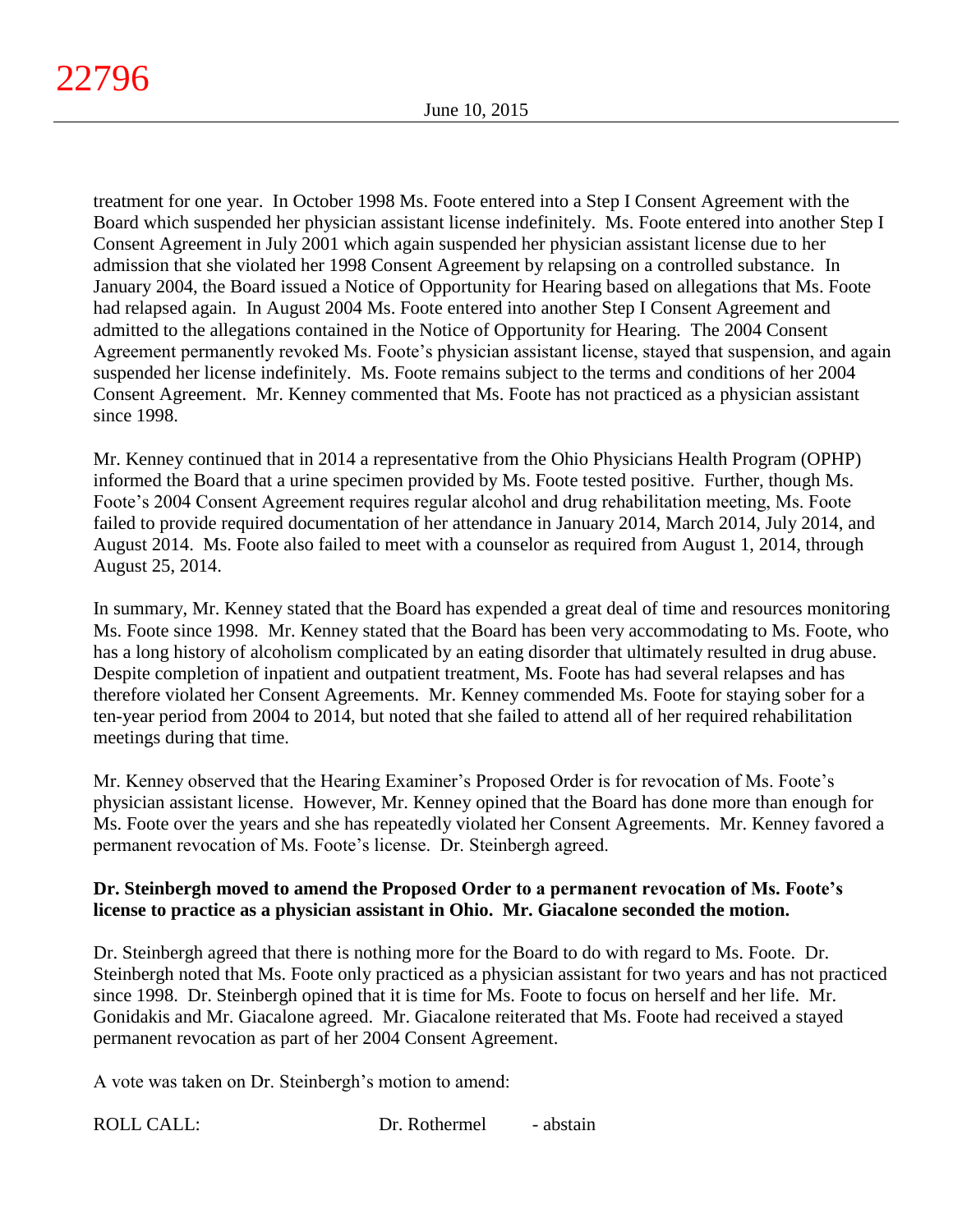| Dr. Saferin    | - abstain |
|----------------|-----------|
| Dr. Steinbergh | - aye     |
| Mr. Gonidakis  | - aye     |
| Mr. Kenney     | - aye     |
| Dr. Sethi      | - aye     |
| Mr. Giacalone  | - aye     |
| Dr. Schachat   | - aye     |

The motion to amend carried.

**Dr. Steinbergh moved to approve and confirm Ms. Shamansky's Findings of Fact, Conclusions of Law, and Proposed Order, as amended, in the matter of Mary Jo Foote, P.A. Dr. Sethi seconded the motion.** A vote was taken:

| <b>ROLL CALL:</b> | Dr. Rothermel  | - abstain |
|-------------------|----------------|-----------|
|                   | Dr. Saferin    | - abstain |
|                   | Dr. Steinbergh | - aye     |
|                   | Mr. Gonidakis  | - aye     |
|                   | Mr. Kenney     | - aye     |
|                   | Dr. Sethi      | - aye     |
|                   | Mr. Giacalone  | - aye     |
|                   | Dr. Schachat   | - aye     |
|                   |                |           |

The motion to approve carried.

#### SERGEI SHUSHUNOV, M.D.

Mr. Kenney directed the Board's attention to the matter of Sergei Shushunov, M.D. Objections have been filed and were previously distributed to Board members. Ms. Shamansky was the Hearing Examiner.

Mr. Kenney stated that a request to address the Board has been timely filed on behalf of Dr. Shushunov. Five minutes will be allowed for that address.

Dr. Shushunov was represented by his attorney, Levi Tkach.

Mr. Tkach stated that the matter of Dr. Shushunov is the third case before the Board in as many months involving a physician whose Ohio medical license has lapsed with no pending application to restore that license. Mr. Tkach stated that unlike the other two cases, Dr. Shushunov's case resulted from a criminal conviction that unrelated to his medical practice.

Mr. Tkach stated that last month the Board engaged in a discussion about the unintended consequences of permanently revoking a lapsed medical license. Mr. Tkach stated that Dr. Shushunov is so concerned about these unintended consequences that he flew in from American Samoa to address the Board today. Mr. Tkach stated that even though Dr. Shushunov has no intention of practicing in Ohio, the actions of the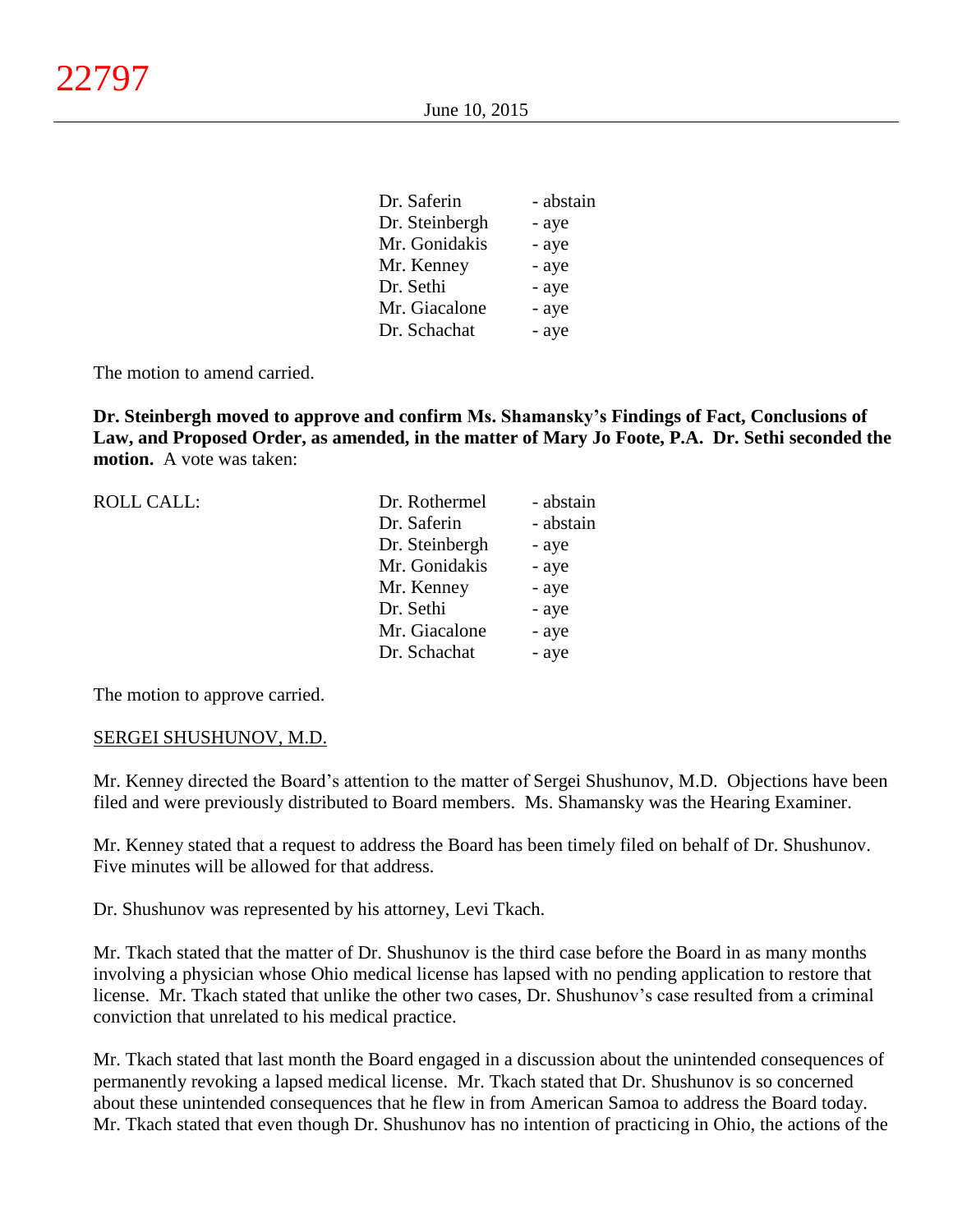Board against the legal fiction of a lapsed license are serious and far-reaching. Mr. Tkach stated that the hearing record demonstrates that Dr. Shushunov is an excellent pediatric physician.

Mr. Tkach continued that Dr. Shushunov acknowledges the seriousness of his crime. Dr. Shushunov has completed his criminal proceedings and settled a civil lawsuit with the victim. Dr. Shushunov has also had disciplinary action by the Kansas State Board of Healing Arts, where Dr. Shushunov holds an active medical license. Mr. Tkach stated since Dr. Shushunov completed his criminal probation more than a year ago, he has taken steps to improve the areas of stress in his personal life and has created an excellent support network for himself and his continued development.

Mr. Tkach stated that the Board's mission statement is "To protect and enhance the health and safety of the public through effective medical regulation." Mr. Tkach stated that the Board cannot in good conscious say that it is protecting the public in Ohio by permanently revoking the legal fiction of Dr. Shushunov's expired medical license. Mr. Tkach stated that the Board cannot say that permanently revoking Dr. Shushunov's Ohio medical license is effective medical regulation when Dr. Shushunov is not practicing in Ohio. Mr. Tkach opined that it is very difficult to justify permanent revocation as the most effective means to acknowledge the seriousness of Dr. Shushunov's crime; Mr. Tkach suggested that a public reprimand would be more than sufficient.

Mr. Tkach stated that no action taken by the Board today, short of permanent revocation, will prevent the Board from taking any action it deems necessary if Dr. Shushunov applies for restoration of his Ohio license in the future. Should such an application be filed, Mr. Tkach stated that the Board will judge Dr. Shushunov as he will be at that future time and not as he is today. Mr. Tkach asked the Board to consider a sanction other than permanent revocation.

Dr. Shushunov related a message he had received through Facebook from a grateful family whose son he had cared for years earlier; the message thanked Dr. Shushunov for having cared for their young son, who is now 17 years old, when he was sick and near death. Dr. Shushunov stated that he has received several such messages over the years.

Dr. Shushunov stated that he has faced challenges in his personal life. Dr. Shushunov stated that he feels badly for what he has done and he has attempted to make restitution to his victim. Dr. Shushunov stated that he has never failed any of his patients in more than 30 years of practicing medicine. Dr. Shushunov asked the Board to not revoke his Ohio medical license because it would mean the end of his medical career and other licenses could follow.

Mr. Kenney asked if the Assistant Attorney General would like to respond. Ms. Snyder stated that she would like to respond.

Ms. Snyder stated that this case boils down to the fact that Dr. Shushunov walked into a man's house in Illinois uninvited, walked past the man's children, walked into the man's bedroom, held him at gunpoint, and beat him up. Dr. Shushunov pled guilty to attempted armed robbery and assault, both of which are felonies. Dr. Shushunov spent six months in prison and was given two years of probation, all of which he has served.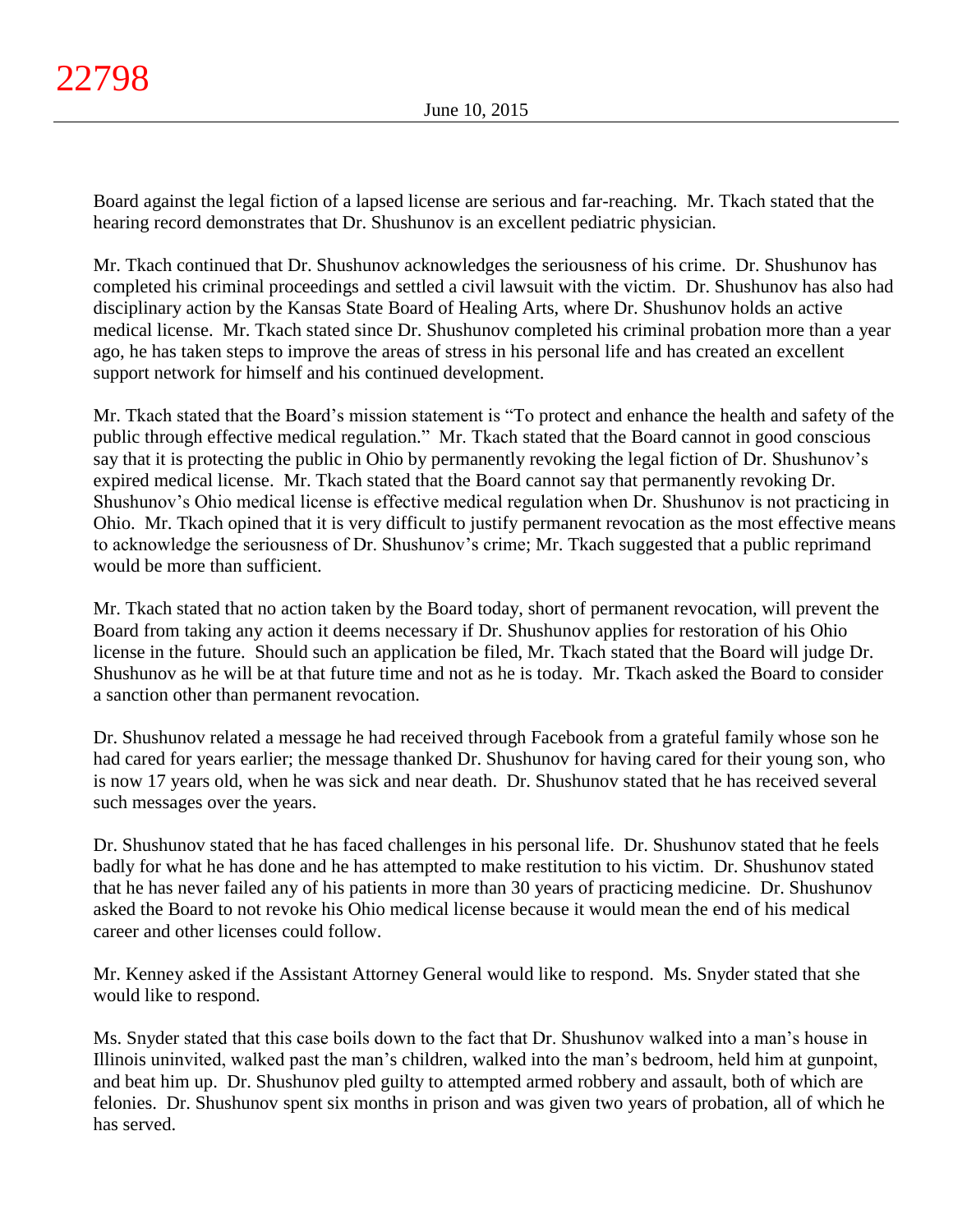Ms. Snyder stated that the man Dr. Shushunov held at gunpoint was his wife's boyfriend, but cautioned the Board that this was not a crime of passion. Ms. Snyder stated that the boyfriend was a man who Dr. Shushunov had helped his wife meet on Match.com. Then, after living apart for 10 months, Dr. Shushunov returned to his wife and they discussed reconciliation. Subsequently, Dr. Shushunov found his wife on the phone with this man, whereupon Dr. Shushunov grabbed his gun, left his house, and drove to the man's house. Ms. Snyder stated that the time in which Dr. Shushunov drove to the man's house, which was about 10 minutes, is known as a "cooling-down period" in criminal law during which he had time to reconsider what he was about to do. Upon arrival, Dr. Shushunov committed the acts previously described.

Ms. Snyder continued that as a result of these events, the Kansas State Board for Healing Arts revoked Dr. Shushunov's Kansas medical license, though not permanently. The Kansas Board had found that this was not a crime of passion, but rather was a calculated act. Ms. Snyder stated that, although there were several mitigating factors in this case, she agrees with the Hearing Examiner that Dr. Shushunov's Ohio medical license should be permanently revoked for this egregious, violent crime.

# **Dr. Steinbergh moved to approve and confirm Ms. Shamansky's Findings of Fact, Conclusions of Law, and Proposed Order in the matter of Sergei Shushunov, M.D. Dr. Sethi seconded the motion.**

Mr. Kenney stated that he will now entertain discussion in the above matter.

Dr. Sethi briefly reviewed Dr. Shushunov's pediatric medical career. Dr. Sethi stated that Dr. Shushunov had many troubles during his 17-year marriage and his wife had filed for divorce on four occasions, though they reconciled each time. Dr. Shushunov had testified that he encouraged his wife to consider dating outside their relationship because he thought it would improve the chances of reconciliation. Dr. Shushunov had also testified that he had had a romantic relationship with someone else during the couple's previous separation and the felt that his wife dating someone would bring parity to the situation.

Dr. Sethi reiterated the course of events previously described by Ms. Snyder. Dr. Sethi stated that, according to testimony, Dr. Shushunov had chosen to bring a gun with him because his wife had told him that her boyfriend was a big man. Noting that Dr. Shushunov had attacked the man in his bedroom, Dr. Sethi commented that a person's bedroom is a very private place. Dr. Sethi stated that the man must have been terrified to have a gun pointed at him and opined that that is the most horrible thing one can do to a human being. Dr. Sethi stated that Dr. Shushunov began beating the man because, since he had a gun, he was the stronger of the two. Dr. Shushunov was arrested a few hours later and spent two days in jail before a friend bailed him out. Dr. Shushunov was originally charged with home invasion, armed robbery, and aggravated battery, but eventually pled guilty to and was found guilty of attempted armed robbery and aggravated battery.

Dr. Sethi stated that he has read the various explanations Dr. Shushunov has given for his actions, but opined that these explanations are meaningless. Dr. Sethi reiterated that Dr. Shushunov entered a man's private bedroom, scared him with a gun, and beat him up.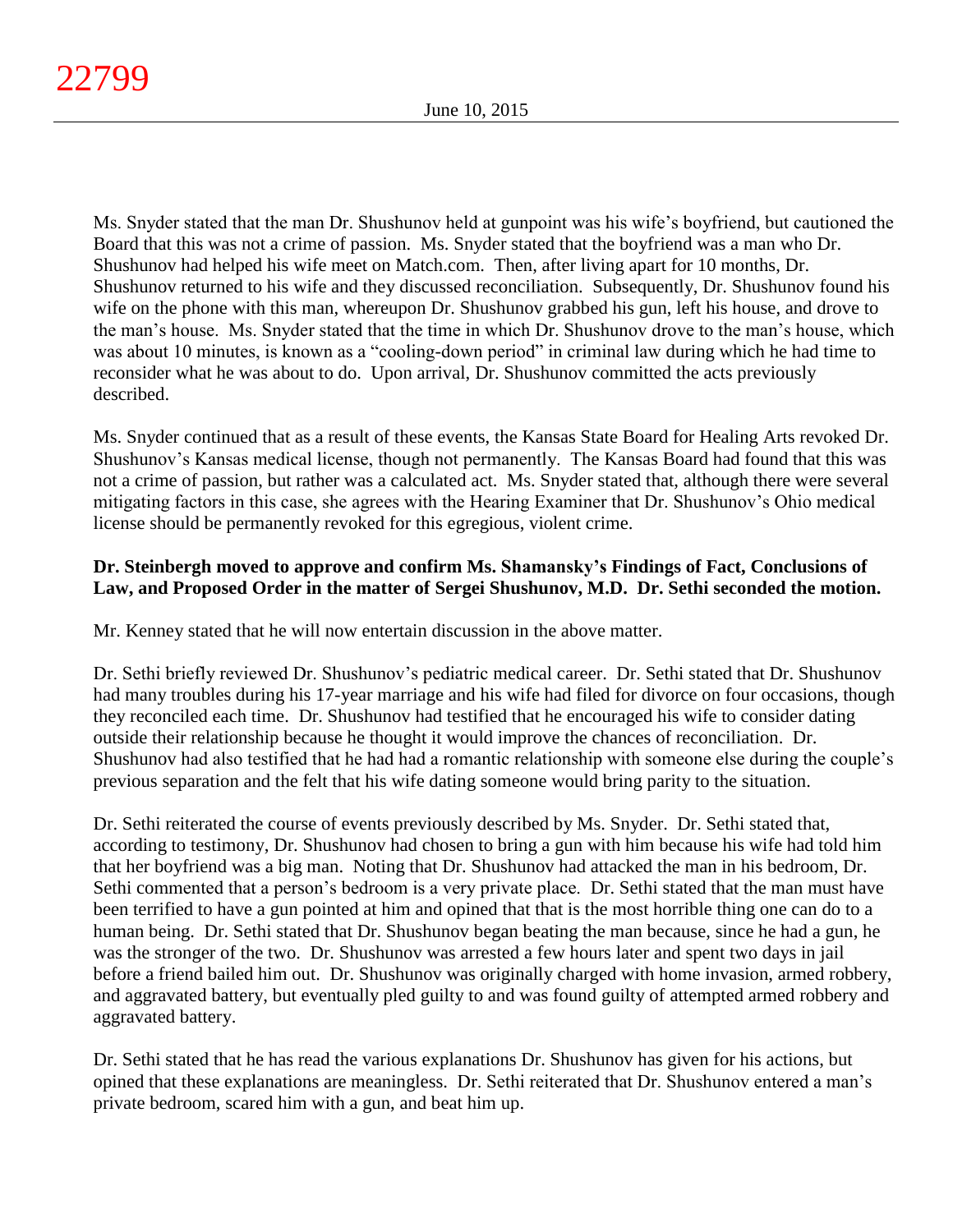Dr. Sethi stated that Dr. Shushunov's Ohio medical license expired on January 1, 2008. Dr. Sethi stated that despite Mr. Tkach's objections, Dr. Shushunov can still apply to restore his Ohio medical license and the State Medical Board of Ohio still has jurisdiction over an expired license. Although Dr. Shushunov does not plan to return to Ohio to practice medicine, Dr. Sethi noted that Dr. Shushunov could change his mind in the future. Dr. Sethi observed that several of Dr. Shushunov's friends and colleagues have written letters to the Board on his behalf, but these friends and colleagues do not seem to know much about the incident in question. Dr. Sethi stated that being a good man socially and having friends do not translate into being a good physician.

Dr. Sethi stated that the Kansas Board found that Dr. Shushunov's conduct erodes the public trust in the healthcare profession and is antithetical to the most basic promise that physicians make to do no harm. Dr. Sethi stated that he supports the Proposed Order of permanent revocation.

Dr. Steinbergh stated that she found this case very confusing, noting that Dr. Shushunov seemed at times to be attempting to commit himself to his marriage, but at other times he did things like introduce his wife to other men. Dr. Steinbergh opined that Dr. Shushunov had been struggling for control and became livid when he found his wife speaking on the telephone to her boyfriend. Dr. Steinbergh stated that the fact that Dr. Shushunov took a gun to the man's house shows that he was not intending to have a conversation with him, but rather was intending to threaten him in some way.

Dr. Steinbergh agreed with Dr. Sethi's comments that Dr. Shushunov entered the man's house uninvited, entered his bedroom, which is a very private place, and beat him up. Dr. Steinbergh agreed that these actions were horrible. Dr. Steinbergh stated that the State Medical Board of Ohio has issues with physicians who make choices like this and that it should not even exist in a physician's mind to do things like this. Dr. Steinbergh stated that when physicians have issues with morality and ethics, the Board does not want them practicing in Ohio.

Mr. Gonidakis stated that he does not see the justification for permanent revocation in this case. Mr. Gonidakis commented that he cannot appreciate the lifestyle which the record reflects, but opined that the Board should not consider how a person conducts their marriage and private life when determining if they should have a medical license. Mr. Gonidakis noted that the Report and Recommendation discusses the Hippocratic Oath to do no harm, but stated that there are physicians in Ohio who do harm every day. Dr. Sethi disagreed with Mr. Gonidakis and asked how Dr. Sethi could trust his children to a pediatrician who has done such things. Dr. Sethi opined that no such physician should be allowed to practice in Ohio.

# **Mr. Gonidakis moved to amend the Proposed Order to a non-permanent revocation of Dr. Shushunov's license to practice medicine and surgery in Ohio. Dr. Steinbergh seconded the motion.**

Mr. Kenney stated that he will now entertain discussion in the above matter.

Mr. Giacalone stated that he understands Dr. Sethi's position, but he also observed that a non-permanent revocation would mirror the action of the Kansas Board. Mr. Giacalone also noted that the Board would have an opportunity to deny Dr. Shushunov's application for another license if he makes such an application. Dr. Steinbergh agreed with Mr. Giacalone's comments. Mr. Giacalone opined that if Dr.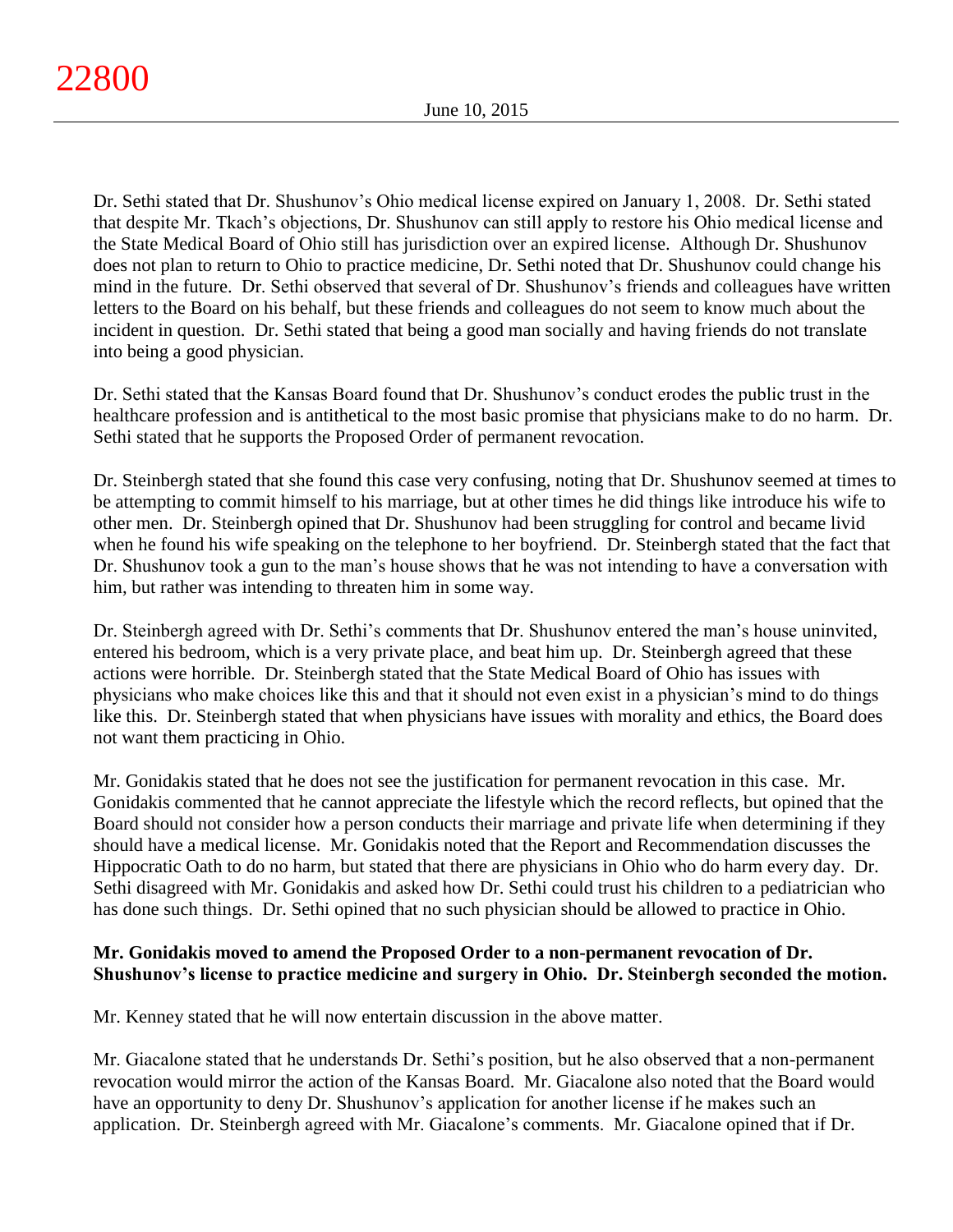Shushunov's license is non-permanently revoked, he should not seek another license in Ohio for at least five or ten years.

A vote was taken on Mr. Gonidakis' motion to amend:

| <b>ROLL CALL:</b> |  |
|-------------------|--|
|-------------------|--|

| <b>ROLL CALL:</b> | Dr. Rothermel  | - abstain |
|-------------------|----------------|-----------|
|                   | Dr. Saferin    | - abstain |
|                   | Dr. Steinbergh | - aye     |
|                   | Mr. Gonidakis  | - aye     |
|                   | Mr. Kenney     | - aye     |
|                   | Dr. Sethi      | - nay     |
|                   | Mr. Giacalone  | - aye     |
|                   | Dr. Schachat   | - aye     |
|                   |                |           |

The motion to amend carried.

**Mr. Gonidakis moved to approve and confirm Ms. Shamansky's Findings of Fact, Conclusions of Law, and Proposed Order, as amended, in the matter of Sergei Shushunov, M.D. Mr. Giacalone seconded the motion.** A vote was taken:

| <b>ROLL CALL:</b> | Dr. Rothermel  | - abstain |
|-------------------|----------------|-----------|
|                   | Dr. Saferin    | - abstain |
|                   | Dr. Steinbergh | - aye     |
|                   | Mr. Gonidakis  | - aye     |
|                   | Mr. Kenney     | - aye     |
|                   | Dr. Sethi      | - nay     |
|                   | Mr. Giacalone  | - aye     |
|                   | Dr. Schachat   | - aye     |

The motion to approve, lacking six affirmative votes, did not carry.

**Dr. Steinbergh moved to approve and confirm Ms. Shamansky's Findings of Fact, Conclusions of Law, and Proposed Order in the matter of Sergei Shushunov, M.D. Mr. Giacalone seconded the motion.** A vote was taken:

| <b>ROLL CALL:</b> |
|-------------------|
|-------------------|

| ROLL CALL: | Dr. Rothermel  | - abstain |
|------------|----------------|-----------|
|            | Dr. Saferin    | - abstain |
|            | Dr. Steinbergh | - aye     |
|            | Mr. Gonidakis  | - nay     |
|            | Mr. Kenney     | - nay     |
|            | Dr. Sethi      | - aye     |
|            | Mr. Giacalone  | - nay     |
|            | Dr. Schachat   | - nay     |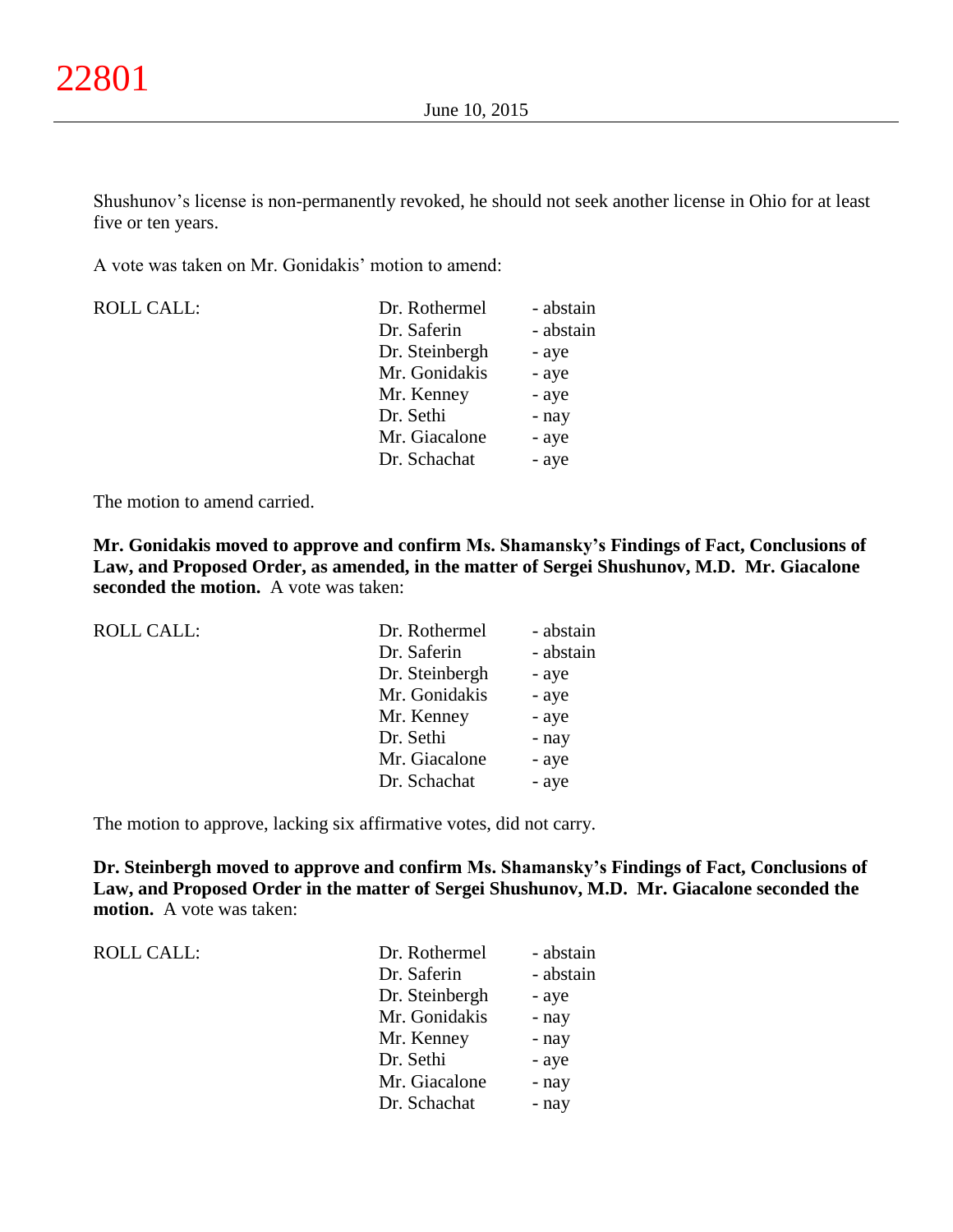The motion to approve did not carry.

## **Mr. Giacalone moved to table this topic. Mr. Gonidakis seconded the motion.** A vote was taken:

| <b>ROLL CALL:</b> | Dr. Rothermel  | - abstain |
|-------------------|----------------|-----------|
|                   | Dr. Saferin    | - abstain |
|                   | Dr. Steinbergh | - aye     |
|                   | Mr. Gonidakis  | - aye     |
|                   | Mr. Kenney     | - aye     |
|                   | Dr. Sethi      | - aye     |
|                   | Mr. Giacalone  | - aye     |
|                   | Dr. Schachat   | - aye     |
|                   |                |           |

The motion to table carried.

## FINDINGS, ORDERS, AND JOURNAL ENTRIES

Mr. Kenney stated that in the following matters the Board issued Notices of Opportunity for Hearing, and documentation of Service was received for each. There were no requests for hearing filed, and more than 30 days have elapsed since the mailing of the notices. The matters are therefore before the Board for final disposition. These matters are non-disciplinary, and therefore all Board members may vote.

## SANDRA LYNN DURBIN, M.T.

Mr. Kenney stated that Ms. Durbin has applied for restoration of her license to practice massage therapy in Ohio. The Board notified Ms. Durbin that it proposed to approve her application, provided that she take and pass the Massage and Bodywork Licensing Examination (MBLEX) due to the fact that Ms. Durbin has not engaged in the active practice of massage therapy for more than two years.

**Dr. Steinbergh moved to find that the allegations set forth in the April 29, 2015 Notice of Opportunity for Hearing have been proven to be true by a preponderance of the evidence, and that the Board enter an Order, effective immediately upon mailing, granting Ms. Durbin's application for restoration, provided that she takes and passes the Massage and Bodywork Licensing Examination within six months of April 29, 2015. Dr. Rothermel seconded the motion.** A vote was taken:

ROLL CALL: DR. ROLL CALL:

| Dr. Rothermel  | - aye |
|----------------|-------|
| Dr. Saferin    | - aye |
| Dr. Steinbergh | - aye |
| Mr. Gonidakis  | - aye |
| Mr. Kenney     | - aye |
| Dr. Sethi      | - aye |
| Mr. Giacalone  | - aye |
| Dr. Schachat   | - aye |
|                |       |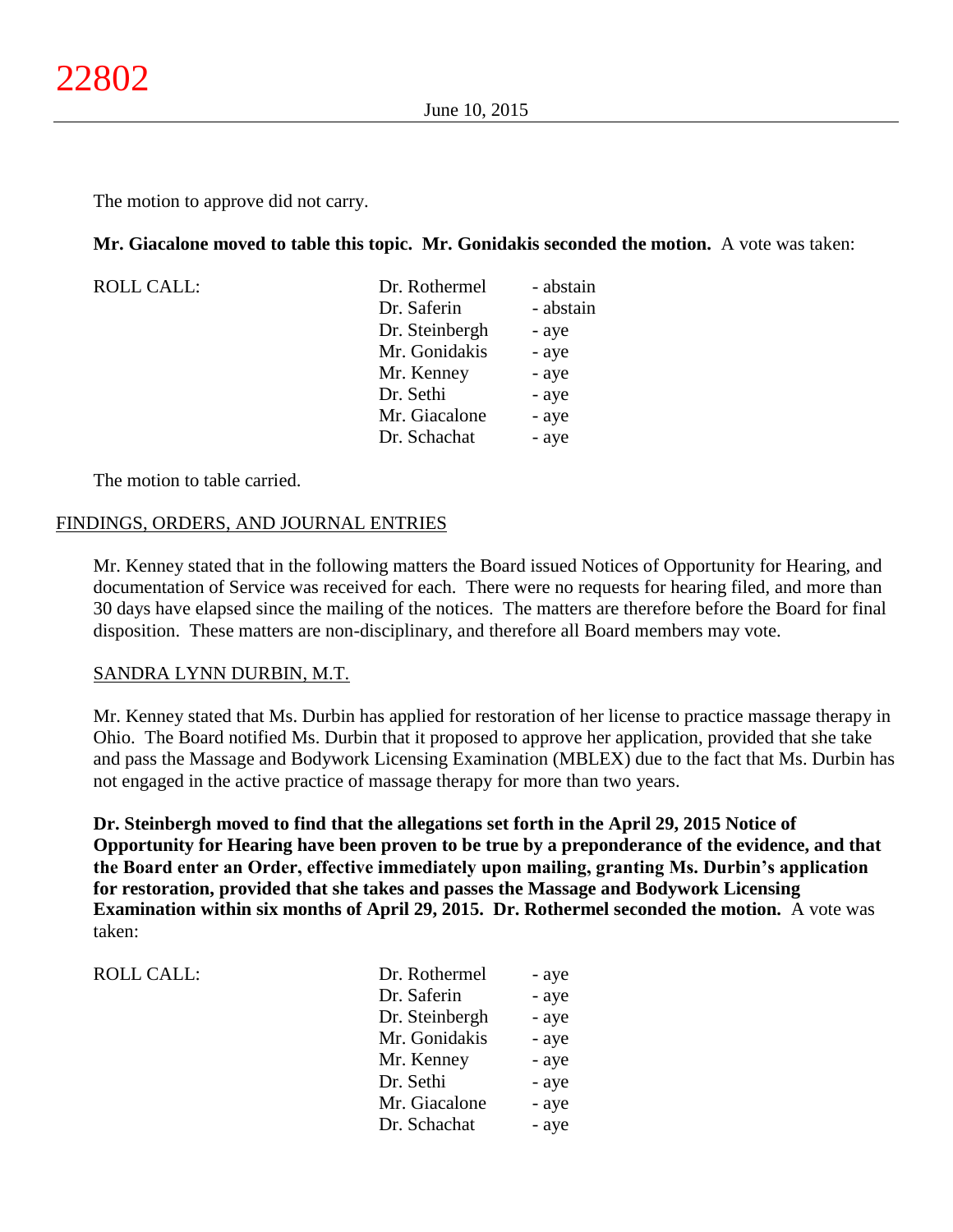## STEVEN MICHAEL PAP, M.D.

Mr. Kenney stated that Dr. Pap has applied for restoration of his license to practice medicine and surgery in Ohio. The Board notified Dr. Pap that it proposed to approve his application for licensure, but limit such license to participation in a six-month preceptorship that includes an initial month of observation and five subsequent months of weekly chart reviews due to the fact that Dr. Pap has not engaged in the active practice of medicine for more than two years.

**Dr. Steinbergh moved to find that the allegations set forth in the April 29, 2015 Notice of Opportunity for Hearing have been proven to be true by a preponderance of the evidence, and that the Board enter an Order, effective immediately upon mailing, granting Dr. Pap's application for licensure; limiting such license to participation in a six-month preceptorship that includes an initial month of observation and five subsequent months of weekly chart reviews; and to remove the limitation upon Dr. Pap's submission of a written report from the preceptor that he has practiced satisfactorily and in accordance with acceptable and prevailing standards of care. Dr. Saferin seconded the motion.** A vote was taken:

| <b>ROLL CALL:</b> | Dr. Rothermel  | - aye |
|-------------------|----------------|-------|
|                   | Dr. Saferin    | - aye |
|                   | Dr. Steinbergh | - aye |
|                   | Mr. Gonidakis  | - aye |
|                   | Mr. Kenney     | - aye |
|                   | Dr. Sethi      | - aye |
|                   | Mr. Giacalone  | - aye |
|                   | Dr. Schachat   | - aye |
|                   |                |       |

The motion carried.

#### EXECUTIVE SESSION

**Dr. Steinbergh moved to go into Executive Session to confer with the Medical Board's attorneys on matters of pending or imminent court action, and for the purpose of deliberating on proposed consent agreements in the exercise of the Medical Board's quasi-judicial capacity. Dr. Saferin seconded the motion.** A vote was taken:

| ROLL CALL: | Dr. Rothermel  | - aye |
|------------|----------------|-------|
|            | Dr. Saferin    | - aye |
|            | Dr. Steinbergh | - aye |
|            | Mr. Gonidakis  | - aye |
|            | Mr. Kenney     | - aye |
|            | Dr. Sethi      | - aye |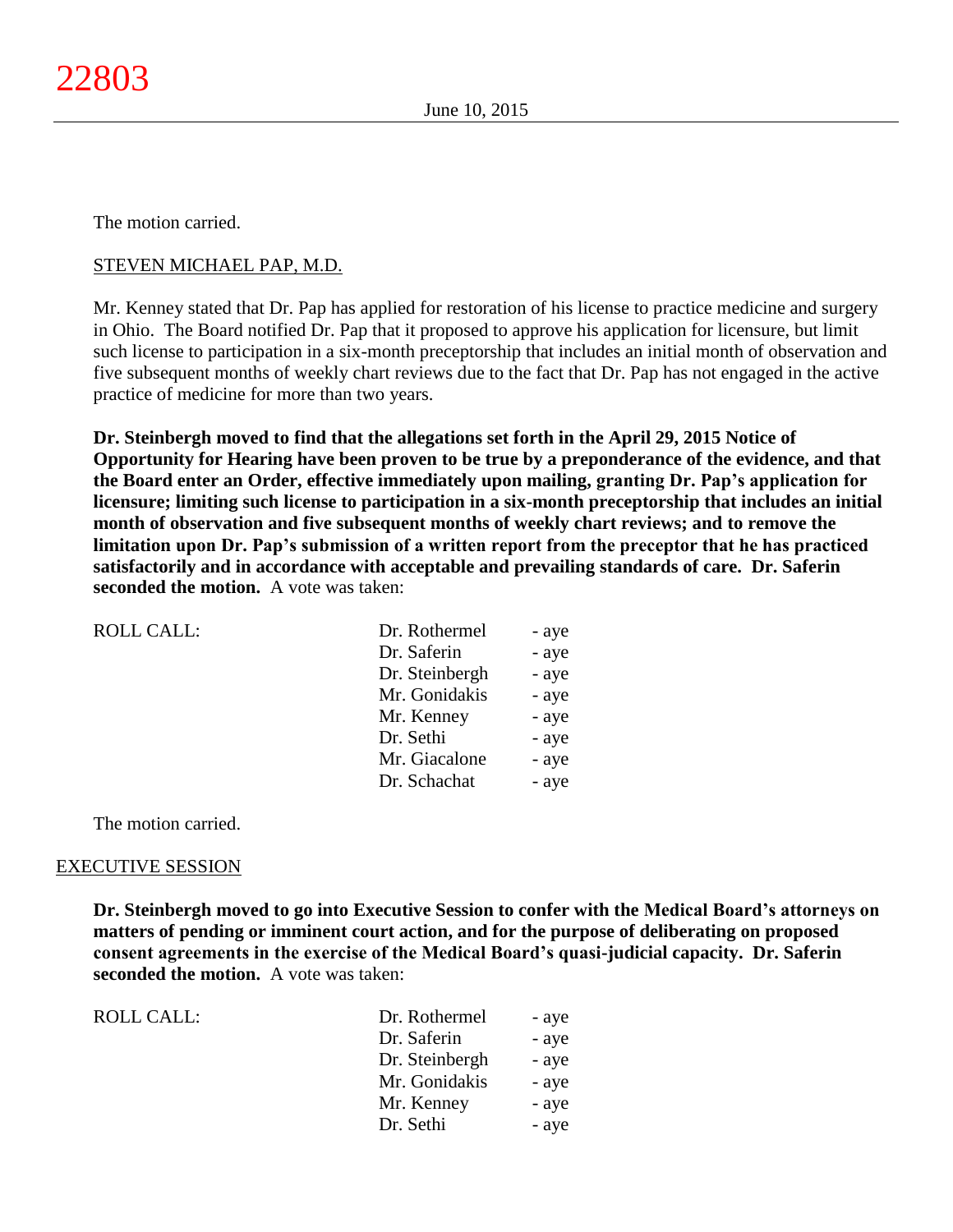June 10, 2015

| Mr. Giacalone | - aye |
|---------------|-------|
| Dr. Schachat  | - aye |

The motion carried.

Pursuant to Section 121.22(G)(3), Ohio Revised Code, the Board went into executive session with Mr. Groeber, Ms. Anderson, Mr. Miller, Ms. Loe, Ms. Debolt, Mr. Schmidt, Mr. Katko, Ms. Marshall, the Enforcement Attorneys, the Assistant Attorneys General, Ms. Bickers, Ms. Jones, Ms. Schwartz, and Mr. Taylor in attendance.

The Board returned to public session.

## RATIFICATION OF SETTLEMENT AGREEMENTS

#### CHRISTOPHER J. HODGE, D.O. – PERMANENT SURRENDER

## **Dr. Sethi moved to ratify the Proposed Permanent Surrender with Dr. Hodge. Mr. Giacalone seconded the motion.**

Dr. Steinbergh stated that she had some difficulties and concerns with this proposed permanent surrender.

A vote was taken:

| <b>ROLL CALL:</b> | Dr. Rothermel  | - abstain |
|-------------------|----------------|-----------|
|                   | Dr. Saferin    | - abstain |
|                   | Dr. Steinbergh | - aye     |
|                   | Mr. Gonidakis  | - aye     |
|                   | Mr. Kenney     | - aye     |
|                   | Dr. Sethi      | - aye     |
|                   | Mr. Giacalone  | - aye     |
|                   | Dr. Schachat   | - aye     |

The motion to ratify carried.

#### RSH, M.D. – CONSENT AGREEMENT

**Dr. Steinbergh moved to ratify the Proposed Consent Agreement with RSH, M.D. Mr. Gonidakis seconded the motion.** A vote was taken:

| ROLL CALL: | Dr. Rothermel  | - abstain |
|------------|----------------|-----------|
|            | Dr. Saferin    | - abstain |
|            | Dr. Steinbergh | - aye     |
|            | Mr. Gonidakis  | - ave     |
|            | Mr. Kenney     | - aye     |
|            |                |           |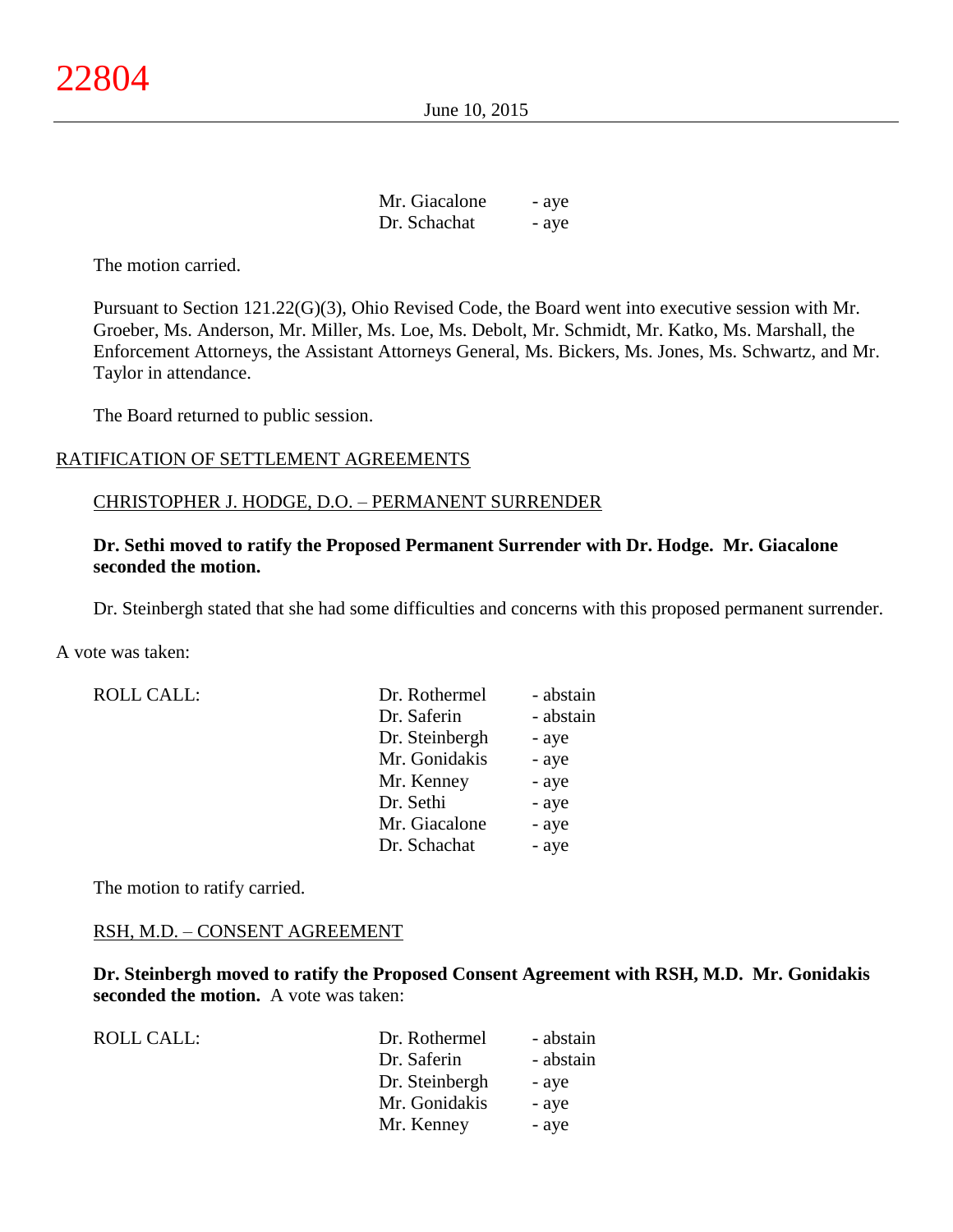| Dr. Sethi     | - aye     |
|---------------|-----------|
| Mr. Giacalone | - nav     |
| Dr. Schachat  | - abstain |

The motion to ratify did not carry.

# OBIAGELI G. ORAGWU – WITHDRAWAL OF APPLICATION FOR PHYSICIAN ASSISTANT LICENSURE

**Dr. Steinbergh moved to ratify the Proposed Withdrawal with Ms. Oragwu. Mr. Gonidakis seconded the motion.** A vote was taken:

| <b>ROLL CALL:</b> | Dr. Rothermel  | - aye |
|-------------------|----------------|-------|
|                   | Dr. Saferin    | - aye |
|                   | Dr. Steinbergh | - aye |
|                   | Mr. Gonidakis  | - aye |
|                   | Mr. Kenney     | - aye |
|                   | Dr. Sethi      | - aye |
|                   | Mr. Giacalone  | - aye |
|                   | Dr. Schachat   | - aye |
|                   |                |       |

The motion to ratify carried.

### HIMACHALA RAO VELIGANDLA, M.D. – CONSENT AGREEMENT

**Dr. Steinbergh moved to ratify the Proposed Consent Agreement with Dr. Veligandla. Mr. Gonidakis seconded the motion.** A vote was taken:

| - abstain |
|-----------|
| - abstain |
| - aye     |
| - aye     |
| - aye     |
| - aye     |
| - aye     |
| - aye     |
|           |

The motion to ratify carried.

## MUYUAN MA, M.D. – PROBATIONARY CONSENT AGREEMENT

**Dr. Steinbergh moved to ratify the Proposed Probationary Consent Agreement with Dr. Ma. Mr. Gonidakis seconded the motion.** A vote was taken: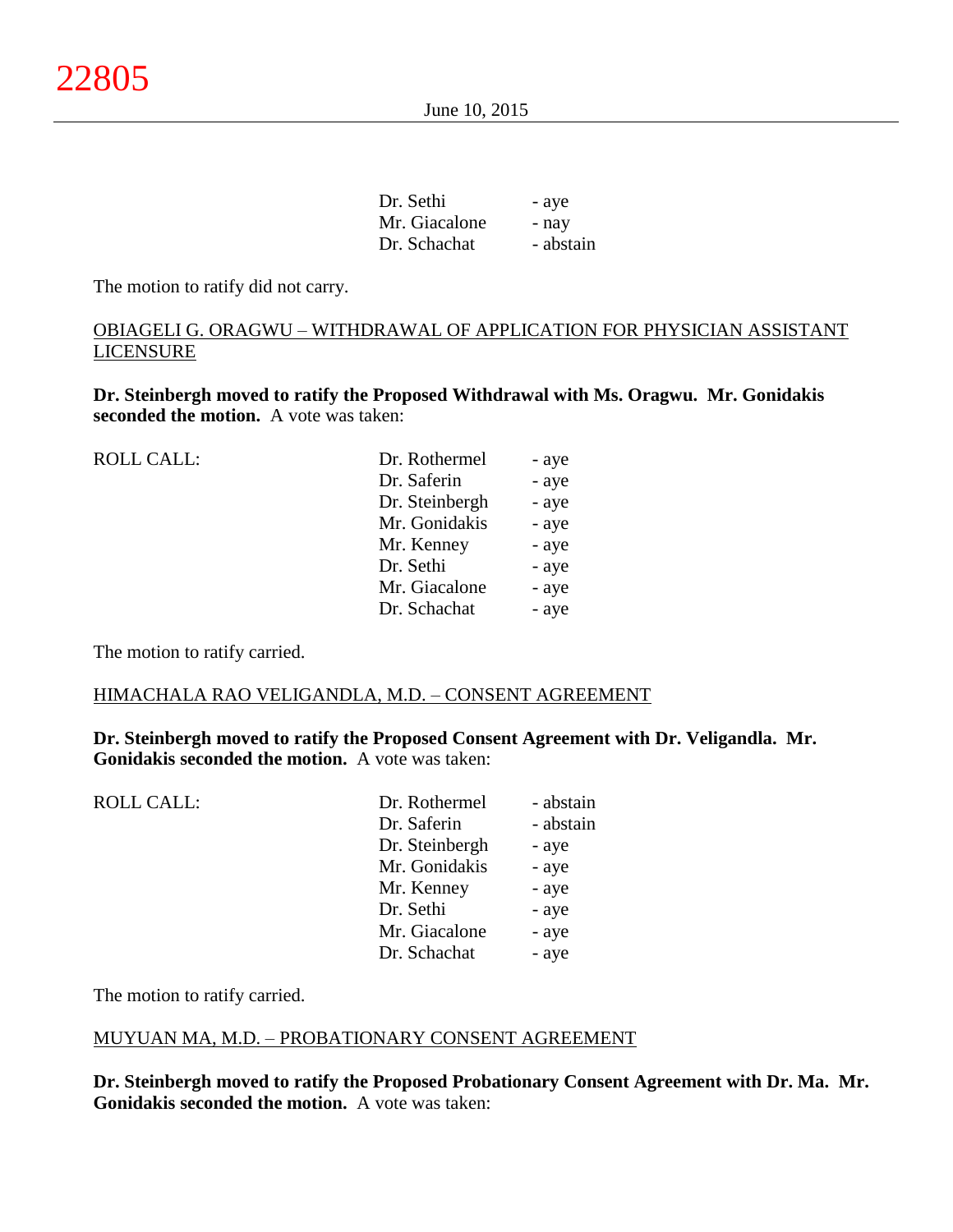| <b>ROLL CALL:</b> | Dr. Rothermel  | - abstain |
|-------------------|----------------|-----------|
|                   | Dr. Saferin    | - abstain |
|                   | Dr. Steinbergh | - aye     |
|                   | Mr. Gonidakis  | - aye     |
|                   | Mr. Kenney     | - aye     |
|                   | Dr. Sethi      | - aye     |
|                   | Mr. Giacalone  | - aye     |
|                   | Dr. Schachat   | - aye     |
|                   |                |           |

The motion to ratify carried.

# CITATIONS AND ORDERS OF SUMMARY SUSPENSION, IMMEDIATE SUSPENSION, AND AUTOMATIC SUSPENSION

#### NOTICE OF IMMEDIATE SUSPENSION AND OPPORTUNITY FOR HEARING

#### DEBORAH LYNN COOK, D.P.M.

**Dr. Steinbergh moved to send the Notice of Immediate Suspension and Opportunity for Hearing to Deborah Lynn Cook, D.P.M. Mr. Gonidakis seconded the motion.** A vote was taken:

| Dr. Rothermel  | - abstain |
|----------------|-----------|
| Dr. Saferin    | - abstain |
| Dr. Steinbergh | - aye     |
| Mr. Gonidakis  | - aye     |
| Mr. Kenney     | - aye     |
| Dr. Sethi      | - aye     |
| Mr. Giacalone  | - aye     |
| Dr. Schachat   | - aye     |
|                |           |

The motion to send carried.

#### NOTICES OF OPPORTUNITY FOR HEARING

**Dr. Steinbergh moved to send the Notices of Opportunity for Hearing to the following: Nabila Saeed Babar, M.D.; Joseph Peter Burick, D.O.; Ronald J. Celeste, M.D.; Heidi Davidson, M.T.; Lawrence William Konst, D.O.; Paul Joseph Mauser; Bruce David Smith, M.D.; Matthew Ray Steiner, M.D.; and Carli A Steinhauser, A.A. Mr. Gonidakis seconded the motion.** A vote was taken:

| ROLL CALL: | Dr. Rothermel  | - abstain |
|------------|----------------|-----------|
|            | Dr. Saferin    | - abstain |
|            | Dr. Steinbergh | - aye     |
|            | Mr. Gonidakis  | - aye     |
|            | Mr. Kenney     | - aye     |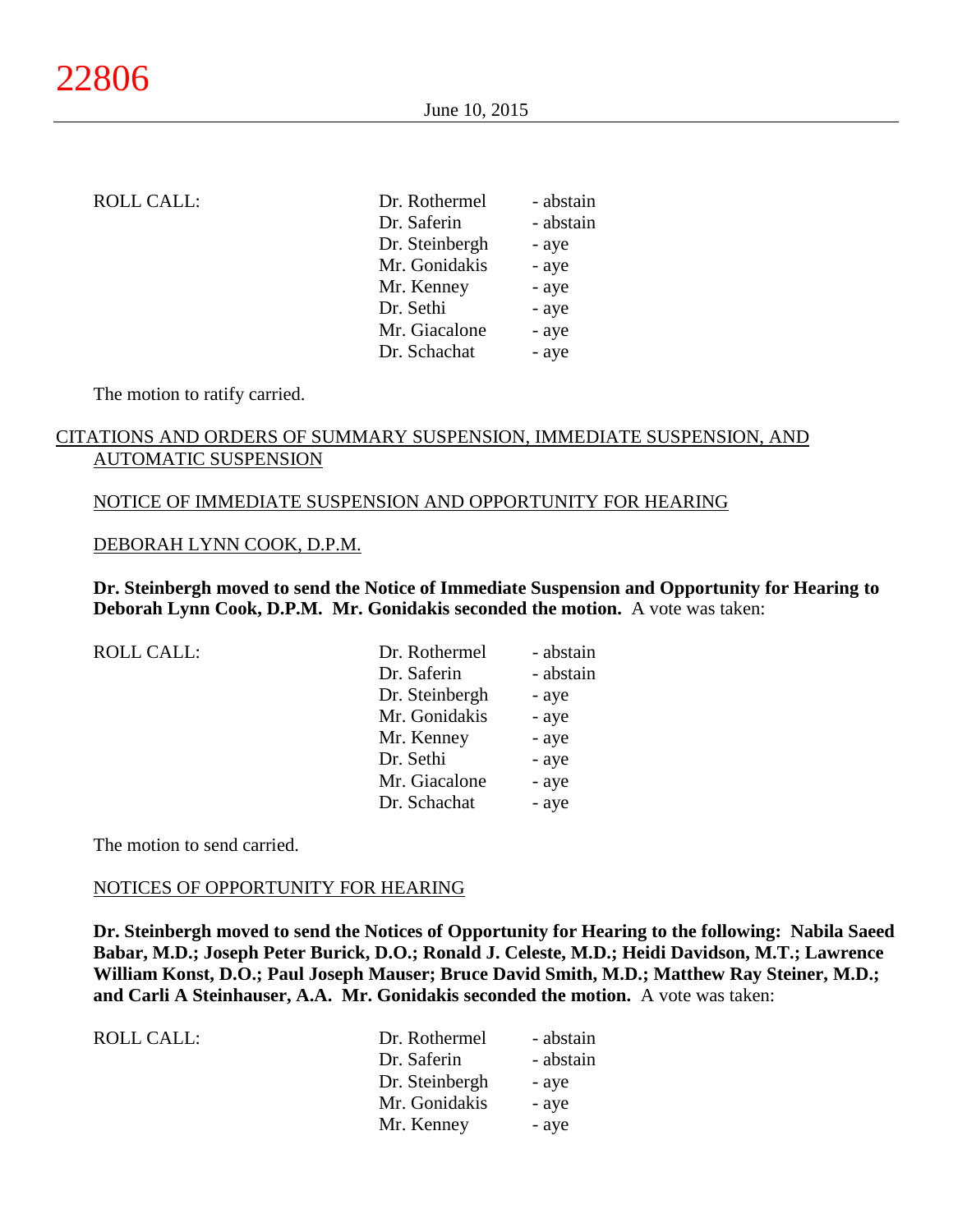June 10, 2015

| Dr. Sethi     | - aye |
|---------------|-------|
| Mr. Giacalone | - aye |
| Dr. Schachat  | - aye |

The motion to send carried.

## OPERATIONS REPORT

**Human Resources:** Mr. Groeber stated that the posting for the Attorney 4 position has come down and résumés are being reviewed.

Mr. Groeber stated that a candidate had been selected for the Chief of Investigations position, but that candidate has withdrawn from consideration. Mr. Groeber stated that the position will be re-posted.

Mr. Groeber stated that the position a Project Manager 1 has been filled by Stuart Nealis, who starts on June 15, 2015. Mr. Groeber stated that Mr. Nealis has a deep background in process improvement and project management.

**Budget:** Mr. Groeber stated that the Board's expenditures are down by \$30,000 over the previous year and revenue is up by about \$60,000 compared to the same period two years ago. Net revenue compared to two years ago is up by about \$415,000 and overall cash balance has improved from \$4,300,000 last month to \$4,674,000 this month.

**Information Technology:** Mr. Groeber stated that the vendor for the new E-License 2.0 system spent three weeks working with the Board to ensure that the system meets the Board's needs. After working with the other pilot boards, the vendor will return in about six weeks to fully harmonize the system. Mr. Groeber estimated that the system release will occur in mid-August.

Mr. Groeber stated the Ms. Wehrle and Mr. Holben have thoroughly examined the Board's phone tree and found that 70% of calls routed into the tree ultimately went to the receptionist for proper routing. Therefore, in order to simplify the system, changes will be made so that all calls go to the receptionist. Also, a greater emphasis will be placed on the Board's website so that some callers will be able to help themselves. A voicemail account has been created for after-hours calls so that the staff can return those calls the next day.

Mr. Groeber stated that a standard set of licensure questions and answers will be produced to help the receptionist answer those calls. Licensure calls needing more extensive help will be routed to a second-tier group of employees, probably temporary employees, who will be dedicated to taking such calls. Mr. Groeber stated that the goal is to have the top-level licensure employees to take as few calls as possible so they can focus on licensing activities.

**Communications and Outreach:** Mr. Groeber stated that the Board was very active in the last few months with outside meetings and presentations, a list of which has been included in the Operations Report.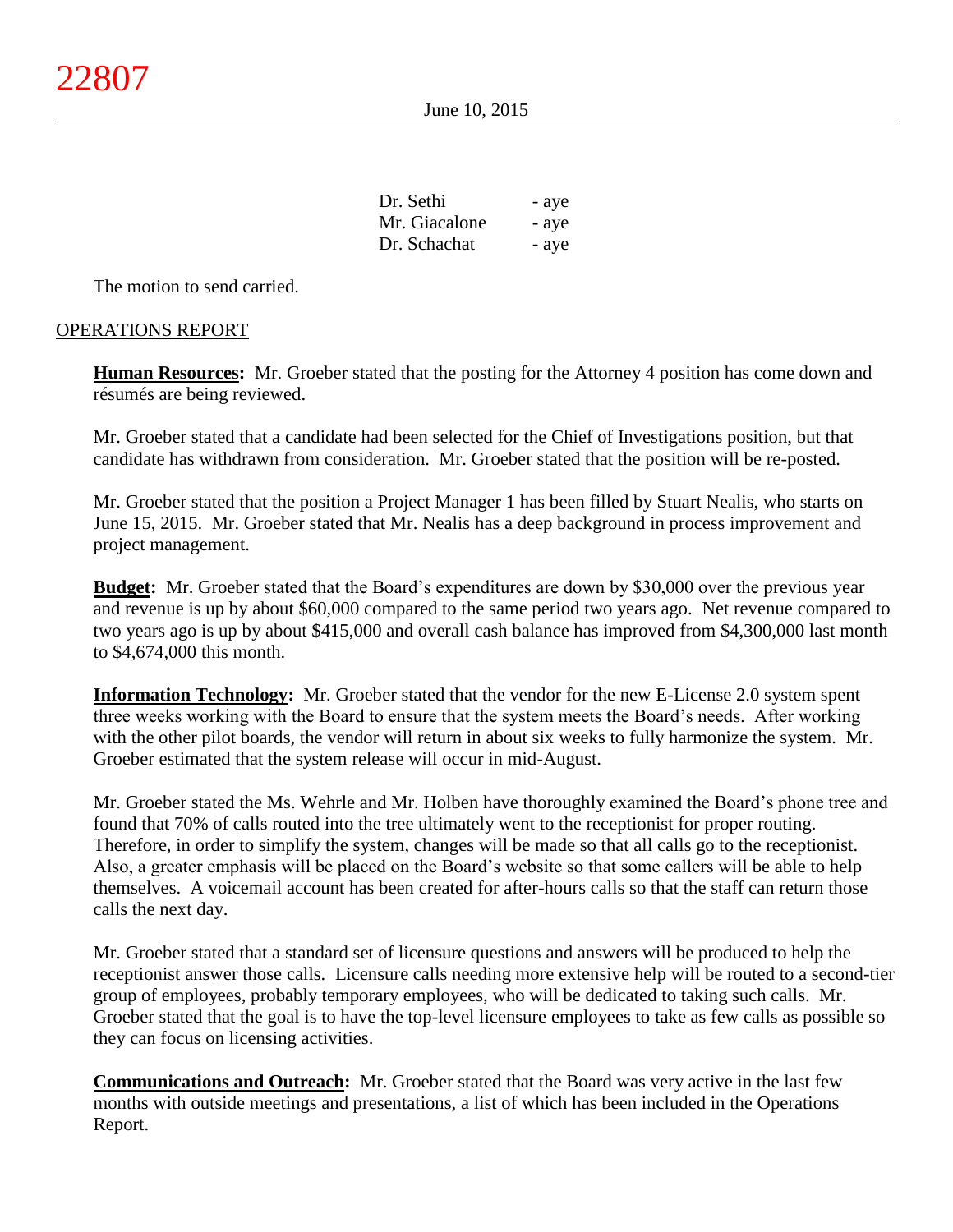**Agency Operations:** Mr. Groeber stated that Licensure is up about 9% year-over-year and is processing applications 31% faster than last year while issuing 20% more licenses.

Mr. Gonidakis asked if the Board's backlog of work has been resolved. Mr. Groeber replied that Mr. Miller has been developing ways to handle items more efficiently and that the new E-License 2.0 system will be very helpful in that regard. Mr. Kenney asked what the processing goal is for expedited licensure. Mr. Groeber answered while greater speed will always be sought, a processing time of about three weeks for expedited licensure applications would be desirable. Mr. Groeber commented that some things in the licensure process are unfortunately outside of the Board's control, such as criminal background checks. Mr. Kenney asked if applicants with incomplete application materials are contacted by the Board directly or if they are sent a letter. Ms. Scott answered that applicants who have not submitted all application materials are contacted directly by phone or email.

Dr. Steinbergh observed the statistics for the Secretary and Supervising Member's work queue. Mr. Groeber stated that work is constantly flowing into the Secretary and Supervising Member's work queue. Dr. Rothermel and Dr. Saferin agreed and stated that the work queue is cleared each week only to be filled again in short order.

Mr. Groeber stated that there are 2,323 open complaints, down from about 3,300 at the beginning of the year thanks to the hard work of the staff. While there has been a slight increase in open cases in Investigations, Mr. Fais is working with the investigators on this matter. Mr. Groeber stated that in May, Enforcement turned 98 cases and reduced their overall inventory of complaints by 50. Mr. Groeber stated that the Standards Review Unit continues to improve. Mr. Groeber stated that the Hearing Unit has seen an increase in open cases for the third month in a row; when Mr. Nealis begins as the Board's new Operations Manager, he will work with the Hearing Unit on its processes in an effort to expedite that activity.

**Speed and Ease Initiative:** Mr. Groeber stated that Mr. Alderson met with the Ohio State University's graduate medical education credentialing staff to discuss ways that the Board can improve communication and efficiency with them. Ms. Scott continues to work with outside associations to improve the quality of materials the Board receives from recruiters and hospital human resources groups. Work continues on refining the Board's acknowledgment and close letters, including reaching out to other medical boards to see what has been effective for them.

Mr. Groeber stated that Investigations, Enforcement, Legal, and the Attorney General's office continue to work on finalizing the Suboxone case protocols and possibly expanding those protocols to other prescribing cases. These groups are also working on more comprehensive materials for the Investigators to provide to others regarding the Board's processes.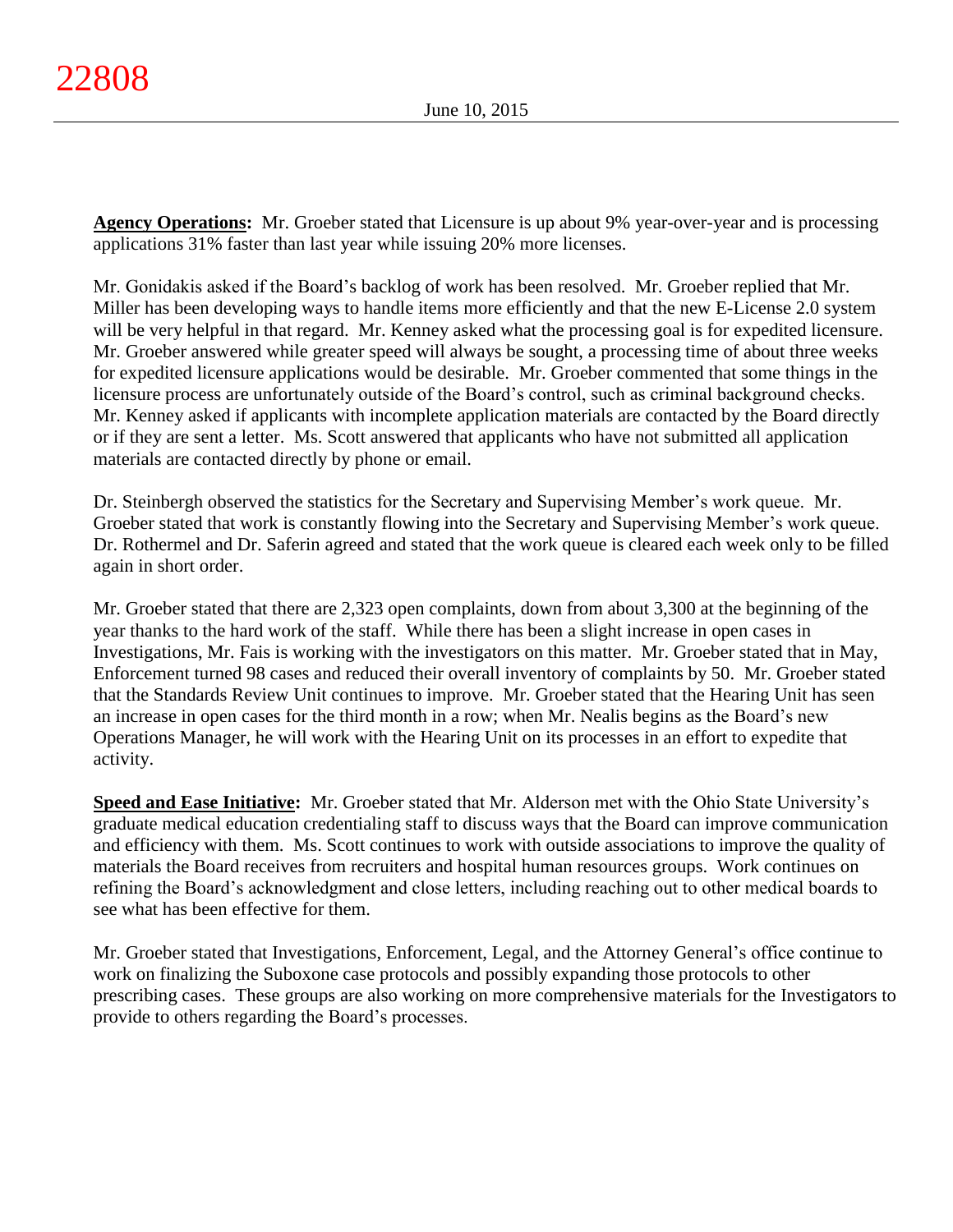## REPORTS BY ASSIGNED COMMITTEES

## FINANCE COMMITTEE

## FINING AUTHORITY

Mr. Kenney stated that the Board's fining authority language is still in the budget bill and should be signed by the Governor next month. The next step regarding fining authority will be for a subcommittee of the Finance Committee to propose specific fine amounts for each sanction. Mr. Groeber stated that the Board's disciplinary guidelines will need to be revised to account for the Board's anticipated fining authority. Mr. Kenney hoped to use some of the funds obtained from fines to provide education for medical students to help them avoid future disciplinary action.

#### **PUBLICATION**

Mr. Kenney stated that the Finance Committee continues to explore the possibility of producing a highquality magazine for distribution to the Board's licensees, interested parties, and the public on perhaps a quarterly basis.

#### INVESTIGATOR EQUIPMENT

Mr. Kenney stated that the Finance Committee continues to discuss investigator vehicles, firearms, and vests and will bring specific proposals to the Board in the future.

#### POLICY COMMITTEE

#### TELEMEDICINE

Mr. Gonidakis expressed strong concerns regarding how the Legislature is affecting the Board's ability to regulate the practice of medicine. Mr. Gonidakis stated that the Board is fighting in the Senate for its ability to protect patient safety over industry and corporate interests regarding the telemedicine language. Mr. Gonidakis stated that it will be approximately two days before it is known whether the Legislature will put patient safety ahead of the business model of an out-of-state company.

Mr. LaCross stated that he is working with Senator Burke's office to remove the current telemedicine language and replace it with language that allows the Board to create rules in this regard. Mr. LaCross noted that the Board already has authority to write telemedicine rules, but it is preferable to have that authority explicitly acknowledged in legislation. However, Mr. LaCross stated that the legislation will outline what must be in the rule developed by the Board. Mr. LaCross has proposed language that focuses on the minimal standards of care and the use of technologies to ensure that a telemedicine patient visit is of the same quality as a face-to-face patient visit. Mr. LaCross stated that he will keep the Board members abreast of these developments.

Dr. Steinbergh asked for clarification on the current state of this process. Ms. Anderson replied that last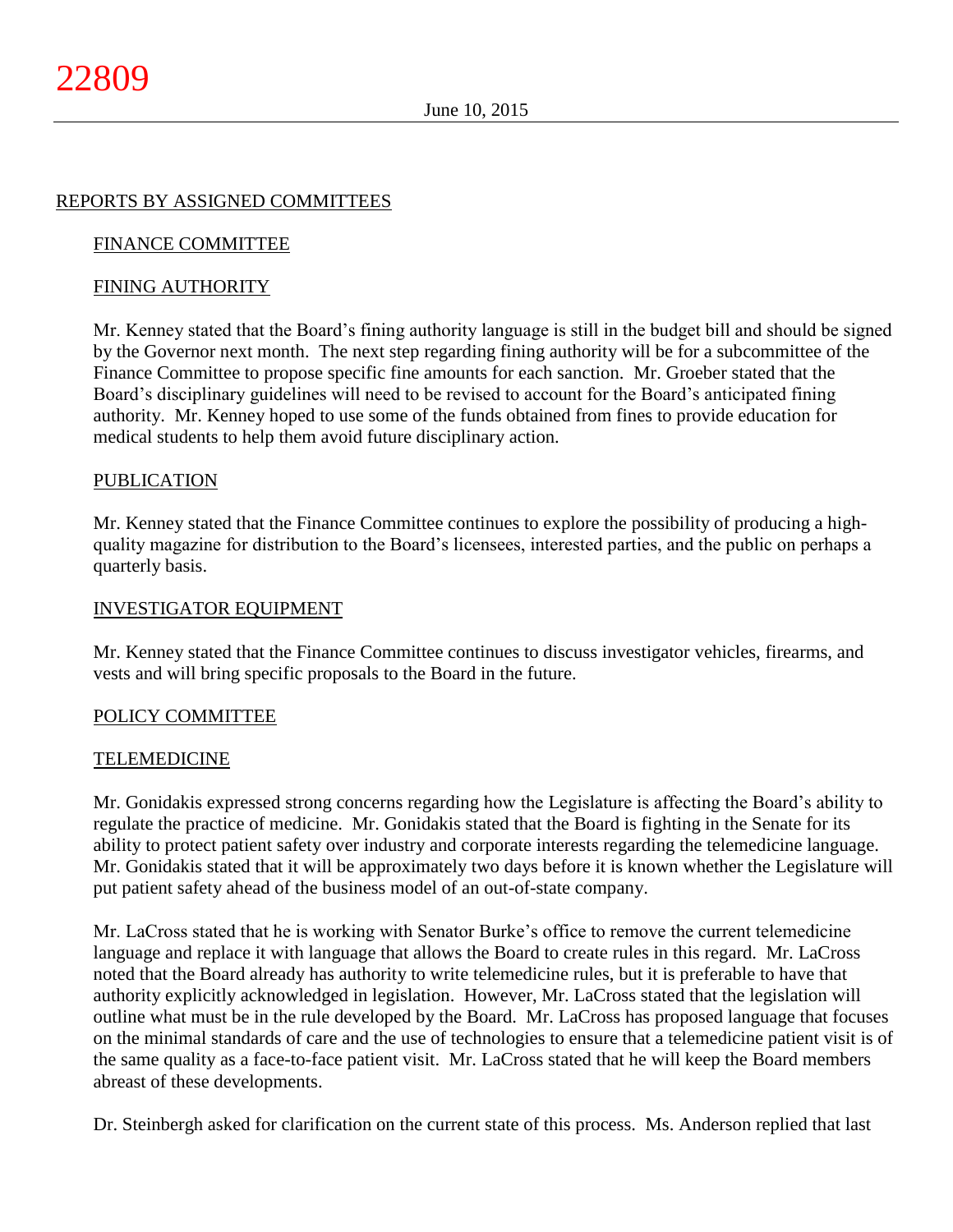month the Board approved the filing of a draft rule concerning telemedicine. Simultaneously, the company Teledoc had successfully lobbied to include language in the budget bill that would allow physicians to treat patients via a telephone connection with no other technology. Ms. Anderson stated that the proposed revised language would give the Board authority to make rules dealing with the issues of establishing a physician/patient relationship from a remote location. Ms. Anderson added that any physician making a diagnosis over telecommunications would need to utilize the same diagnostic equipment that would be required by the minimal standards of care in a face-to-face visit. Dr. Steinbergh commented that if physicians are ultimately allowed to practice medicine with nothing but a telephone, then the Board will not have been successful in its efforts.

Dr. Steinbergh asked if physicians providing care via telemedicine will be required to ensure that that information gets into the patient's medical record and that another physician accepts the patient for followup care. Ms. Anderson replied that a provision can be inserted into the language regarding the need for continuity of care so that the Board to address that issue in the rule-making process. Dr. Steinbergh commented that continuity of care is critical.

Mr. LaCross stated that the budget bill also includes language regarding the Board's proposed fining authority, changes to Continuing Medical Education (CME), changes to how the Board handles wallet cards for its licensees. Mr. Kenney commented that Representative Gonzales, Representative Dever, and anyone else who helped with the Board's fining authority should be thanked for their efforts.

## LICENSURE COMMITTEE

## LICENSURE APPLICATION REVIEWS

## CATHERINE ELIZABETH LIMAS, M.T.

**Dr. Saferin moved to approve Ms. Limas' request for restoration of her license to practice massage therapy in Ohio, pending successful completion of the Massage and Bodywork Licensing Examination (MBLEX). Dr. Steinbergh seconded the motion.** A vote was taken:

| <b>ROLL CALL:</b> | Dr. Rothermel  | - aye |
|-------------------|----------------|-------|
|                   | Dr. Saferin    | - aye |
|                   | Dr. Steinbergh | - aye |
|                   | Mr. Gonidakis  | - aye |
|                   | Mr. Kenney     | - aye |
|                   | Dr. Sethi      | - aye |
|                   | Mr. Giacalone  | - aye |
|                   | Dr. Schachat   | - aye |

The motion carried.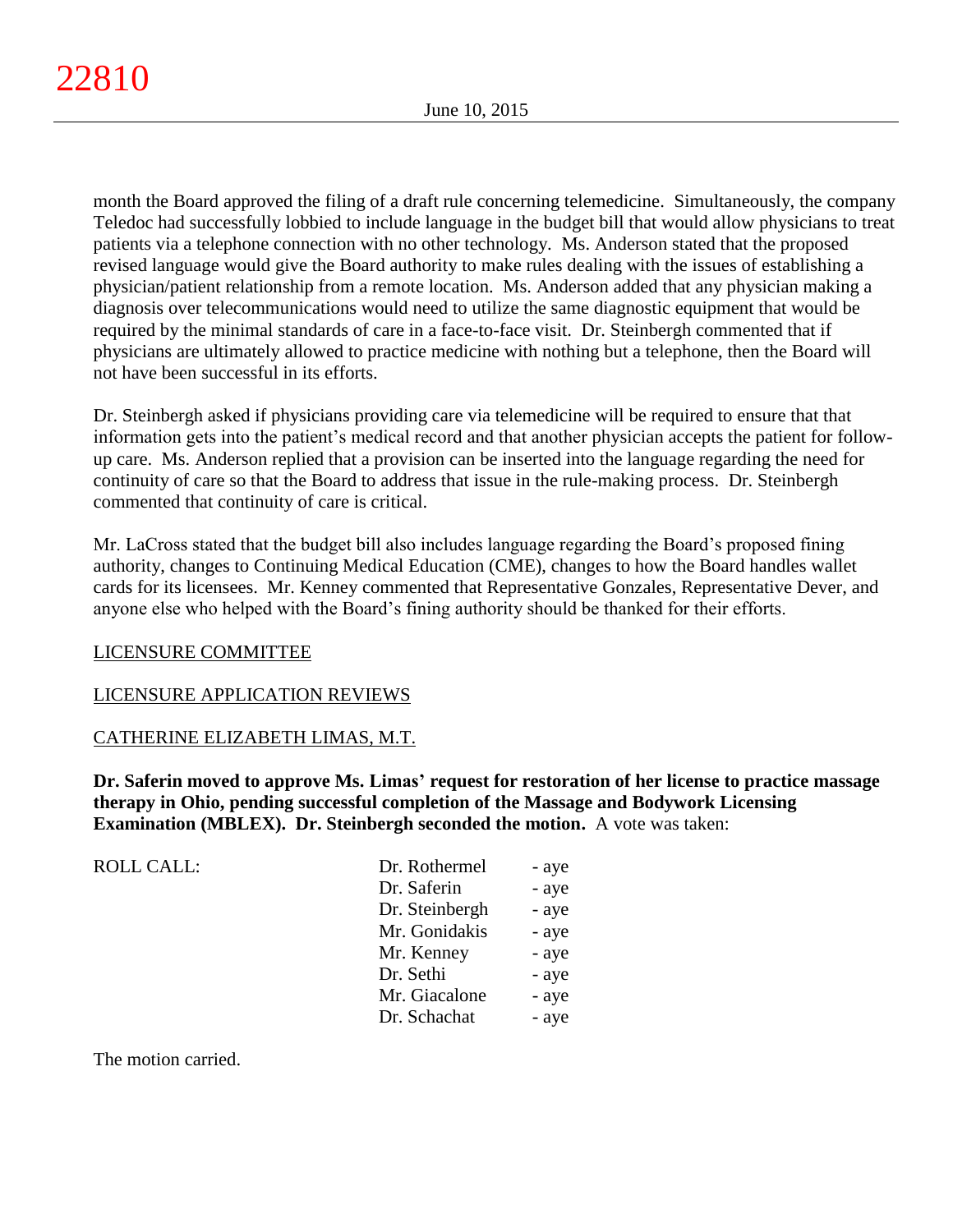#### ANNETTE MARIE YOHO, M.T.

**Dr. Saferin moved to approve Ms. Yoho's request for restoration of her license to practice massage therapy in Ohio, pending successful completion of the Massage and Bodywork Licensing Examination (MBLEX). Dr. Steinbergh seconded the motion.** A vote was taken:

| <b>ROLL CALL:</b> | Dr. Rothermel  | - aye |
|-------------------|----------------|-------|
|                   | Dr. Saferin    | - aye |
|                   | Dr. Steinbergh | - aye |
|                   | Mr. Gonidakis  | - aye |
|                   | Mr. Kenney     | - aye |
|                   | Dr. Sethi      | - aye |
|                   | Mr. Giacalone  | - aye |
|                   | Dr. Schachat   | - aye |
|                   |                |       |

The motion carried.

#### AMALIA RUTH NELSON, M.T.

**Dr. Saferin moved to approve Ms. Nelson's request for restoration of her license to practice massage therapy in Ohio, pending successful completion of the Massage and Bodywork Licensing Examination (MBLEX). Dr. Steinbergh seconded the motion.** A vote was taken:

| <b>ROLL CALL:</b> | Dr. Rothermel  | - aye |
|-------------------|----------------|-------|
|                   | Dr. Saferin    | - aye |
|                   | Dr. Steinbergh | - aye |
|                   | Mr. Gonidakis  | - aye |
|                   | Mr. Kenney     | - aye |
|                   | Dr. Sethi      | - aye |
|                   | Mr. Giacalone  | - aye |
|                   | Dr. Schachat   | - aye |
|                   |                |       |

The motion carried.

#### PAULA DENISE DERBYSHIRE, M.T.

**Dr. Saferin moved to approve Ms. Derbyshire's request for restoration of her license to practice massage therapy in Ohio, pending successful completion of the Massage and Bodywork Licensing Examination (MBLEX). Dr. Steinbergh seconded the motion.** A vote was taken:

| ROLL CALL: | Dr. Rothermel  | - aye |
|------------|----------------|-------|
|            | Dr. Saferin    | - ave |
|            | Dr. Steinbergh | - ave |
|            | Mr. Gonidakis  | - ave |
|            |                |       |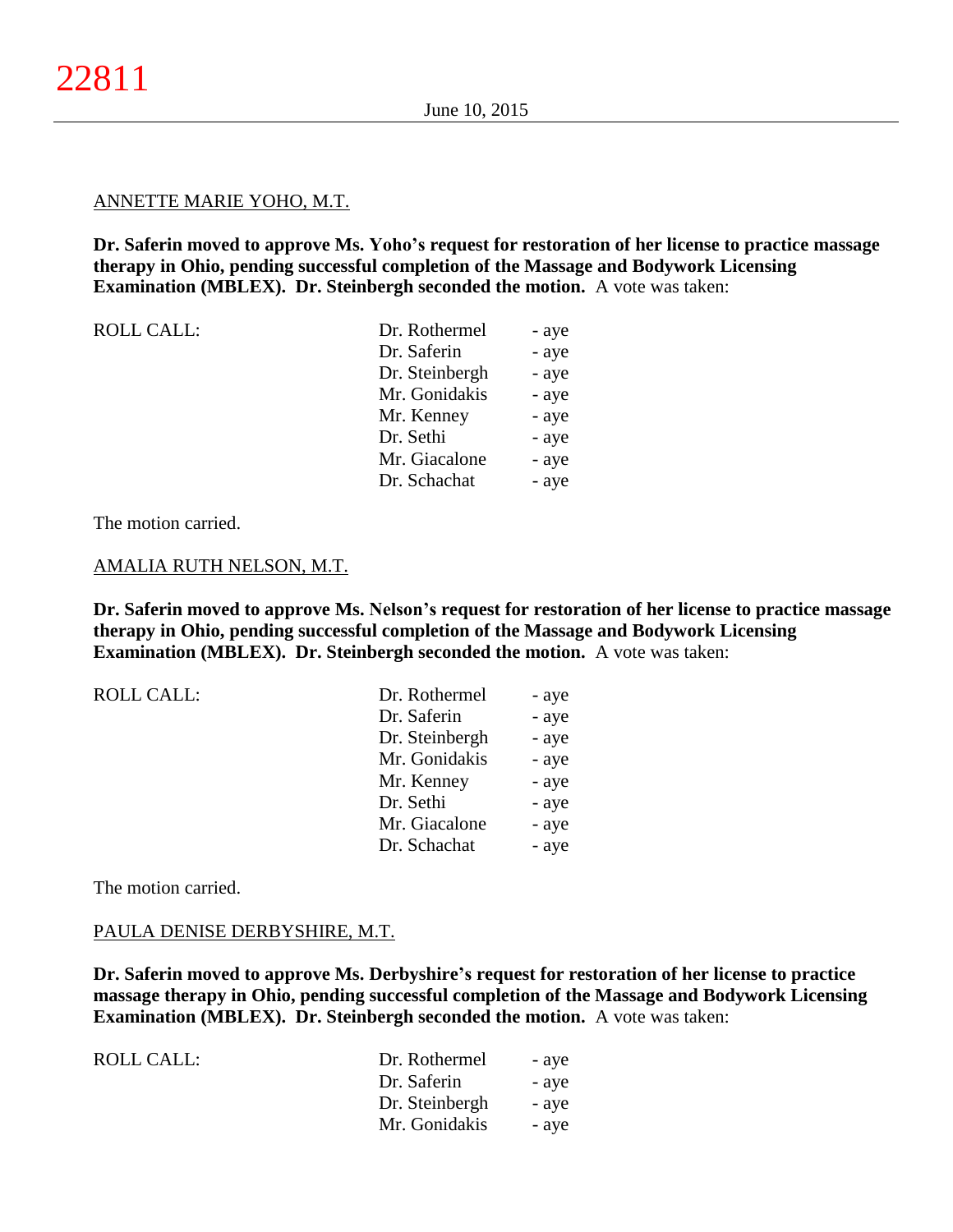| Mr. Kenney    | - aye |
|---------------|-------|
| Dr. Sethi     | - aye |
| Mr. Giacalone | - aye |
| Dr. Schachat  | - aye |

#### PATRICK FRANCIS BOLTZ, M.T.

**Dr. Saferin moved to approve Mr. Boltz's request for restoration of her license to practice massage therapy in Ohio, pending successful completion of the Massage and Bodywork Licensing Examination (MBLEX). Dr. Steinbergh seconded the motion.** A vote was taken:

| ROLL CALL: | Dr. Rothermel  | - aye |
|------------|----------------|-------|
|            | Dr. Saferin    | - aye |
|            | Dr. Steinbergh | - aye |
|            | Mr. Gonidakis  | - aye |
|            | Mr. Kenney     | - aye |
|            | Dr. Sethi      | - aye |
|            | Mr. Giacalone  | - aye |
|            | Dr. Schachat   | - aye |
|            |                |       |

The motion carried.

#### PHYSICIAN ASSISTANT/SCOPE OF PRACTICE COMMITTEE REPORT

#### SPECIAL SERVICES APPLICATION REVIEW

#### KATHARINE GRAWE, M.D.

#### COSMETIC LASER TREATMENTS

Dr. Sethi noted that the use of a cosmetic laser by a physician assistant is prohibited by Section 4731-18, Ohio Administrative Code, and therefore Dr. Grawe's application should be denied.

**Dr. Sethi moved to deny the Special Services application of Katharine Grawe, M.D., concerning cosmetic laser treatments due to the fact that it is prohibited by Section 4731-18, Ohio Administrative Code. Dr. Rothermel seconded the motion.** A vote was taken:

| ROLL CALL: | Dr. Rothermel  | - aye |
|------------|----------------|-------|
|            | Dr. Saferin    | - aye |
|            | Dr. Steinbergh | - aye |
|            | Mr. Gonidakis  | - aye |
|            | Mr. Kenney     | - aye |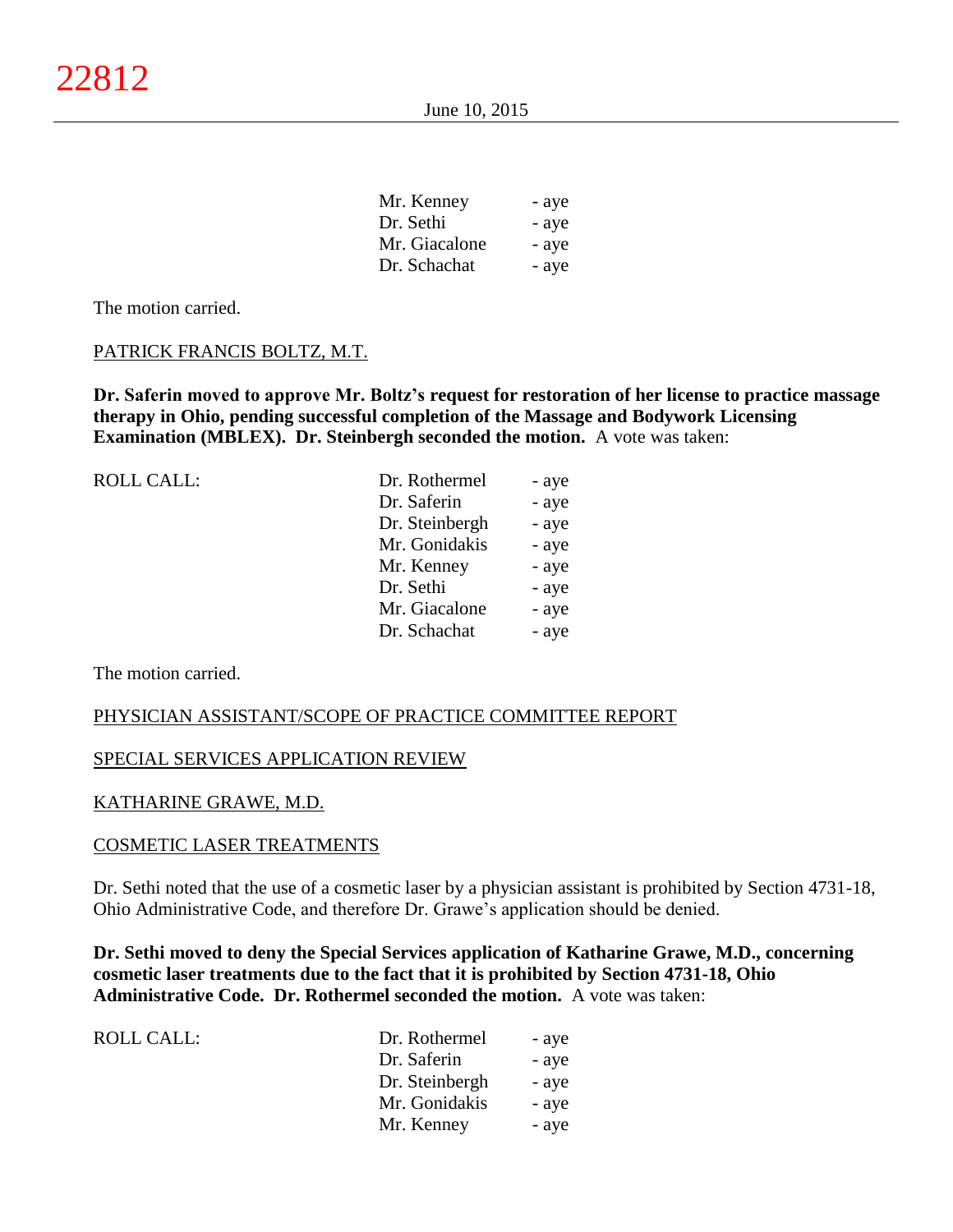| Dr. Sethi     | - aye |
|---------------|-------|
| Mr. Giacalone | - aye |
| Dr. Schachat  | - aye |

## ADMINISTRATION OF FILLERS AND HYALURONIDASE

Dr. Sethi stated that the Committee recommends denial of this application because it does not conform to the approved request from Anderson Cosmetics. Specifically, the application provides that the physician will not see the patient before or after the procedure and may not be on-site during the procedure. Dr. Sethi stated that this does not meet the minimum standards of patient care, as required by Section 4730-1- 08, Ohio Administrative Code.

**Dr. Sethi moved to deny the Special Services application of Katharine Grawe, M.D., concerning administration of fillers and hyaluronidase because it does not conform to the minimal standards of care. Dr. Saferin seconded the motion.** A vote was taken:

| <b>ROLL CALL:</b> | Dr. Rothermel  | - aye |
|-------------------|----------------|-------|
|                   | Dr. Saferin    | - aye |
|                   | Dr. Steinbergh | - aye |
|                   | Mr. Gonidakis  | - aye |
|                   | Mr. Kenney     | - aye |
|                   | Dr. Sethi      | - aye |
|                   | Mr. Giacalone  | - aye |
|                   | Dr. Schachat   | - aye |
|                   |                |       |

The motion carried.

## ADMINISTRATION OF CHEMODENERVATION

Dr. Sethi stated that the Committee recommends denial of this application because the level of supervision proposed is inappropriate for the level of service to be performed, and therefore does not meet the minimum standards of patient care, as required by Section 4730-1-08, Ohio Administrative Code.

**Dr. Sethi moved to deny the Special Services application of Katharine Grawe, M.D., concerning administration of chemodenervation because the level of supervision proposed is inappropriate for the level of service to be performed. Dr. Saferin seconded the motion.** A vote was taken:

| ROLL CALL: | Dr. Rothermel  | - aye |
|------------|----------------|-------|
|            | Dr. Saferin    | - aye |
|            | Dr. Steinbergh | - aye |
|            | Mr. Gonidakis  | - aye |
|            | Mr. Kenney     | - aye |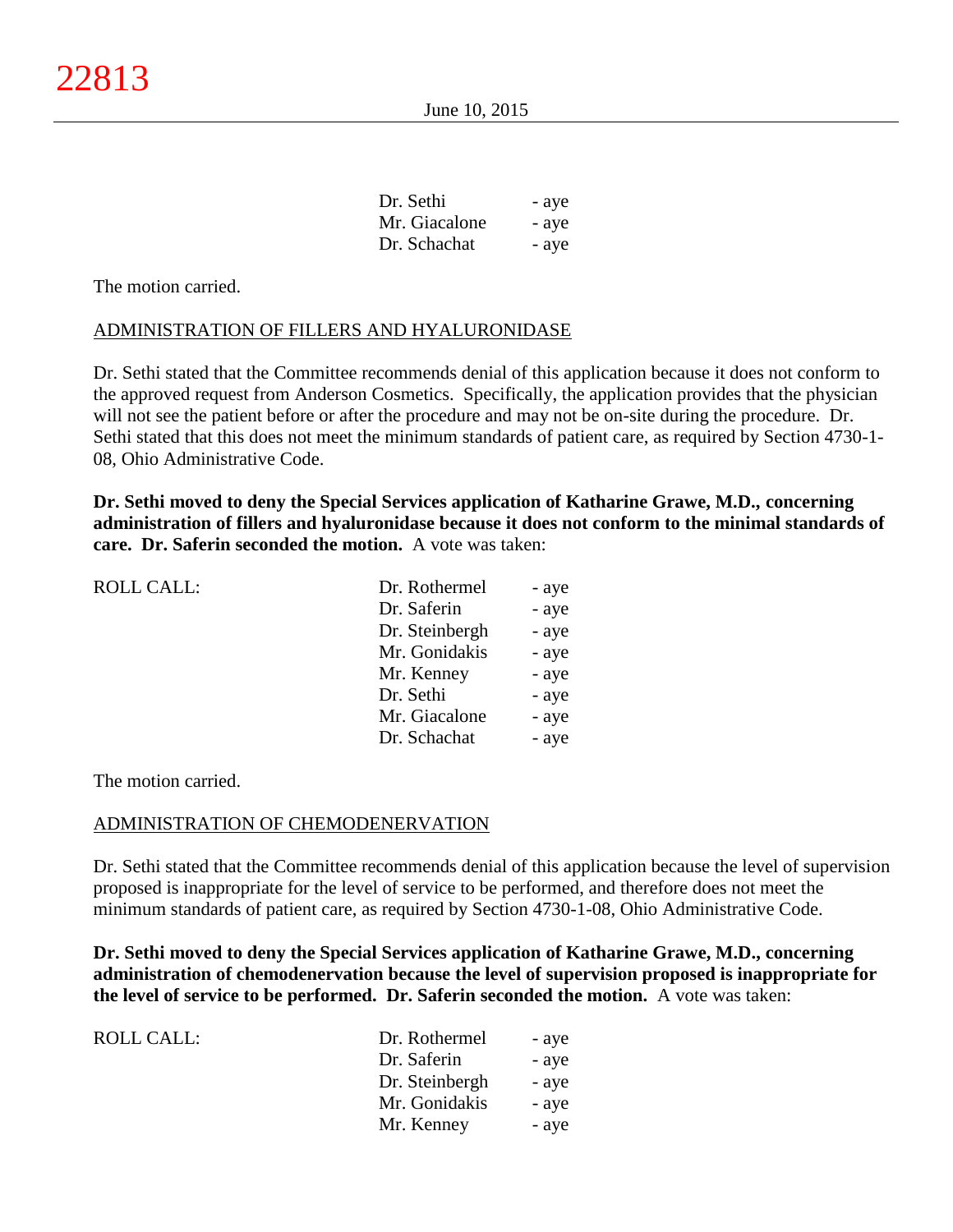| Dr. Sethi     | - aye |
|---------------|-------|
| Mr. Giacalone | - aye |
| Dr. Schachat  | - aye |

## MINOR OFFICE PROCEDURES

Dr. Sethi stated that the Committee recommends denial of this application because the level of supervision proposed is inappropriate for the level of the listed services to be performed. Therefore, the application does not meet the minimum standards of patient care, as required by Section 4730-1-08, Ohio Administrative Code.

**Dr. Sethi moved to deny the Special Services application of Katharine Grawe, M.D., concerning minor office procedures because the level of supervision proposed is inappropriate for the level of the services to be performed. Dr. Saferin seconded the motion.** A vote was taken:

| <b>ROLL CALL:</b> | Dr. Rothermel  | - aye |
|-------------------|----------------|-------|
|                   | Dr. Saferin    | - aye |
|                   | Dr. Steinbergh | - aye |
|                   | Mr. Gonidakis  | - aye |
|                   | Mr. Kenney     | - aye |
|                   | Dr. Sethi      | - aye |
|                   | Mr. Giacalone  | - aye |
|                   | Dr. Schachat   | - aye |
|                   |                |       |

The motion carried.

#### REQUEST TO RECONSIDER 2007 HYPERBARIC OXYGEN DECISION

Dr. Steinbergh stated that the Board has been requested to reconsider its policy, established in 2007, regarding the use of hyperbaric oxygen by podiatric physicians. After some discussion, the Committee tabled this topic in order to gather further information.

#### COMPLIANCE COMMITTEE

Dr. Steinbergh stated that on May 13, 2015, the Compliance Committee met with Patrick L. Bruno, M.D.; Steve M. Leung, M.D.; Shannon L. Swanson, D.O., and moved to continue them under the terms of their respective Board actions.

The Compliance Committee accepted Compliance staff's report of conferences on April 6th and 7th, 2015.

The Compliance Committee further moved to approve proposed compliance guidelines to address probationary violations, with an amendment to reflect that the filing of a compliant at the end of a quarter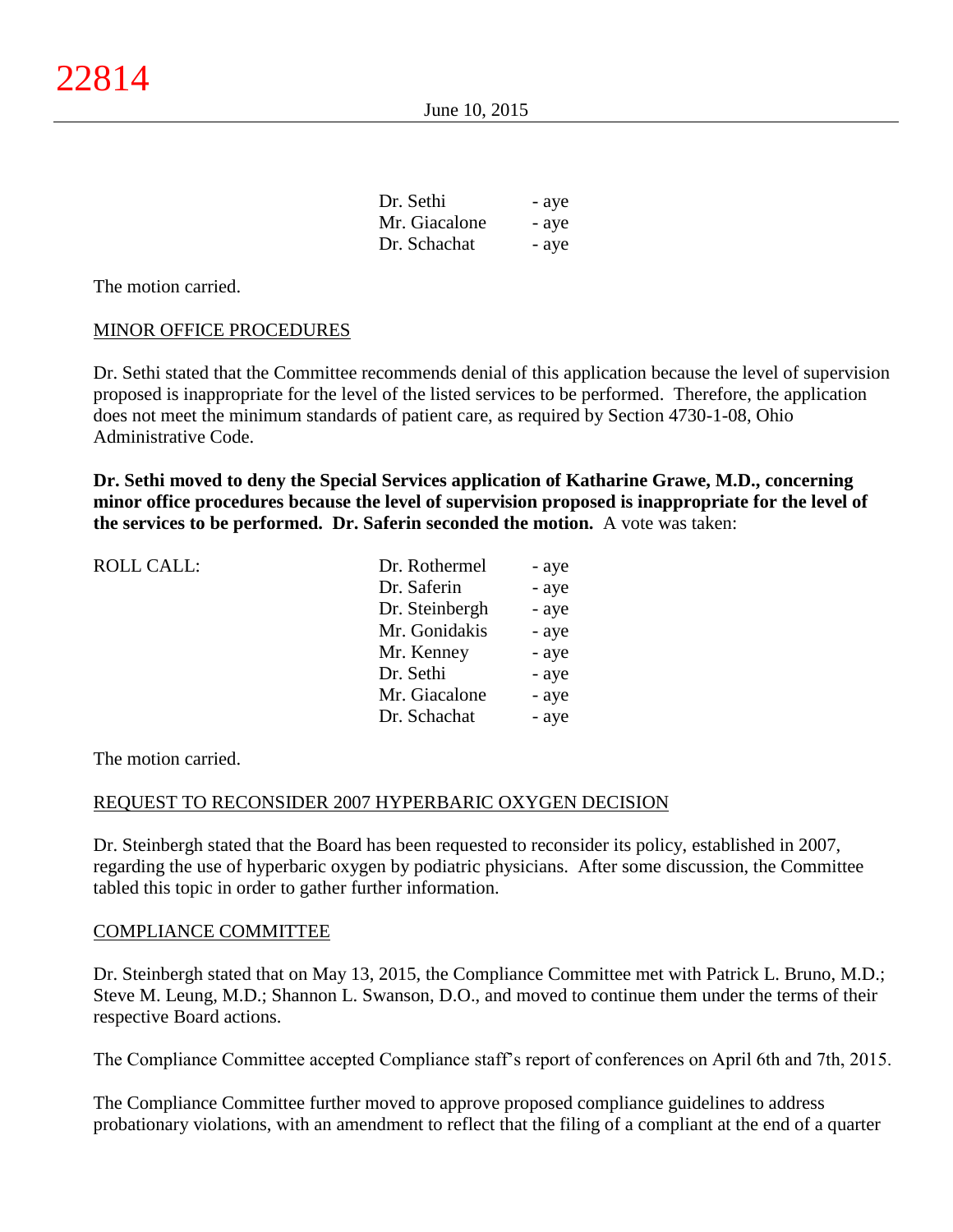does not preclude the Board from taking an action at any time.

Dr. Steinbergh stated that the Committee recommended approval of the proposed compliance guidelines for probationary violations, which are included in the Agenda Materials.

# **Dr. Steinbergh moved to approve the proposed compliance guidelines for probationary violations. Dr. Saferin seconded the motion.** All members voted aye. The motion carried.

# PROBATIONARY REQUESTS

Mr. Kenney advised that at this time he would like the Board to consider the probationary requests on today's consent agenda. Mr. Kenney asked if any Board member wished to discuss a probationary request separately. No Board member wished to discuss a probationary request separately.

**Dr. Steinbergh moved to accept the Compliance staff's Reports of Conferences and the Secretary and Supervising Member's recommendations as follows:**

**To grant Mohammad A. Adas, M.D.'s request for approval of a modified practice plan;**

 **To grant Sohail Aman, M.D.'s request for reduction in appearances to annually; approval of appearances via internet meeting source; and reduction in the number of charts to be reviewed to 10 charts per month;**

**To grant Joseph E. Baus, M.D.'s, request for discontinuance of daily Naltrexone;**

 **To grant Patrick L. Bruno, M.D.'s request for modification of the current practice plan; and to approve the Secretary and Supervising Member's recommendation to reduce the number of charts to be reviewed to 10 charts per month;**

 **To grant Jennifer C. Campbell, M.D.'s request for approval of Jeffrey Schupp Christian, M.D., to serve as the monitoring physician; and determination of the frequency and number of charts to be reviewed at 10 charts per month;**

 **To grant Gary Allan Dunlap, D.O.'s request for discontinuance of the chart review requirement; and to approve the Secretary and Supervising Member's recommendation to reduce psychiatric sessions to once per month;**

 **To grant Erica L. Forney, M.T.'s request for approval of** *Dealing with Ethical Gray Areas in Massage Therapy* **course, offered by the American Massage Therapy Association, required prior to reinstatement;**

- **To grant Thomas A. Gibbs, D.O.'s request for discontinuance of the chart review requirement;**
- **To grant Christopher J. Karakasis, M.D.'s request for approval of Benjamin Huang, M.D.,**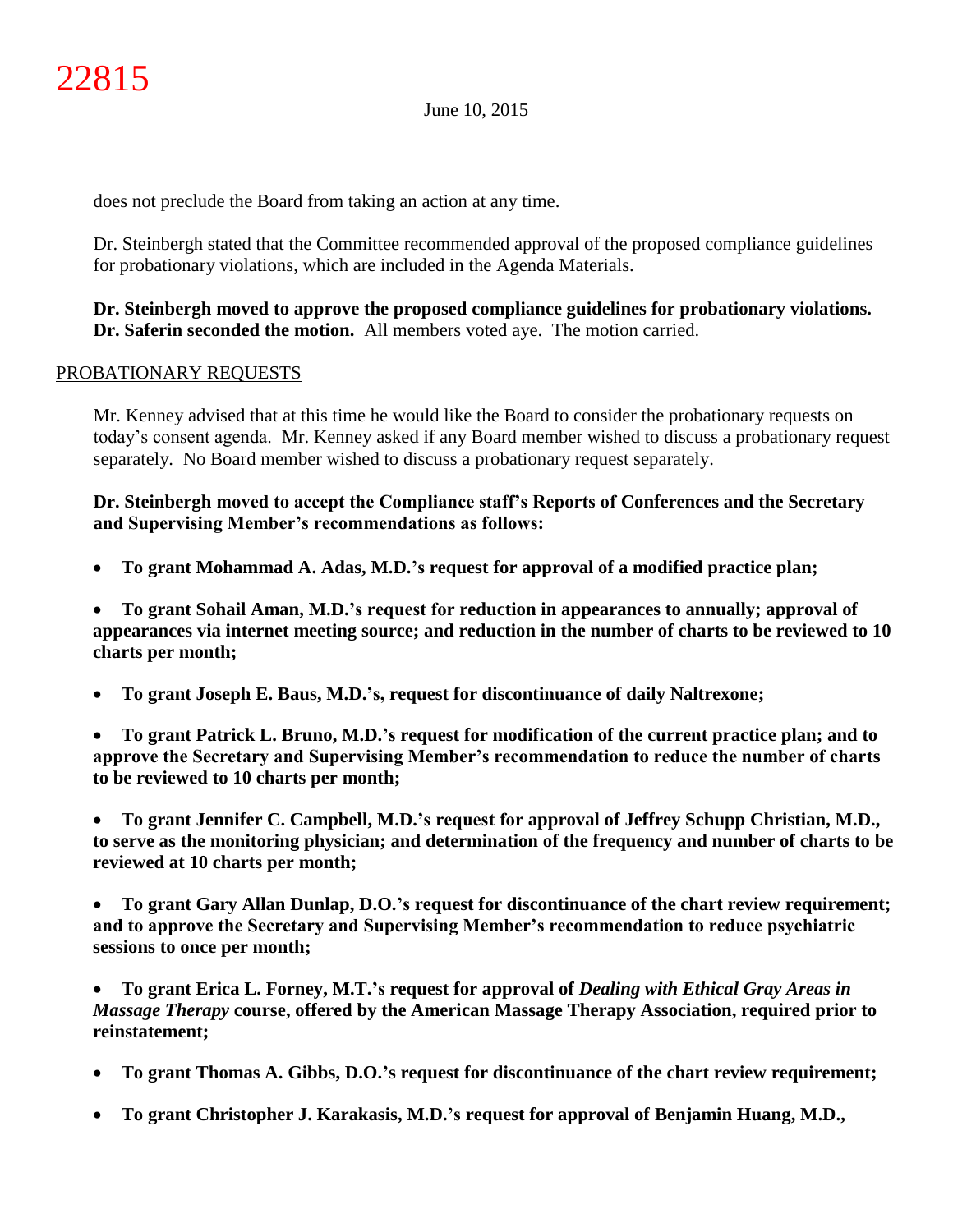**M.P.H., to serve as the new monitoring physician; and discontinuation of the chart review requirement;**

 **To grant Bruce S. Kay, M.D.'s request for approval of Robert E. Bartley, III, M.D., to serve as the new monitoring physician;**

 **To grant Michael J. Palma, M.D.'s request for reduction in drug and alcohol rehabilitation meetings to two per week with a minimum of 10 per month; and reduction in personal appearances to every six month; and**

 **To grant Joseph P. Sitarik, D.O.'s request for discontinuance of the controlled substance log requirement.**

**Mr. Giacalone seconded the motion.** A vote was taken:

| Dr. Saferin<br>Dr. Steinbergh<br>- aye<br>Mr. Gonidakis<br>- aye<br>Mr. Kenney<br>- aye<br>Dr. Sethi<br>- aye<br>Mr. Giacalone<br>- aye<br>Dr. Schachat<br>- aye | <b>ROLL CALL:</b> | Dr. Rothermel | - abstain |
|------------------------------------------------------------------------------------------------------------------------------------------------------------------|-------------------|---------------|-----------|
|                                                                                                                                                                  |                   |               | - abstain |
|                                                                                                                                                                  |                   |               |           |
|                                                                                                                                                                  |                   |               |           |
|                                                                                                                                                                  |                   |               |           |
|                                                                                                                                                                  |                   |               |           |
|                                                                                                                                                                  |                   |               |           |
|                                                                                                                                                                  |                   |               |           |

The motion carried.

#### REINSTATEMENT REQUEST

# MARK A. WEINER, D.O.

**Dr. Steinbergh moved that the request for the reinstatement of the license of Mark A. Weiner, D.O., be approved, effective immediately, subject to the probationary terms and conditions as outlined in the October 8, 2014 Board Order for a minimum of five years. Dr. Sethi seconded the motion.** A vote was taken:

| ROLL CALL: |  |
|------------|--|
|            |  |

| ROLL CALL: | Dr. Rothermel  | - abstain |
|------------|----------------|-----------|
|            | Dr. Saferin    | - abstain |
|            | Dr. Steinbergh | - aye     |
|            | Mr. Gonidakis  | - aye     |
|            | Mr. Kenney     | - aye     |
|            | Dr. Sethi      | - aye     |
|            | Mr. Giacalone  | - aye     |
|            | Dr. Schachat   | - aye     |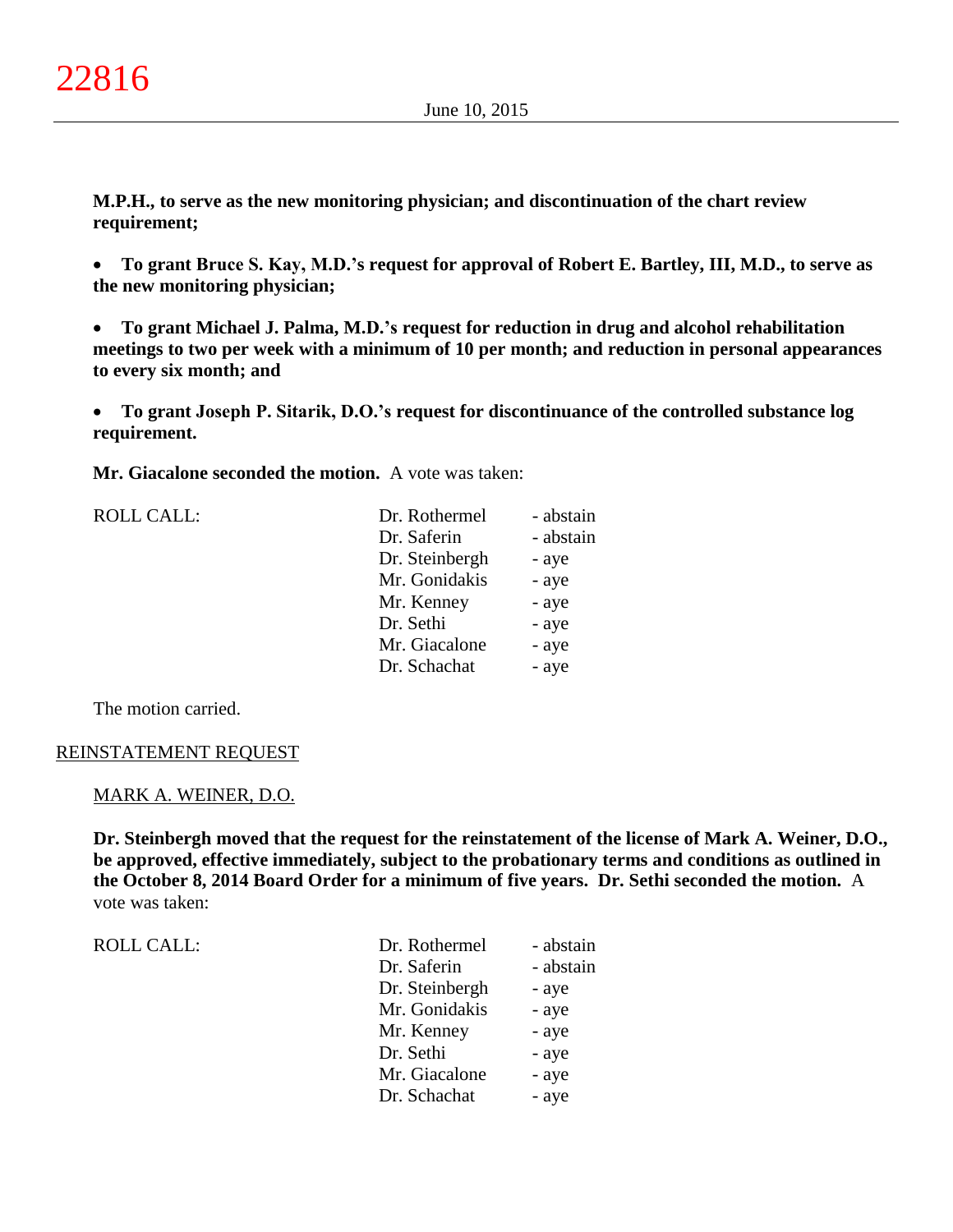# FINAL PROBATIONARY APPEARANCES

## SHARON L. MCRAE, M.D.

Dr. McRae was appearing before the Board pursuant to her request for release from the terms of the Board's Order of January 10, 2013. Ms. Bickers reviewed Dr. McRae's history with the Board.

In response to questions from Dr. Steinbergh, Dr. McRae stated that she has been an independent contractor since 2010 and has worked many jobs. Dr. McRae stated that she is doing well and she rejects any notion that she has any psychiatric disease. Dr. McRae stated that she usually works about 40 hours per week and is currently writing a business plan for disaster management in Haiti and the Dominican Republic. During the time of her probation, Dr. McRae has been employed by urgent care centers and internal medicine practices.

Mr. Giacalone asked Dr. McRae to briefly describe what brought her to the attention of the Board. Dr. McRae explained that in 2011 she was working in an emergency department as a *locum tenens* physician and had worked 80 hours with very little sleep because other physicians were not showing up for their shifts. After leaving work, she experienced an altered mental status on the highway due to exhaustion and dehydration. Dr. McRae was taken to the hospital and was administered Haldol, to which she is allergic. Dr. McRae stated that she was supposed to be admitted to a medical floor, but was instead taken to the psychiatric ward. Dr. McRae stated that she has worked uneventfully since that time and noted that her Board-approved psychiatrist, Samuel L. Bradshaw, M.D., has sent information to the Board that she does not have a psychiatric illness.

Mr. Giacalone noted that the Board-approved psychiatrist who had conducted Dr. McRae's initial assessment had resulted in a psychiatric diagnosis. Dr. McRae replied that that Board-approved psychiatrist had only spent two hours with her out of her 50 years of life. Dr. McRae stated that it is improbable that she has any psychiatric disease and noted that she has never had a lawsuit despite the fact that she practices emergency medicine, one of the most sued professions. Dr. McRae stated that she could not have schizophrenia and be able to care for 30 patients at a time. Dr. McRae stated that she is competent to practice medicine. Mr. Giacalone asked if Dr. McRae is currently taking any medication. Dr. McRae replied that she is not taking any prescription medication.

## **Dr. Steinbergh moved to release Dr. McRae from the terms of the Board's Order of January 10, 2013, effective immediately. Dr. Sethi seconded the motion.** A vote was taken:

| ROLL CALL: | Dr. Rothermel  | - abstain |
|------------|----------------|-----------|
|            | Dr. Saferin    | - abstain |
|            | Dr. Steinbergh | - aye     |
|            | Mr. Gonidakis  | - aye     |
|            | Mr. Kenney     | - aye     |
|            | Dr. Sethi      | - aye     |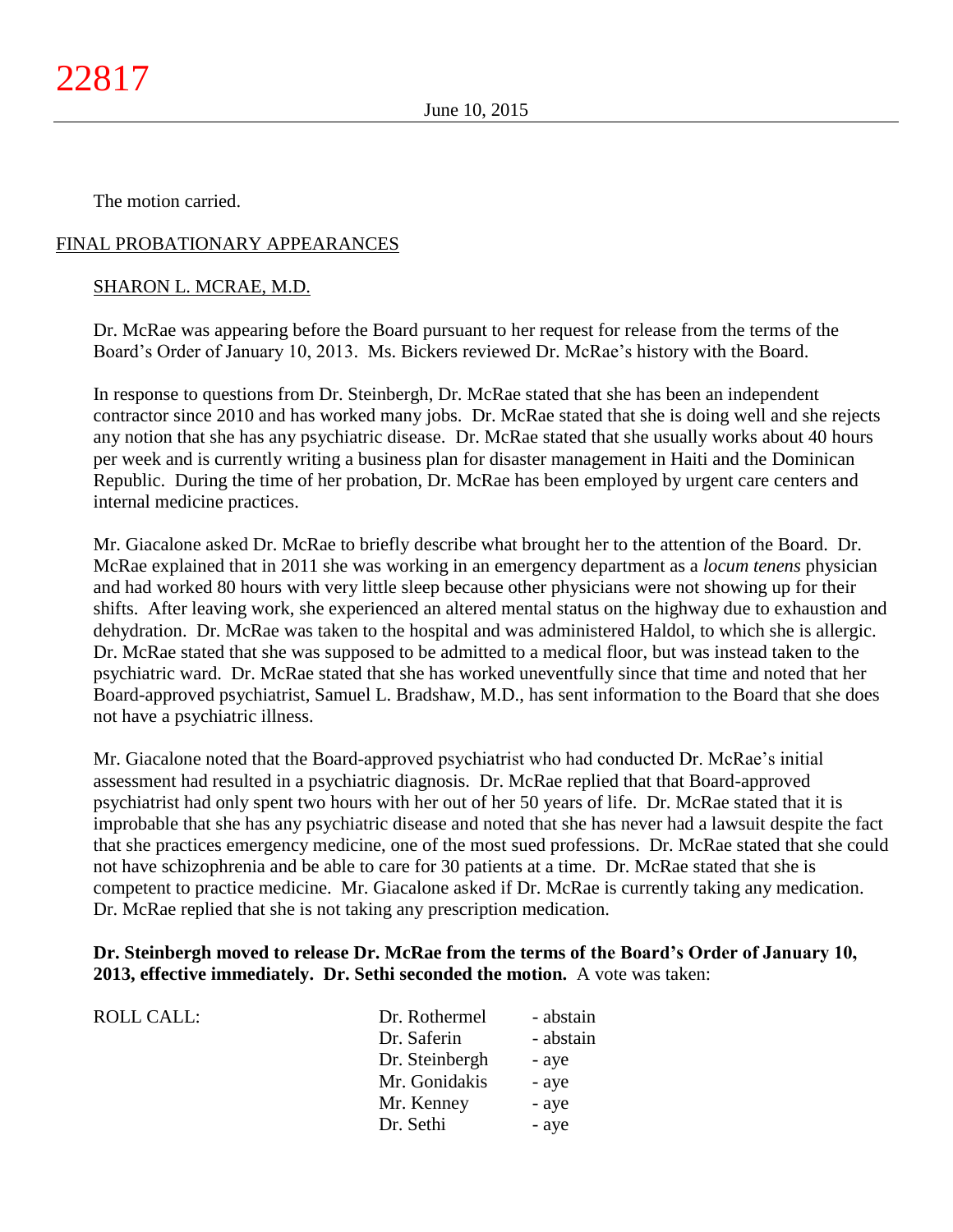| Mr. Giacalone | - aye |
|---------------|-------|
| Dr. Schachat  | - aye |

## STEVEN E. SCHWARTZ, P.A.

Mr. Schwartz was appearing before the Board pursuant to his request for release from the terms of the Board's Order of November 12, 2008. Ms. Bickers reviewed Mr. Schwartz's history with the Board.

Dr. Steinbergh noted that Mr. Schwartz's physician assistant license has expired. Dr. Steinbergh also noted that Mr. Schwartz does volunteer work. Mr. Schwartz stated that he volunteers for hospice in Guernsey County and some adjacent counties. Mr. Schwartz stated that he also volunteers for the emergency management team, the American Red Cross, and has worked in disaster areas in New York and Alabama. Mr. Schwartz agreed that since his physician assistant license is expired, he is not working as a physician assistant when he does volunteer work.

Dr. Steinbergh asked if Mr. Schwartz plans to regain his physician assistant license. Mr. Schwartz answered that he has considered it and stated that it is part of cleaning up from his past. Mr. Schwartz commented that he also has a expired nursing license and he has been compliant with what the Nursing Board has asked of him.

Dr. Steinbergh asked how Mr. Schwartz is feeling and how his recovery is at this point. Mr. Schwartz responded that he is sober today and has been sober since April 4, 2008. Mr. Schwartz stated that he has given Alcoholics Anonymous leads, including two leads to a prison population. Mr. Schwartz commented that when he gives a lead, it is his Higher Power that is speaking through him.

Mr. Schwartz thanked the Board for doing what it does with regard to impaired practitioners.

**Dr. Steinbergh moved to release Mr. Schwartz from the terms of the Board's Order of November 12, 2008, effective immediately. Mr. Giacalone seconded the motion.** A vote was taken:

| Dr. Rothermel  | - abstain |
|----------------|-----------|
| Dr. Saferin    | - abstain |
| Dr. Steinbergh | - aye     |
| Mr. Gonidakis  | - aye     |
| Mr. Kenney     | - aye     |
| Dr. Sethi      | - aye     |
| Mr. Giacalone  | - aye     |
| Dr. Schachat   | - aye     |
|                |           |

The motion carried.

 $ROLL CALL$ :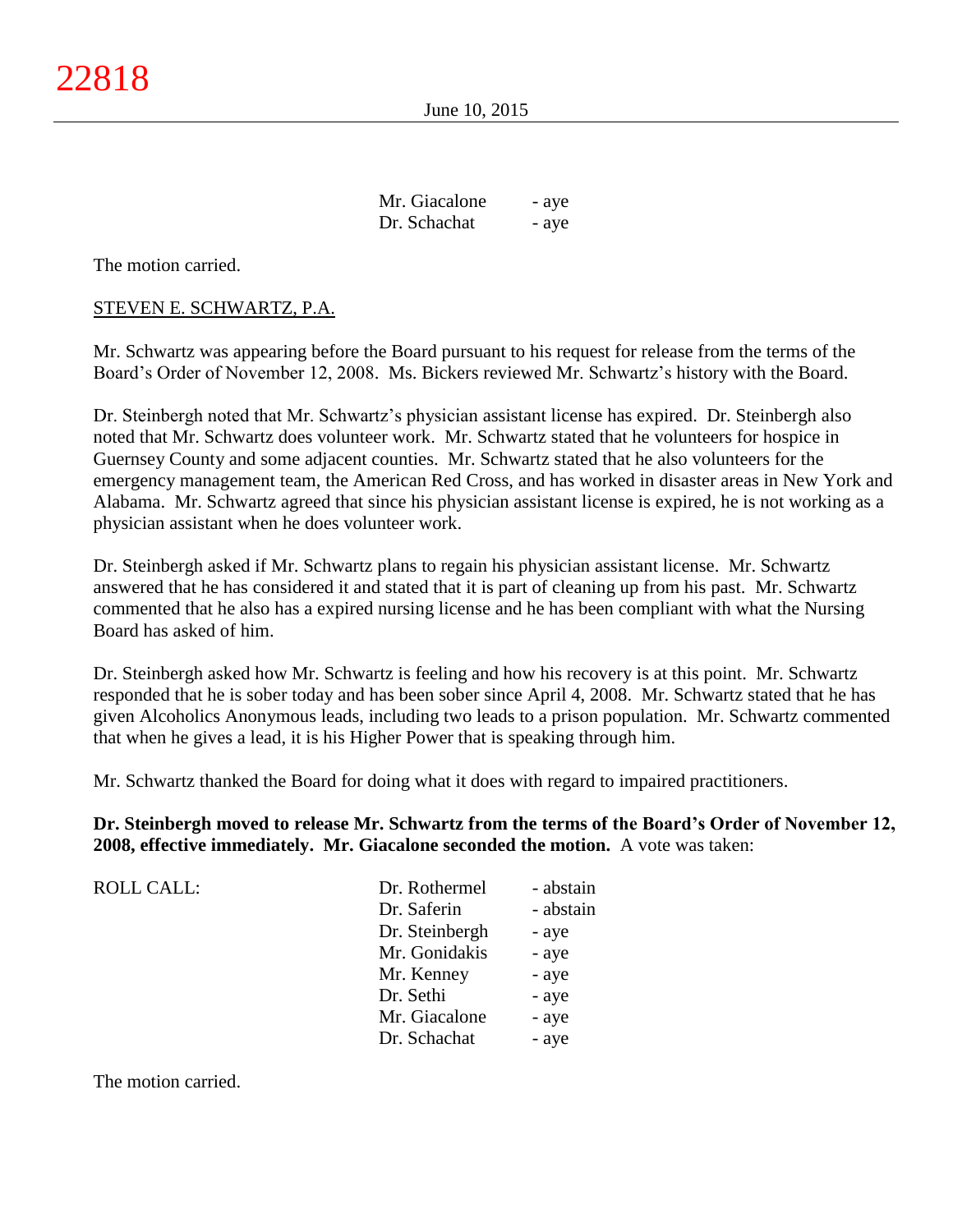# MYRON L. SHANK, M.D.

Dr. Shank was appearing before the Board pursuant to his request for release from the terms of the Board's Order of December 14, 2011. Ms. Bickers reviewed Dr. Shank's history with the Board.

Dr. Shank was accompanied by his attorney, Robert Angell.

Mr. Angell stated that he read the minutes of the Board's December 2014 meeting, the last time Dr. Shank appeared before the Board, and commented that there seemed to be a communication issue. Mr. Angell stated that Dr. Shank can sometimes be his own worst enemy because he gets very emotional and says things that are ill-advised. Mr. Angell opined that this emotion comes from Dr. Shank's passion for his own capabilities. Mr. Angell commented that he would not want to treat with a physician who did not believe in himself. Mr. Angell stated that he has advised Dr. Shank to "dial down the volume and emotion and intensity." Mr. Angell stated that the issue is whether Dr. Shank is complaint with the Board Order and whether he has a sufficient monitoring history so that the Board can feel comfortable releasing him from the Order.

Dr. Steinbergh stated that whenever Dr. Shank appears before the Board and raises concerns about his personal stability, it causes the Board to question whether he should be providing patient care. Dr. Steinbergh stated that it is good to be passionate about oneself and one's practice. However, at the December 2014 meeting the Board got uncomfortable signals from Dr. Shank. Dr. Steinbergh asked if Dr. Shank could address this issue. Dr. Shank stated that he had nothing to add to what Mr. Angell has already stated and he was uncertain what Dr. Steinbergh was asking.

Mr. Gonidakis recalled that Dr. Shank's last conversation with the Board became combative. Mr. Gonidakis asked Dr. Shank to comment on this. Dr. Shank replied that it would be helpful for everyone to be less adversarial. Dr. Shank stated that he has always expressed his willingness to comply with the Board's rules and any requirements the Board puts on him, as well as all the laws, the standards of care, and the medical literature. Dr. Shank stated that this is what he has always said and will continue to say. Dr. Shank was uncertain how this could be considered being defiant.

Mr. Giacalone opined that Dr. Shank's comments in December 2014 did not indicate that he was taking ownership of his situation and instead tried to put the blame on others. Mr. Giacalone stated that this is why the Board had struggled with Dr. Shank's attitude, in addition to Dr. Shank's parting comment to the Board in the form of a gesture. Dr. Shank stated that the gesture expressed the way he felt he had been treated by the Board. Mr. Giacalone asked if Dr. Shank can show the Board the he has accepted his responsibility. Dr. Shank replied that he has stated from the very beginning that he takes full responsibility for all of his actions and he will continue to do so.

Mr. Giacalone asked Ms. Bickers about the monitoring of Dr. Shank's practice. Ms. Bickers replied that the Board has received favorable reports from Dr. Shank's monitoring physician since he resumed practice in November 2014.

Mr. Giacalone asked if Dr. Shank treats addiction in his current practice. Dr. Shank replied affirmatively.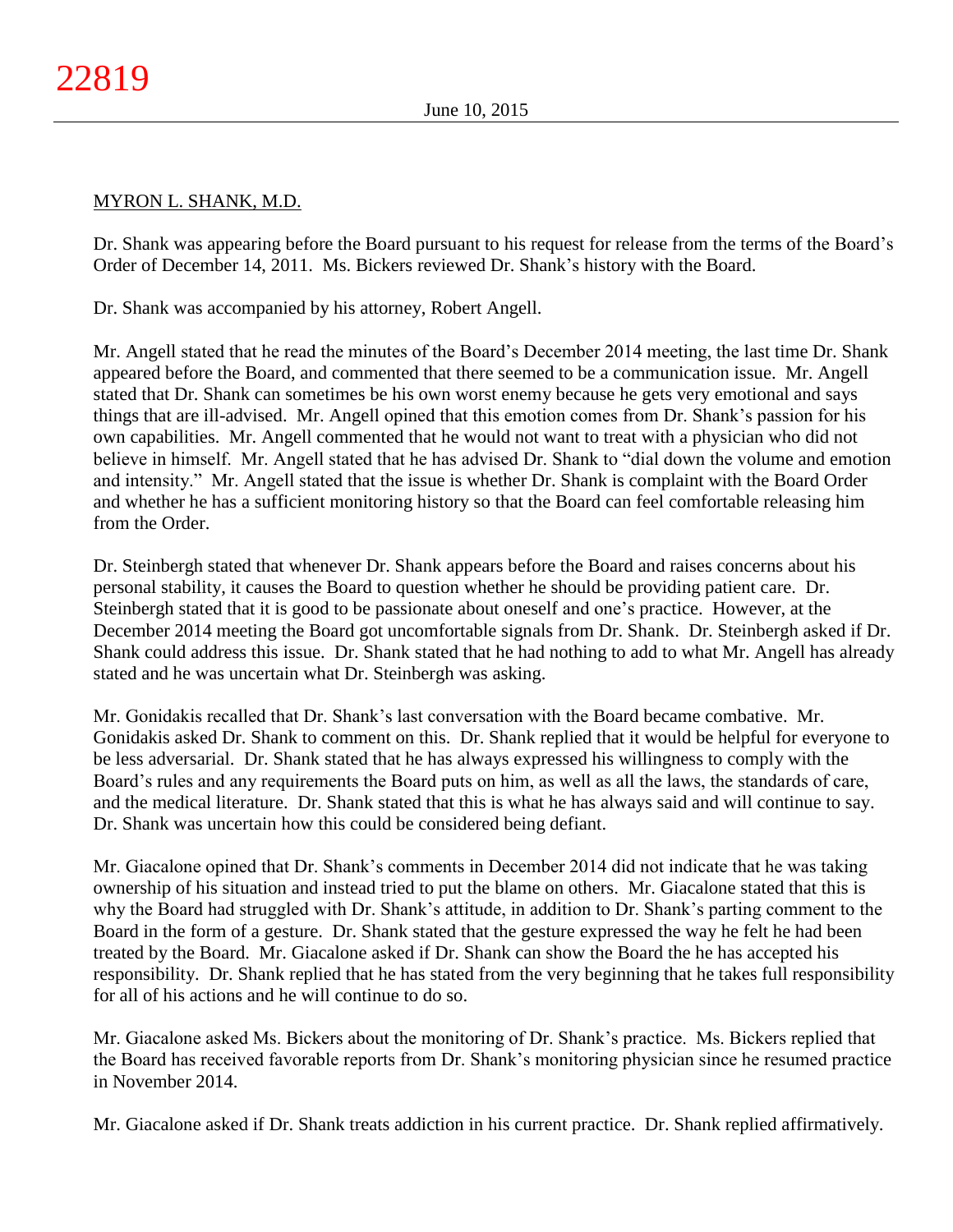Mr. Giacalone asked if Dr. Shank is familiar with the Board's recent rules regarding Suboxone. Dr. Shank replied affirmatively and stated that he has created a database to track everything to make sure he is in compliance. Mr. Giacalone commented that it could be very detrimental to Dr. Shank's career if he were to appear before the Board again on a disciplinary matter. Dr. Shank responded that he understands that.

Mr. Kenney commented that the Board is trying to do the right thing because of what Dr. Shank can provide to patients. However, Mr. Kenney stated that Dr. Shank is difficult to deal with.

# **Dr. Steinbergh moved to release Dr. Shank from the terms of the Board's Order of December 14, 2011, effective immediately. Dr. Sethi seconded the motion.** A vote was taken:

| <b>ROLL CALL:</b> | Dr. Rothermel  | - abstain |
|-------------------|----------------|-----------|
|                   | Dr. Saferin    | - abstain |
|                   | Dr. Steinbergh | - aye     |
|                   | Mr. Gonidakis  | - aye     |
|                   | Mr. Kenney     | - aye     |
|                   | Dr. Sethi      | - aye     |
|                   | Mr. Giacalone  | - aye     |
|                   | Dr. Schachat   | - aye     |
|                   |                |           |

The motion carried.

## ADIL Y. YAMOUR, M.D.

Dr. Yamour was appearing before the Board pursuant to his request for release from the terms of the Board's Order of October 12, 2011. Ms. Bickers reviewed Dr. Yamour's history with the Board.

In response to questioning from Dr. Steinbergh, Dr. Yamour stated that he goes to his office every day and treats his patients, many of whom are senior citizens. Dr. Yamour stated that when he sees a case that requires a referral, he refers that patient to the appropriate specialist. Dr. Yamour sees between 30 and 50 patients per week and has two employees in his practice.

Mr. Giacalone asked why the Board had brought an action against Dr. Yamour. Dr. Yamour responded that he was uncertain why Board took action against him, but it probably was because some of his patients had sold the pain medications he had prescribed to them without his knowledge. Mr. Giacalone asked if Dr. Yamour had prescribed the high doses of narcotics his patients had been on. Dr. Yamour replied that the narcotics, up to 480 tablets in some cases, had initially been prescribed by a urologist who then referred the patients to Dr. Yamour. Dr. Yamour stated that a patient was unable to drive to see the urologist, so Dr. Yamour continued the prescription. Dr. Yamour also stated that he prescribed narcotics for patients who had had back surgery for bulging discs. Dr. Yamour stated that when he started doing urine tests on patients, he had to discharge a large number of them.

Mr. Giacalone stated that Dr. Yamour is a physician and should understand that 480 tablets of any narcotic is excessive. Dr. Yamour commented that some of the patients had cancer. Mr. Giacalone asked what Dr.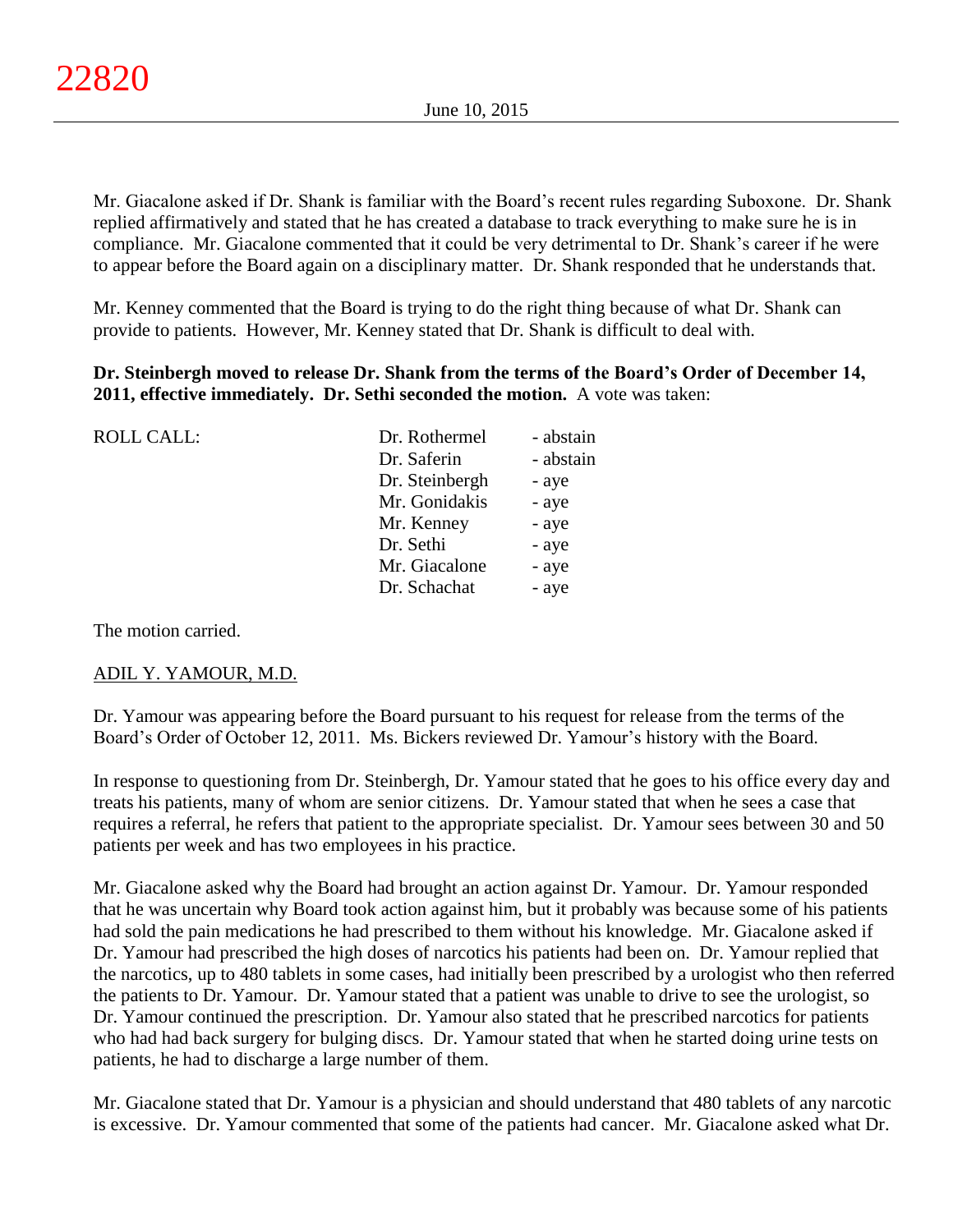Yamour has learned from this situation. Dr. Yamour replied that he no longer prescribes pain medications and he refers patients to pain clinics. Mr. Giacalone asked if Dr. Yamour uses the Ohio Automated Rx Reporting System (OARRS). Dr. Yamour replied that checking OARRS is the first thing he does with a patient.

# **Dr. Steinbergh moved to release Dr. Yamour from the terms of the Board's Order of October 12, 2011, effective immediately. Mr. Giacalone seconded the motion.** A vote was taken:

| <b>ROLL CALL:</b> | Dr. Rothermel  | - abstain |
|-------------------|----------------|-----------|
|                   | Dr. Saferin    | - abstain |
|                   | Dr. Steinbergh | - aye     |
|                   | Mr. Kenney     | - aye     |
|                   | Mr. Giacalone  | - aye     |
|                   | Dr. Schachat   | - aye     |
|                   |                |           |

The motion carried.

## MARK D. BALDWIN, D.O.

Dr. Baldwin was appearing before the Board pursuant to his request for release from the terms of his November 12, 2009 Consent Agreement. Ms. Bickers reviewed Dr. Baldwin's history with the Board.

Dr. Steinbergh commented that she knows Dr. Baldwin very well, and therefore she is recusing herself from this discussion.

Mr. Kenney asked if any Board member had questions for Dr. Baldwin. No Board member had a question. Mr. Kenney thanked Dr. Baldwin for appearing.

**Dr. Sethi moved to release Dr. Baldwin from the terms of his November 12, 2009 Consent Agreement, effective June 11, 2015. Mr. Giacalone seconded the motion.** A vote was taken:

| ROLL CALL: | Dr. Rothermel  | - abstain |
|------------|----------------|-----------|
|            | Dr. Saferin    | - abstain |
|            | Dr. Steinbergh | - abstain |
|            | Mr. Gonidakis  | - aye     |
|            | Mr. Kenney     | - aye     |
|            | Dr. Sethi      | - aye     |
|            | Mr. Giacalone  | - aye     |
|            | Dr. Schachat   | - aye     |
|            |                |           |

The motion carried.